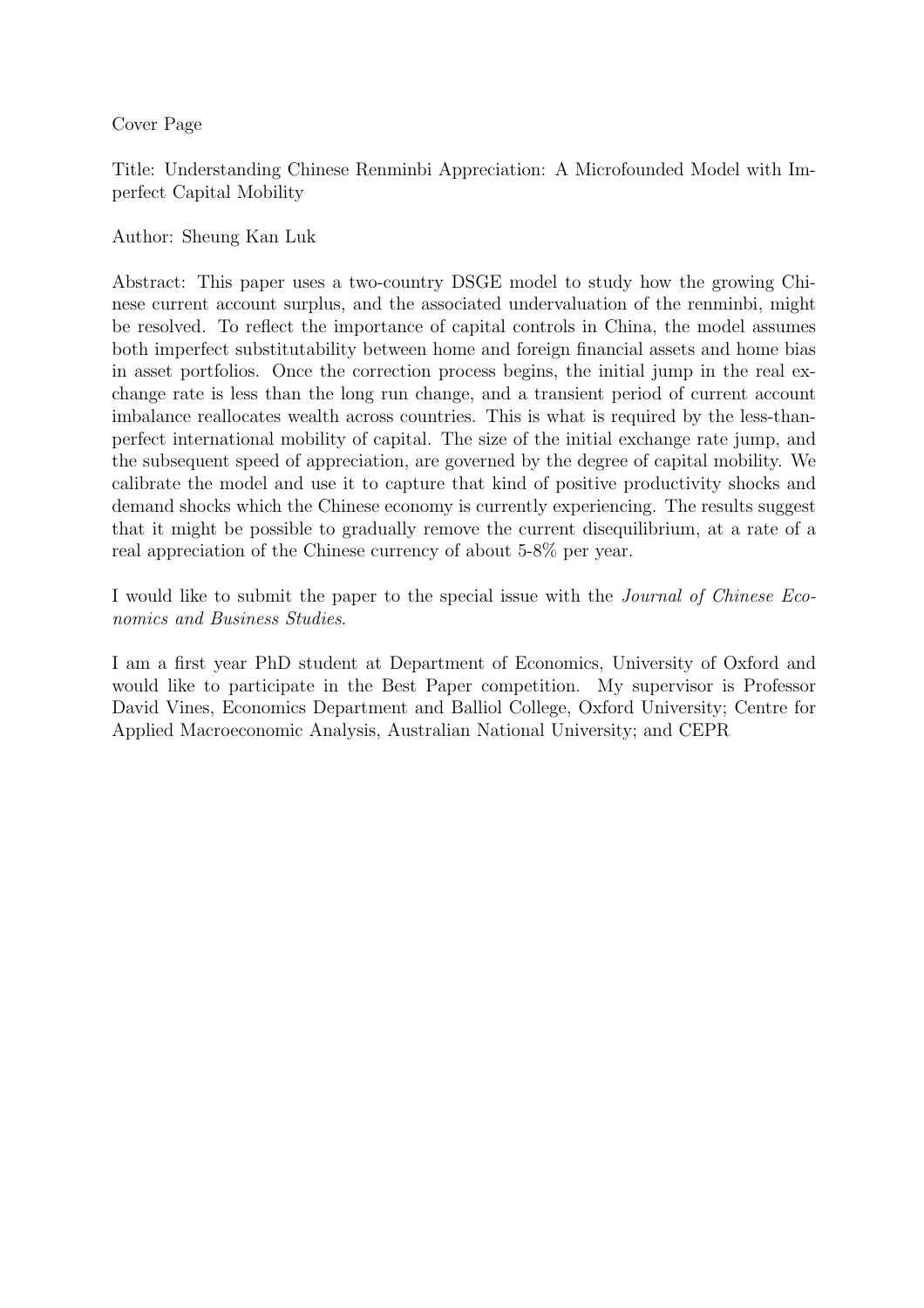# Understanding Chinese Renminbi Appreciation: A Microfounded Model with Imperfect Capital Mobility

Sheung Kan Luk<sup>∗</sup>

June 13, 2010

#### Abstract

This paper uses a two-country DSGE model to study how the growing Chinese current account surplus, and the associated undervaluation of the renminbi, might be resolved. To reflect the importance of capital controls in China, the model assumes both imperfect substitutability between home and foreign financial assets and home bias in asset portfolios. Once the correction process begins, the initial jump in the real exchange rate is less than the long run change, and a transient period of current account imbalance reallocates wealth across countries. This is what is required by the less-than-perfect international mobility of capital. The size of the initial exchange rate jump, and the subsequent speed of appreciation, are governed by the degree of capital mobility. We calibrate the model and use it to capture that kind of positive productivity shocks and demand shocks which the Chinese economy is currently experiencing. The results suggest that it might be possible to gradually remove the current disequilibrium, at a rate of a real appreciation of the Chinese currency of about 5-8% per year.

<sup>∗</sup>Economics Department and Lady Margaret Hall, Oxford University (Email: sheung.luk@economics.ox.ac.uk). This paper is extracted from my thesis submitted in partial fulfillment of the requirements for the degree of Master of Philosophy in Economics in University of Oxford. I am grateful to Andres Velasco and David Vines for helpful discussions. Financial support from the Sir Edward Youde Memorial Fund Council is gratefully acknowledged. All errors remain my own.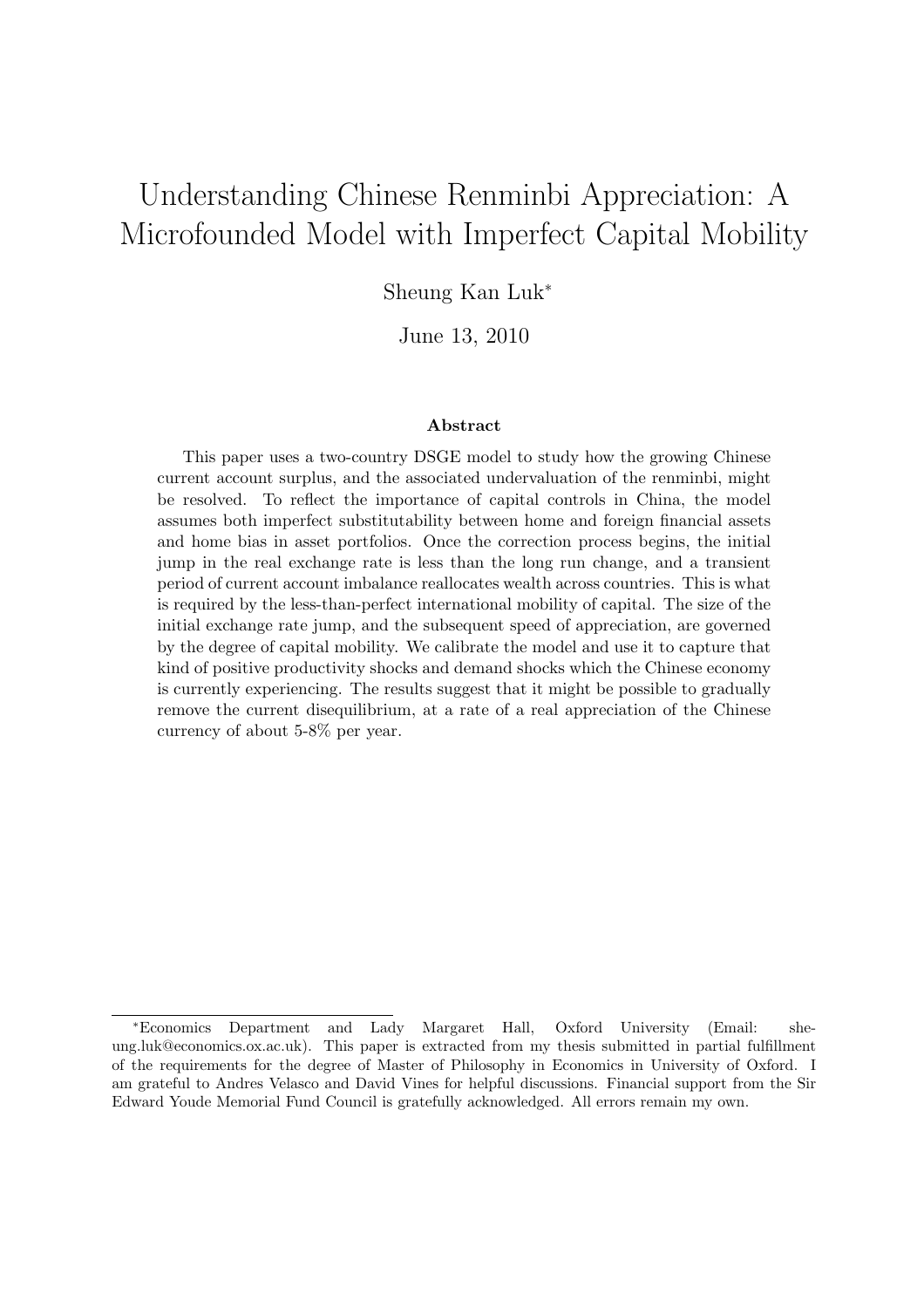## 1 Introduction

This paper aims to make a contribution to understanding how the growing Chinese current account surplus, and the associated undervaluation of the renminbi, might be resolved.<sup>1</sup>

Since 1994, the Chinese yuan has been convertible but fixed with the U.S dollars. There was a period of overvaluation during the 1997-98 Asian financial crisis, but after the accession of China into the WTO in 2001, owing to a combination of a steady shift of world demand towards Chinese productions and a rising Chinese productivity, the Chinese yuan became undervalued and foreign exchange reserves began to build up. By 2009, foreign exchange reserves have ballooned to about 2 trillion U.S dollar.<sup>2</sup>

Economists and the wider public alike are concerned about the undervaluation of the Chinese yuan and global imbalance. There are various suggestions on how to revalue the yuan exchange rate, including the two-step adjustment proposal by Goldstein and Lardy (2003, 2008) and some others. However, a large proportion of research on Chinese exchange rate regime, as we are aware of, are either empirical or descriptive.<sup>3</sup> This paper approaches the issue from another direction. It uses a simple two-country dynamic stochastic general equilibrium (DSGE) model to analyse U.S-China exchange rate adjustment when the economies are hit by demand and productivity shocks.

It is natural to consider a portfolio balance type model which assumes that assets are not perfectly indistinguishable. As a result, the uncovered interest parity (UIP) condition does not hold in the short run and return on assets in different countries will not be equal. To replace the UIP, we follow Blanchard Giavazzi and Sa (2005) and Kirsanova, Kuralbayeva and Vines (2008) (henceforth KKV) to model imperfect asset substitutability. People are willing to hold assets with lower return because the asset is in excess demand due to home asset bias. The exchange rate then has to clear both the goods market and the asset market, so there will be an initial jump. With imperfect capital mobility, exchange rate does not jump to the long-run equilibrium immediately, which gives rise to current account imbalances and the associated stock-flow dynamics. In the short run, current account imbalances relocate wealth between countries which leads to gradual exchange rate adjustment to the steady state. The sluggish adjustment in exchange rate is in contrast with models which use UIP (See Clarida, Gali and Gerler 2001 for example.).

We would like to make it claer up front that this work is not an attempt to be a

<sup>&</sup>lt;sup>1</sup>The renminbi is the name of the currency in People's Republic of China. The principle unit is the yuan. In the paper, these two names may be used interchangeably.

<sup>2</sup>Source: Xinhua News Agency. 'China's Foreign Reserves Hit \$1.95 Trillion At End Of March'. 11th April, 2009.

<sup>&</sup>lt;sup>3</sup>There are exceptions. Blanchard and Giavazzi (2005) construct a model with tradable, non-tradable and agricultural sector. However, the model is not based on utility maximisation. Devereux and Genberg (2007) use a two-country DSGE framework to analyse the relations between renminbi appreciation and current account adjustment. We focus on the exchange rate appreciation considering endogenous portfolio allocation in the presence of imperfect capital mobility.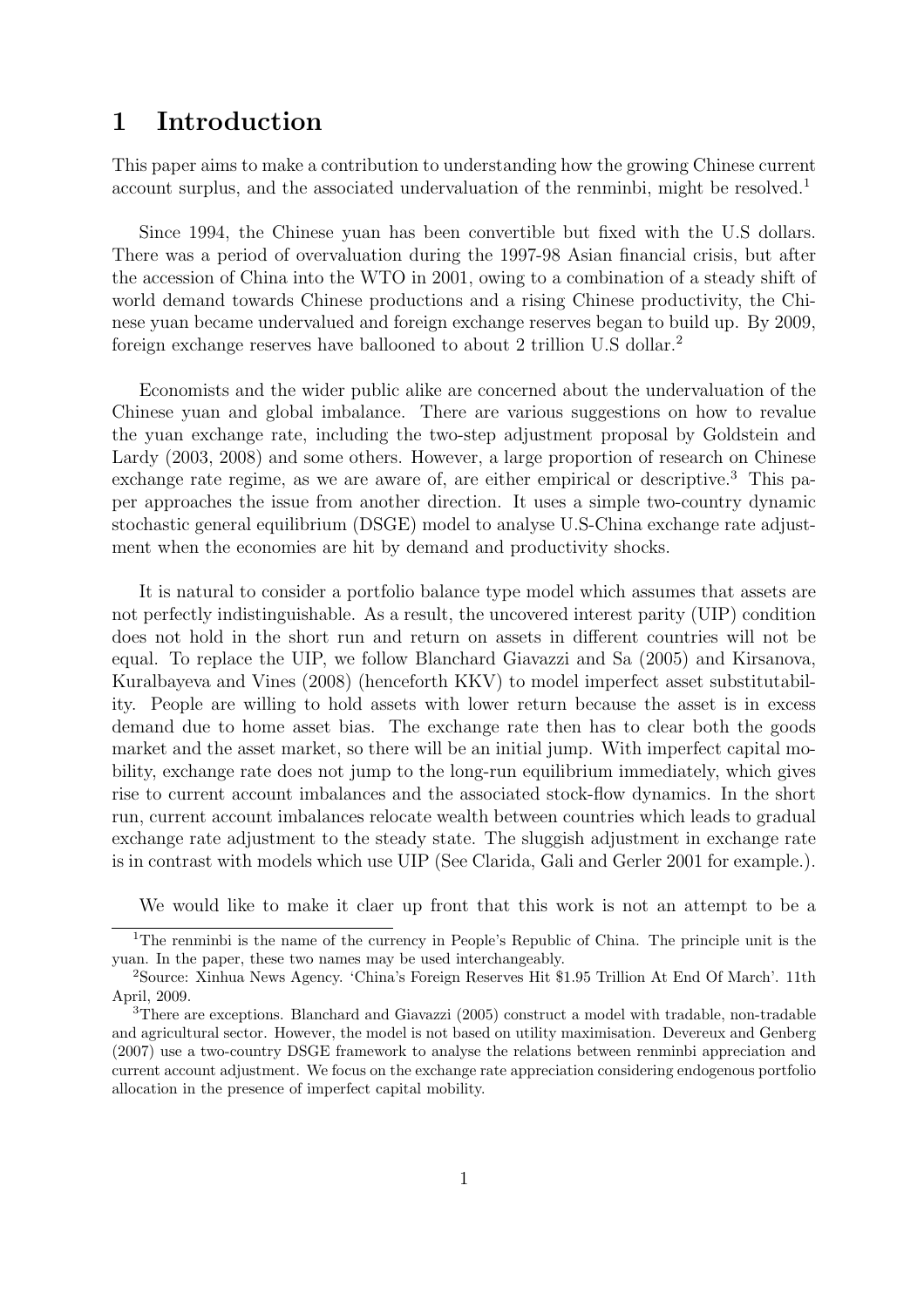full analysis of the global imbalance. A deeper issue which we abstract from is the high savings rate in China relative to the U.S. The high savings rate leads to a saving and investment gap which gives rise to the current account imbalances and real exchange rate adjustments that this paper discusses. A more complete analysis would therefore involve understanding the disparity in the saving behaviours in an endogenous framework and investigating shocks that are more realistic and relevant, which this paper does not deal with.

We describe the main findings of this paper. Imperfect capital mobility leads to dynamic exchange rate and current account adjustments. The degree of capital mobility determines the size of initial jump and speed of subsequent exchange rate adjustment. The more mobile capital is, the larger is the initial appreciation in the yuan and the more gradual the later adjustment. Current account imbalance will persist until the adjustment is complete. Exchange rate movement also depends on the size of the shocks. We find that demand shocks and productivity shocks move the real exchange rate in different directions and that exchange rate movements are more sensitive to demand shocks than productivity shocks. It is plausible that the recent shift in demand and rise in productivity have caused the yuan to be undervalued, and further shocks in the future will necessitate more adjustment. In addition, by introducing the labour market, we endogenise the rise in the real wage. We show that consumption in China will grow faster than the real wage because China is a creditor country and receives debt interest payment from the rest of the world.

The paper is organised as follows. In section 2 we review the background and debates of the Chinese renminbi undervaluation. Section 3 sets up a simple two-country DSGE model in which country assets are imperfect substitutes. Section 4 simulates the model and discusses model implications. Section 5 concludes and presents some suggestions for further research.

## 2 Background

## 2.1 The Exchange Rate Regime in China

Following McKinnon et al. (2008), the evolution of China's exchange rate regime can be broadly categorised into three phases: currency inconvertibility before 1994, the fixed dollar exchange rate from 1995 to 21 June 2005, and a predictable upward crawl through today.

Before 1994, the Chinese renminbi was inconvertible. There were multiple exchange rates and exchange controls on both current and capital account transactions. Without capital mobility and arbitrage opportunity between China and the rest of the world, how the exchange rate was set was arbitrary. The official rate was not economically very meaningful.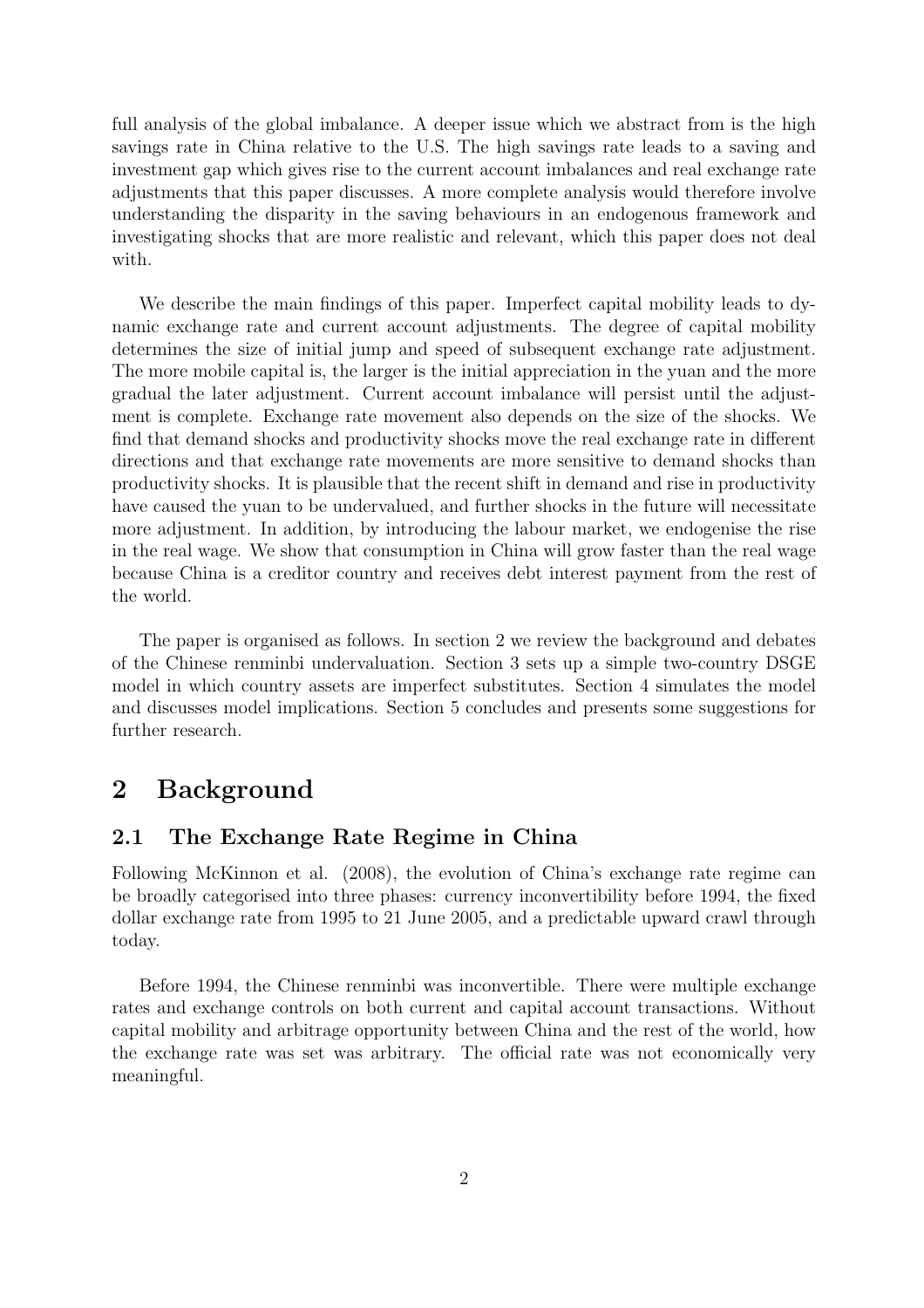In 1994, the Chinese authorities abolished exchange controls on current account transactions and unified the exchange rate. By 1995, the nominal exchange rate had settled down to 8.28 yuan per dollar. The rate was fixed at this point with a narrow band of 0.3 percent for 10 years. The main motivation was to stabilise the price level. Since 1996, the current account has been fully convertible.

After 2003, increasing current account surplus, together with large inflows of FDI, led to a large buildup of balance of payment surplus. Also, inflow of speculative money and political pressure from America stressed the old system.

On July 21, 2005, China revalued the yuan exchange rate against the U.S dollar by 2.1 percent, and switched from the dollar peg to a basket with undisclosed proportions. A daily fluctuation band against the dollar is set to be less than 0.3%, subsequently widened to 0.5%. In August 2005, The People's Bank of China (PBoC) specified that the basket includes the dollar, the euro, and the yen and the Korean won but also the Malaysian ringget, the Russian ruble, the Australian dollar, the Thai baht, the Canadian dollar and the British pound.

Some researchers estimate the basket weights by regressing the log first-differenced exchange rate of the Chinese renminbi against other major currencies. An early estimate by Eichengreen (2006) using data from July 2005 to March 2006 find that the weight on the dollar is on the order of 0.9, while all other currencies is not statistically significant. Frankel and Wei (2007) estimate from sub samples and report that the dollar weight falls to 70% at one point in February-April 2006, while the Malaysian ringgit, the Korean won, the Russian ruble and the Thai baht receive positive weights. A renewed estimation by Frankel (2009) accounting for the flexibility of the basket and trend appreciation, reveals that by mid-2007 the renminbi basket had switched a substantial part of the dollar's weight onto the euro (40%).

## 2.2 Equilibrium Exchange Rate of the Chinese Yuan

There are heated debates on the existence and extent of undervaluation of the Chinese renminbi in the academic and political spheres alike.<sup>4</sup> Cline and Williamson  $(2008)$  review and discuss the various recent empirical estimation of the equilibrium exchange rate of the Chinese yuan.

Three approaches are widely used to study the equilibrium exchange. They are the enhanced-PPP approach, behavioral equilibrium exchange rate (BEER) approach and the fundamental equilibrium exchange rate (FEER) approach. The PPP approach refers to finding the equilibrium exchange rate that leads to absolute PPP. Using multiple country data, the real exchange rate is regressed against real per capita income to correct for the

<sup>4</sup>For instance, Timothy F. Geithner, then the nominee for Treasury secretary of the United States, wrote in a written testimony to the Senate: 'President Obama – backed by the conclusions of a broad range of economists – believes that China is manipulating its currency.' (Jan 23 2009)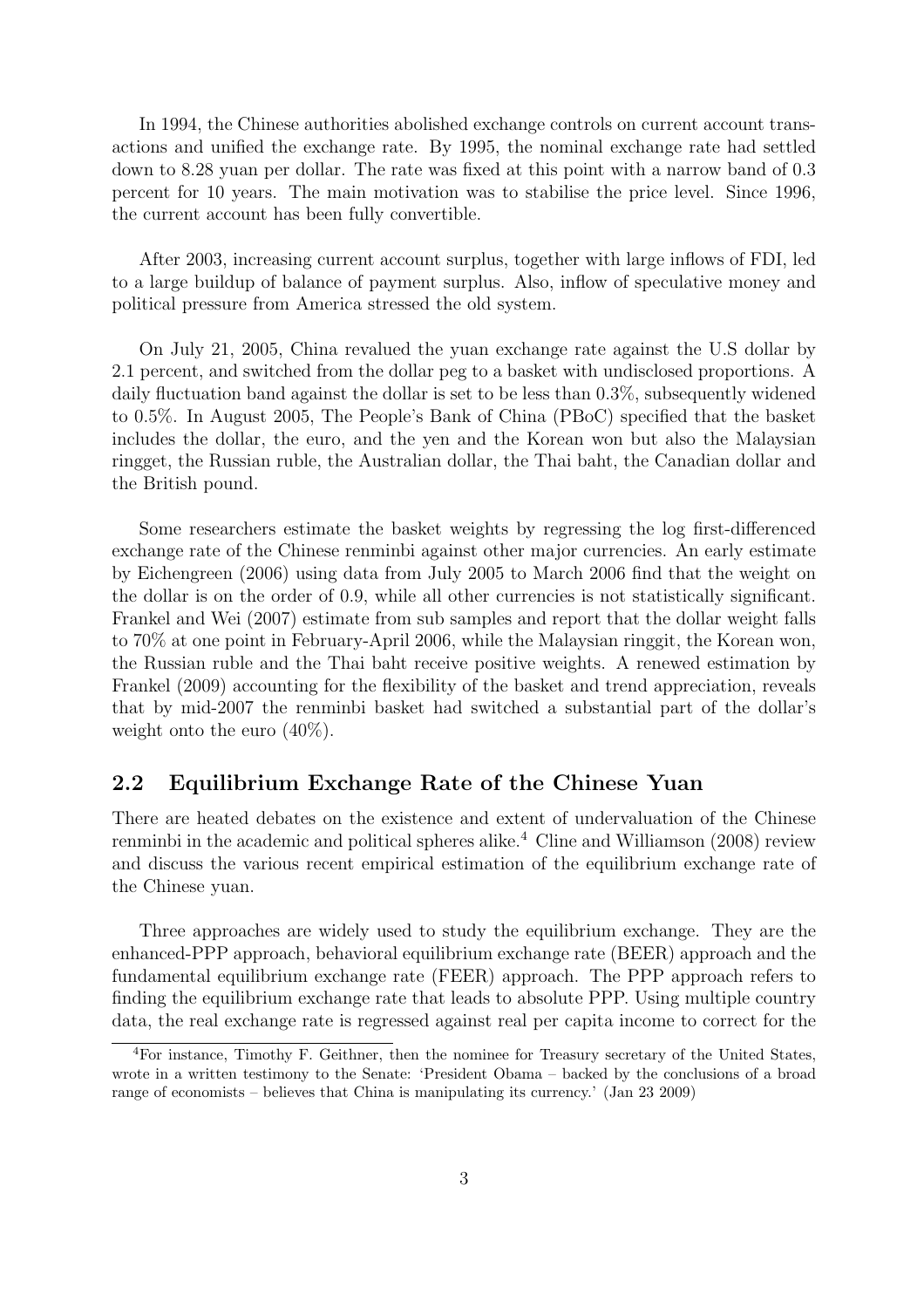Balassa-Samuelson (1964) effect. Deviation from the regression line indicates exchange rate misalignment of a particular country. However, the enhanced-PPP approach does not consider other real factors potentially affecting the real exchange rate. These factors include net foreign assets, terms of trade, trade openness and government spending. The BEER approach accounts for these real factors and decompose total misalignment into deviations of economic fundamentals from their sustainable values, transitive effects and random disturbances. The FEER approach, sometimes known as macroeconomic balance, searches for an equilibrium exchange rate that achieves internal balance and external balance at the same time. The internal balance can be defined as the combinations of demand and the real exchange rate that lead to full employment and price stability. The external balance refers to the equilibrium in the current account. The FEER is thus the real exchange rate at which the two schedules intersect.

Most of the estimates using each of the three approaches indicate significant yuan undervaluation, both in real effective exchange rate (REER) and bilateral U.S dollar rate. For instance, Frankel (2006) and Cheung, Chinn and Fujii (2007) use the enhanced-PPP approach and find that the Yuan is 45% and 69% undervaluated against the U.S dollar respectively.<sup>5</sup> Benassy-Quere et al. (2004) and Benassy-Quere et al. (2006) employ the BEER approach and report 34-36% and 26-46% undervaluation respectively in the bilateral exchange rate. FEER estimations by Wren-Lewis (2004) and Cline (2007) give 17-20% and 29-33% yuan undervaluation against the U.S dollar respectively.<sup>6</sup>

We do not claim that these approaches are perfect. In fact, each approach has its own limitations. PPP ignores other real economic factors and assumes that the U.S dollar cannot be over- or undervalued. In BEER, the sustainable values of the fundamentals are not clear. FEER estimates are sensitive to the large transitory fluctuations of the current account balance. Despite the limitations, recent studies seem to support the claim that the Chinese real exchange rate is undervalued.<sup>7</sup>

## 2.3 A Suitable Exchange Rate Regime for China

Many authors have discussed the advantages of fixed and floating exchange rates. Commonly used arguments for fixing include: providing a nominal anchor to monetary policy, encouraging trade and investment, precluding competitive depreciation, and avoiding speculative bubbles. The four corresponding advantages for floating are: giving independence to monetary policy, allowing automatic adjustment to trade shocks, retaining seigniorage and lender-or-last-resort capability, and avoiding speculative attacks (Frankel, 2003).

Given the large territory and population size in China, one would expect that some

<sup>5</sup>All these percentages are reported in logarithmic terms.

 ${}^{6}$ For a complete summary, see Cline and Williamson (2008).

<sup>7</sup>The word 'undervaluation' or 'overvaluation' has no single agreed upon definition among economists. Nevertheless, the renminbi seems now to qualify for most of the various possible definitions of undervalued.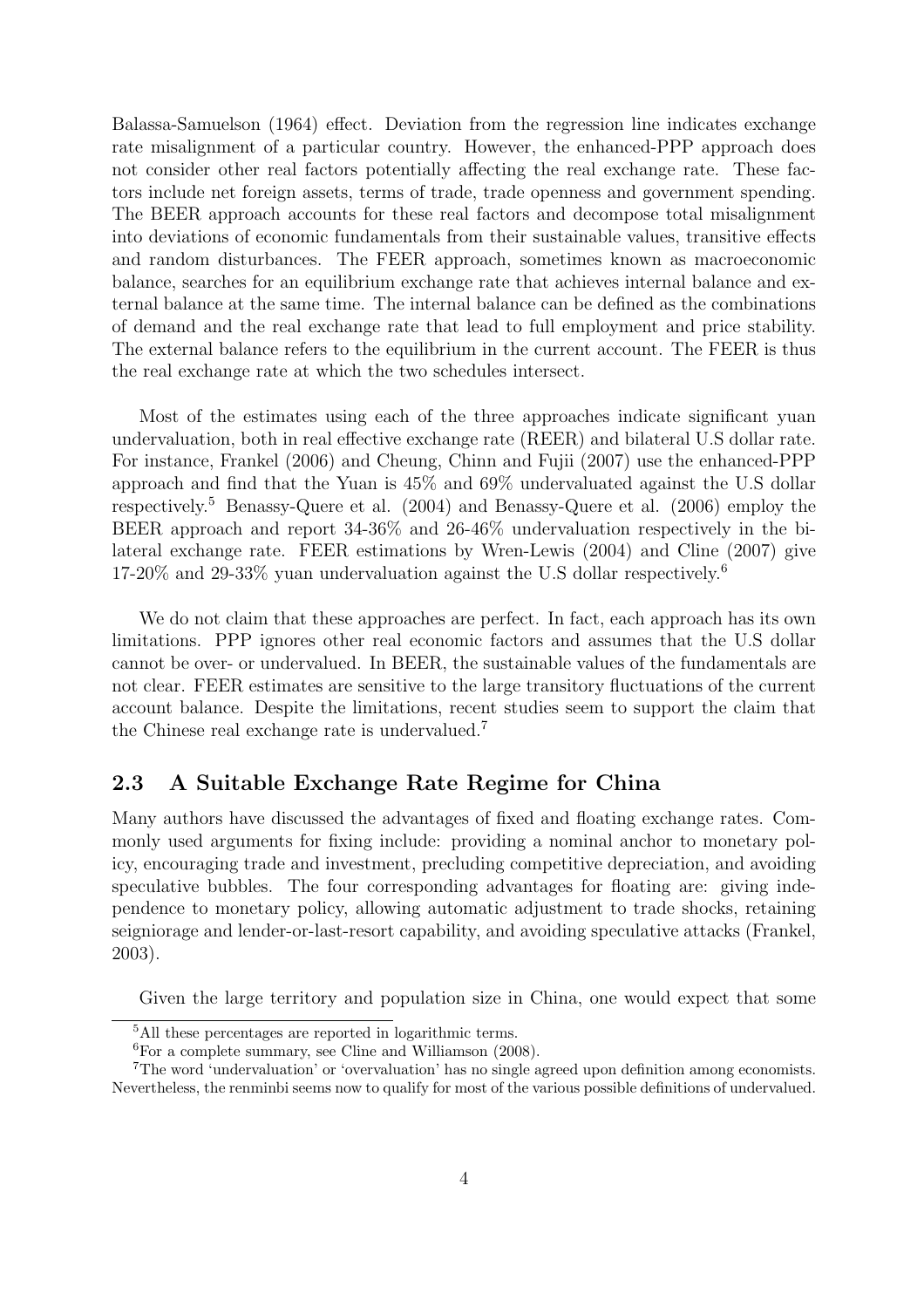internal shocks (eg. earthquakes) are not highly correlated with external shocks. A flexible exchange rate is likely to be beneficial, as having the freedom to implement monetary policy helps stabilise the economy without excessive price adjustment. Consider, for example, a negative demand shock specific to the domestic economy, under fixed exchange rate, the authority may either expand fiscally, which is less efficient, or let price level adjust slowly downwards, making a recession long and painful. Alternatively, if the demand shock happens in the foreign economy to which the domestic currency is pegged, the foreign interest rate will fall, and, under a fixed exchange rate arrangement, the domestic interest rate has to follow, which leads to overheating.

The fixed exchange rate fared relatively well in China in 1994-2005, when China maintained annual GDP growth of about 10% with negligible inflation. However, the growth during this period has been led by exports and investments. When the government contemplates for a more balanced growth and stimulates internal consumption, the role of monetary independence will become more crucial. In particular, there is a need now to better tailor money and credit conditions to the state of the Chinese economy. In 2008, for example, when there is evidence of overheating in China, easy monetary policy in the U.S was not helpful. There would seem to be a case for a tighter monetary policy rather than one that is dictated by foreign conditions and the currency peg.

Although fixed exchange rate reduces exchange rate uncertainty, renminbi can only be pegged with one other currency. However, China's trade pattern is too diversified to peg to any single major currency. China's major export destinations include the U.S, Japan and the European Union, while top importers come from Japan and ASEAN countries (Goldstein and Lardy 2008). An obvious solution is a basket peg instead. However, although a basket peg reduces currency fluctuation, it does not eliminate it. A basket peg is also less firm and credible than pegging with a single currency, especially when weights are not announced. It is possible that the trade promotion effect is considerably smaller than a firm fix. In addition, under a basket peg, monetary policy will not be free. Instead, it will be a trade-weighed average of the policy rates of the currencies the basket contains.

In terms of empirical evidence, Rogoff et al. (2003) use annual data from 1970 to 1990 for up to 158 countries and confirm that while countries that fixed exchange rate regimes appear to offer some measure of credibility without compromising growth objectives, as countries develop economically and institutionally, there appear to be considerable benefits to adopting a more flexible exchange rate system, although this finding should not be regarded as a one-size-fit-all prescription. Starting from a closed and developing economy, China has sustained a double-digit growth for more than twenty years. Despite a variety of institutional weaknesses, fragile banking system and other sources of macroeconomic volatility, the value of exchange rate flexibility is likely to be increasing.

We do not argue that the floating exchange rate is the only regime that is suitable for China. There are many intermediate regimes between a hard peg and a pure float, such as a crawling peg and an adjustable peg. The bipolar view does not rule out all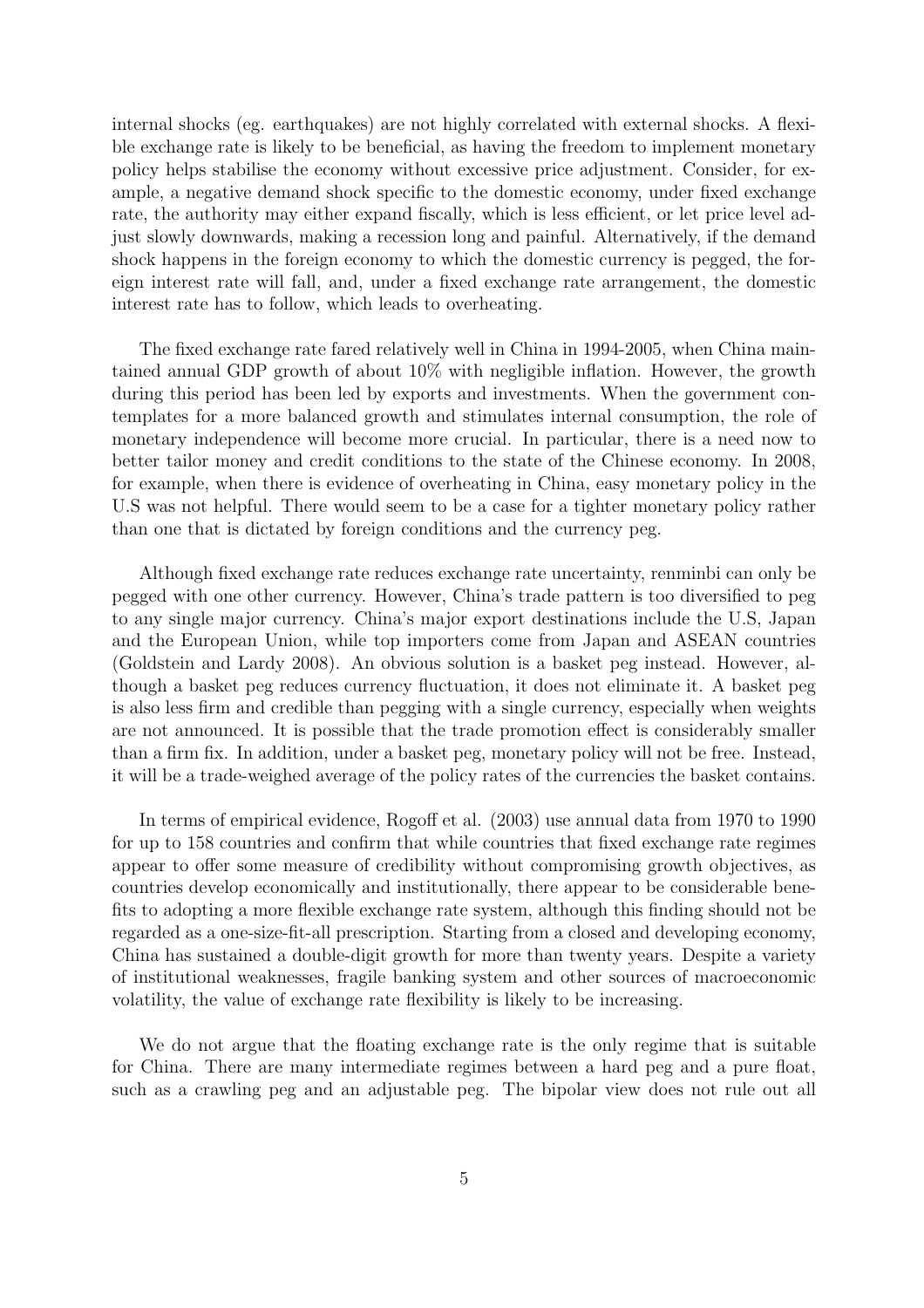the intermediate regimes (Fischer, 2001). Joshi (2003) suggests intermediate regimes may be suitable for emerging markets. We only argue that more flexibility of the renminbi is beneficial to the Chinese economy.

## 2.4 Exiting the Fixed Exchange Rate Regime

If more currency flexibility is desirable in China, an orderly exit strategy is essential. Proposals by economists are broadly classified into three categories. The first proposal is a move towards a managed flow. The second involves an immediate step revaluation and a subsequent shift to a more flexible exchange rate. The third is the case for the status quo: returning to a fixed rate until other internal imbalances are settled.

#### 2.4.1 A Gradual Move Towards Flexibility

Under this proposal,<sup>8</sup> although the currency is allowed to fluctuate, the government will still manage the exchange rate heavily. There will be government interventions but no exchange rate targets. The PBoC will have to 'lean against the wind': to increase the supply of renminbi when appreciation is excessive and sell off foreign assets if there is a pressure of a large deprecation. With two trillion U.S dollars in the foreign reserves, the PBoC will not find it difficult to manage the exchange rate in the presence of some forms of capital controls.

Increasing currency flexibility will allow a larger degree of monetary independence. As we argued, it is advantageous for China to have some degree of autonomy in monetary policies. Flexibility of the currency breaks the impossible trinity and allows the central bank more freedom to use monetary policies to deal with domestic shocks.

However, abandoning the peg also means abandoning the existing normal anchor. A new anchor is needed to contain inflation. Eichengreen (2004) and Goodfriend et al. (2007) suggests a rudimentary inflation-targeting type anchor. If this is the case, the credibility of the central bank is important, for the government may be tempted to run inflation-biased policies to overheat the economy. That implies the need of a more independent central bank in China. The reputation takes time to build up.

Others doubt whether inflation targeting is suitable for China at this stage. McKinnon et al. (2008) point out that the absence of a well-developed domestic bond market and the fragmented structure of interest rates (accompanied by differentiated direct credit controls in various lending categories) make the nominal interest an unsatisfactory instrument to use in the Taylor rule. Moreover, the authorities in China may not have timely and accurate statistical information about the output gap due to high and somewhat unpredictable real economic growth. Goodfriend et al. (2007) argue that monetary policy credibly geared towards targeting low inflation must be accompanied by a willingness on the part of the government and the public to allow a substantial degree of flexibility in the

<sup>&</sup>lt;sup>8</sup>See Eichengreen (2004, 2006), Prasad (2007) for example.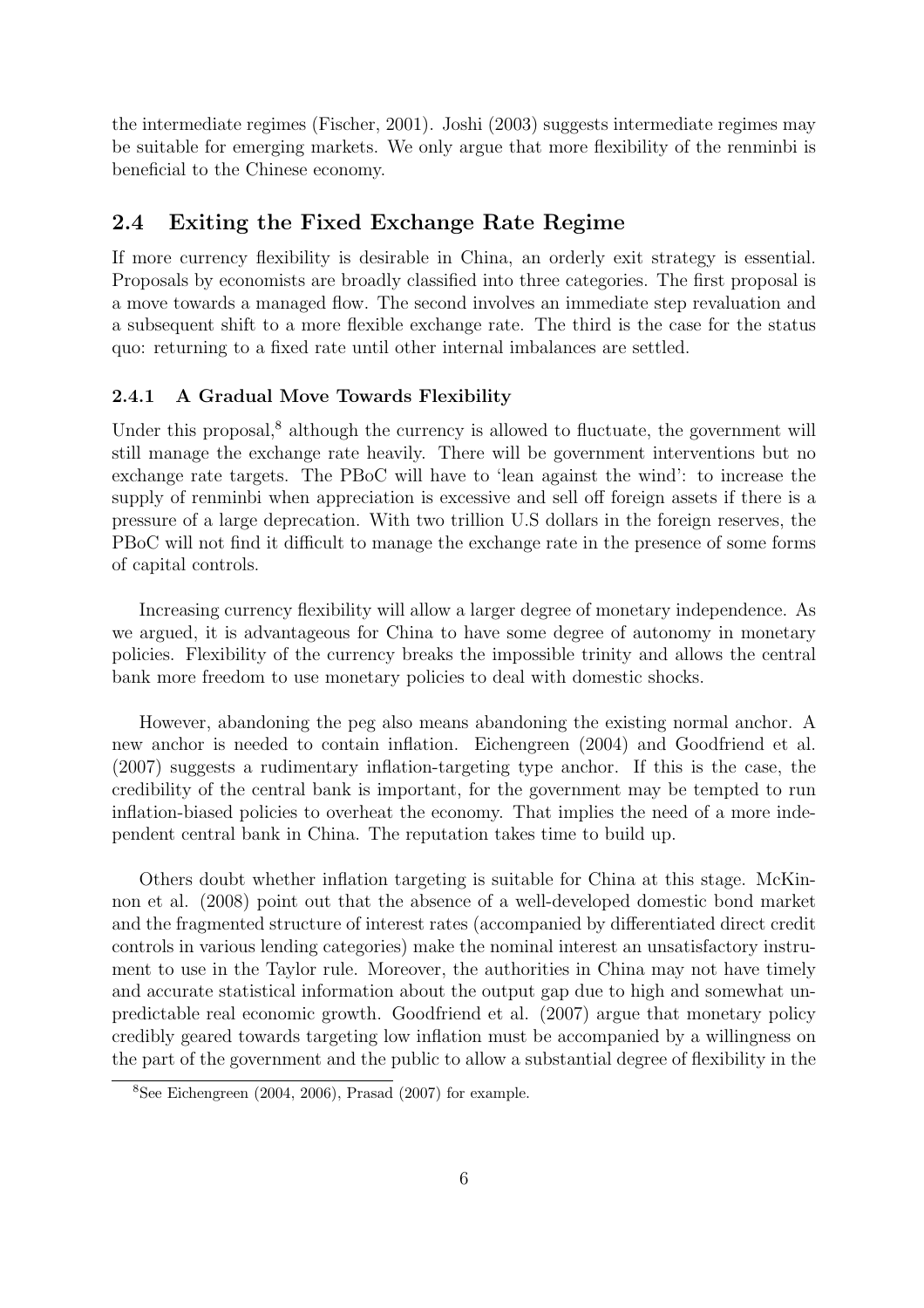foreign exchange rate. The PBoC may not be able to fully commit itself to using interest rates for inflation objectives, as it may trigger hot money inflows and reduce state bank profitability.

Also in this proposal of increasing flexibility is a larger volatility of the exchange rates so that the currency can appreciate as well as depreciate in the short run. Eichengreen (2006) suggests that the daily fluctuation band against the U.S dollars should be eliminated because the existence of a two-way bet will deter speculators from all lining up on one side of the market.

While Eichengreen (2006) points out that an appreciation expectation associated with currency flexibility will lead to worrisome capital inflows and exasperate the risk of domestic inflation and asset price bubbles, it is not entirely clear why more fluctuation can create a two-way bet for the speculators. The real exchange rate is undervalued. To ensure smooth exchange rate realignment, part of the adjustment will be through nominal exchange rate appreciation. Along the adjustment path, the nominal exchange rate is still a one-way bet on the appreciation side. Creating excessive volatility may only impede speculative inflows of short horizon. For flows with a longer horizon the one-way bet does not disappear.

#### 2.4.2 Step Revaluation with a Move Towards Flexibility

The revaluation and flow is the essence of Goldstein and Lardy's (2003, 2008) two-step adjustment proposal. The argument is that either a step revaluation or a gradual move towards exchange rate flexibility alone is not desirable. Here is why:

A step revaluation will not enhance the authorities' ability to tailor financial and foreign-exchange market conditions to domestic circumstances. Monetary policy will still be constrained. When domestic prices gradually adjust to the new level of nominal exchange rate, the problem of real exchange rate undervaluation will reappear. The private sector will expect another step revaluation because it had happened before. Repeated step revaluation will undermine the central bank's credibility, encouraging speculative capital inflow without solving the original exchange rate problem. Moreover, there is no agreement as to how large a jump it would take to restore external equilibrium. Different approaches (documented in Section 2.2) yield different answers. A one-time appreciation that is too small will induce expectations for further jumps and trigger hot capital inflow which necessitates further revaluations.

On the other hand, Frankel (2006) argues that a step revaluation is important in the two-step proposal. According to his calculations, if the Chinese real exchange rate undervaluation is to be closed by half in ten years' time and if China maintains a GDP growth 6 percent higher than that of the U.S, a real exchange rate appreciation of 4.5% is necessary. Assuming perfect capital mobility, the uncovered interest parity (UIP) would imply that real interest rate in China will have to be 4.5% below U.S interest rate for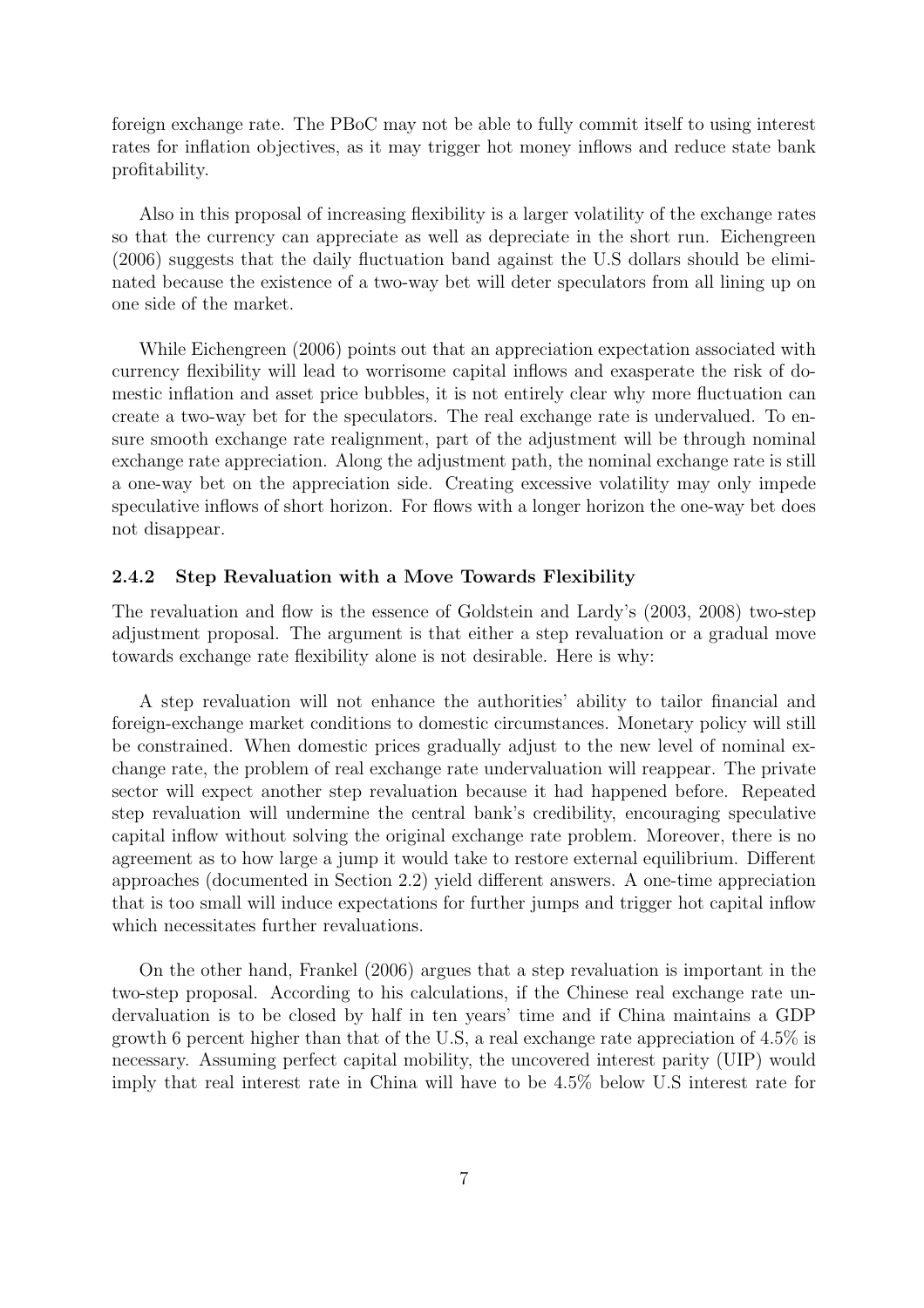ten years, which is undesirable. A one-off revaluation may bring down the future interest differential. In addition, a smaller appreciation may be expected in the future, which reduces the incentive for one-way bet and speculative inflow into China.

The question then is: how large the initial appreciation should be. A substantial step appreciation might be a policy mistake for the following reasons. First, exports and FDI will drop. These have direct impacts to growth and unemployment since both are major drivers of the Chinese economy. The underdeveloped social security system makes matters worse. Second, firms may suffer from losses associated with unhedged foreign exposures. While banks and large multinational firms are somewhat insulated,<sup>9</sup> smaller local private firms will be hit hard. Third, collapsing firms will increase non-performing loans (NPLs) in banks. Anderson (2006a) argues that NPLs together with a closing of lending-deposit spread (another ongoing reform in Chinese banks) can easily erase state bank profits. These are possible consequences of too large an initial revaluation.

The above suggests that the initial appreciation can be neither too big nor too mild. A jump too mild may lead to over-investment and overheating; on the contrary, an excessive revaluation can hurt growth and employment. The government has an active role to play. An expansionary fiscal policy helps to strengthen domestic demand to compensate for the fall in exports. Reorienting some government spending towards essential social expenditure, including health care and education, and reducing uncertainty on these fronts may give households confidence to increase consumption levels (Blanchard and Giavazzi, 2005). The low levels of explicit government deficits and public debt provide some room for maneuver in these areas (Prasad and Rajan, 2006).

#### 2.4.3 Return to Firm Fix

Proponents of a fixed rate argue that great flexibility in renminbi attracts speculative hot money inflow and as a result the central bank is losing monetary control rather than gaining it.<sup>10</sup> They contend that the right way to reduce trade surplus is to reduce savings, and the government should cut tax, increase social expenditures and formalise dividend payouts. The inflationary impact has to be contained by monetary tightening. PBoC needs exchange rate stabilisation to regain monetary control, because a credible hard peg gives speculators no incentive to bet against the yuan. The precise level of exchange rate is a less important concern.

In particular, McKinnon (2007) and McKinnon and Schnabl (2008) maintain that the exchange rate cannot affect the trade balance. Even if the Marshall-Lerner condition is satisfied, the substitution effect is offset by an income effect in at least three channels. Suppose there is an exchange rate appreciation. First, the fall in exports itself tends to reduce domestic national income and spending, including spending on imported goods. Second, the exchange rate makes new investment projects look more expensive to foreign

<sup>&</sup>lt;sup>9</sup>See J.P. Morgan Chase, *Global Data Watch*, (February 4, 2005) for details.

<sup>&</sup>lt;sup>10</sup>See Mundell (2004), McKinnon(2007) and McKinnon and Schnabl (2008) for example.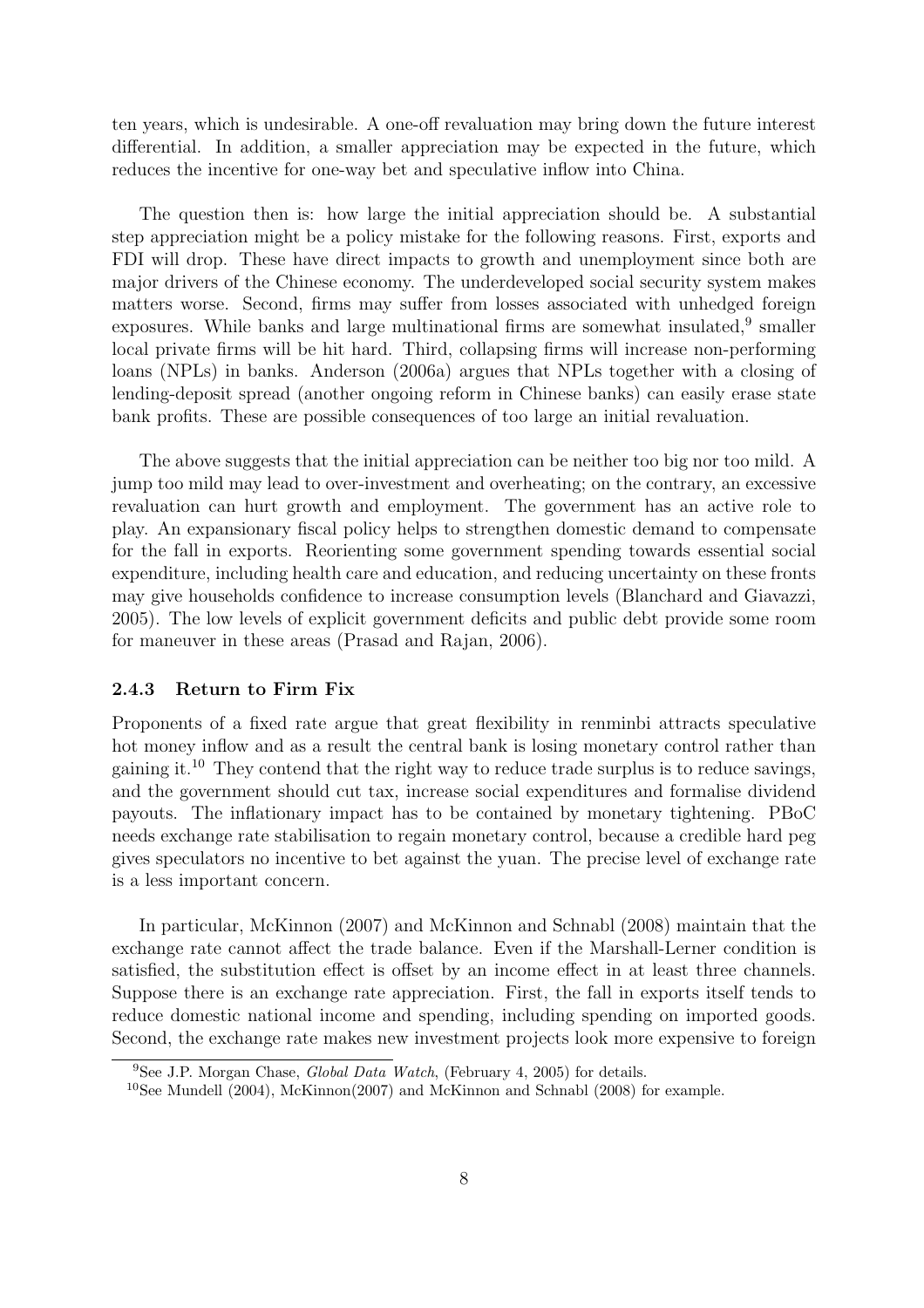investors, which implies that FDI will fall, causing a further fall in domestic expenditures including imports. Third, in creditor countries that have built up large dollar claims on foreigners, an exchange appreciation also has a negative effect. A recent empirical study on Chinese trade elasticity by Cheung et al. (2009) estimated that a 10% appreciation in bilateral rate would increase trade balance by 4%, because Chinese import also declines. Firm-fix proponents fear that exchange rate will have to keep rising without closing the trade surplus, resembling Japan-bashing story in the eighties.

However, nothing precludes an appreciation together with a fiscal expansion, and in which case the negative income effect is compensated by an increment in fiscal expenditure and internal demand. As the real exchange rate rises, trade surplus falls accordingly. A combination of bolder policies is required for a smooth transition, as Blanchard and Giavazzi (2005) and Prasad and Rajan (2006) explain.

The major concern of the hard-peg proponents is the overwhelming speculative flows in anticipation of currency appreciation. During exchange rate regime transition, the flow can be temporarily dealt with by sterilisation and capital controls. While sterilisation creates stress towards the central bank reserves and therefore cannot last forever, the PBoC has a very strong balance sheet in the short run. Anderson (2006a) maintains that the scope of Chinese sterilisation operations is still quite mild, both as a share of base money and of GDP, by regional standards. Sterilisation has its limits, so capital controls is another strategy to deter unwanted capital flows. Joshi (2003) argues that an intermediate regime with capital controls is a feasible approach to the impossible trinity in developing countries, and that capital controls have been effective in many cases to deter some speculative flows.

## 2.5 Relation to Other Reforms

The issue of renminbi appreciation is inter-connected with other imbalances in China. These imbalances are low consumption  $(43\%)$ , high investment  $(42\%)$  and exports  $(31\%)$ to GDP ratio, financial sector and banking sector distortions and the existence of capital controls, to name a few.<sup>11</sup> Yu (2008) documents the history and current features of capital control in China. He argues that the many distortions we see now are the results of a policy choice by the Chinese government, namely a fixed exchange rate regime, capital control with preferential policy towards FDI and controlling state banks as a government branch of credit rationing.

To facilitate the change in exchange rate regime, other policies or reforms, such as fiscal expansion (Blanchard and Giavazzi 2005, Prasad and Rajan 2006), liberalisation of capital account (Goldstein et al. 2008, Yu  $2008$ ),<sup>12</sup> financial and banking sector reform

<sup>11</sup>Source: Blanchard and Giavazzi (2005).

 $12$ Capital account has to be liberalised cautiously (Fischer 2001). When the exchange rate is fixed and banking sector weak, sudden large reversals of capital flow may damage the financial system. Eichengreen (2004) contends that the move to significantly greater exchange rate flexibility should precede further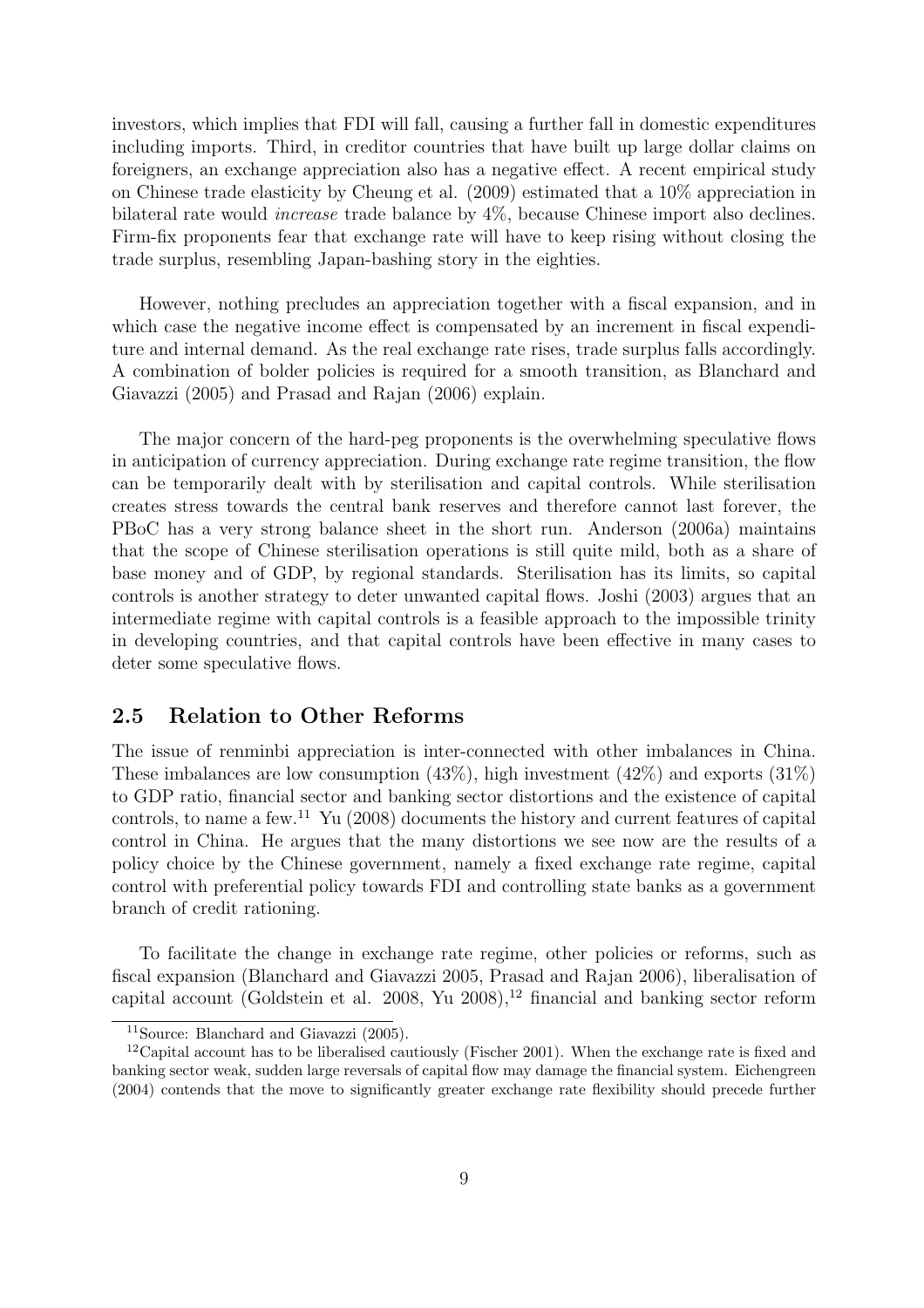(Prasad and Rajan 2006, Goodfriend et al. 2007, Yu 2008), should move along in tandem and with coordination. For example, the banking sector reform would require the PBoC to avoid using bank reserve requirement to fight inflation. However, raising the policy rate will attract hot money as the capital account liberalises. Rapid exchange rate appreciation would reduce growth and fiscal spending would have to expand. The buildup of contingent liabilities in banks could put a bind on fiscal policy. The example illustrates the complexity of the reform and the need of extensive policy coordination.

The discussion above motivates us to build a model that incorporates the real economy and imperfect capital mobility, which allows us to understand the relations between a real exchange rate adjustment and other real variables in the system. In particular, we will show firstly that a shift in consumers' taste towards Chinese goods may have caused the Chinese renminbi to be undervalued; and secondly, a relative increase in productivity in China moderates the need for the currency to appreciate along the adjustment path. However, as we will explain, the first effect is likely to dominate, giving rise to a step jump and a subsequent gradual appreciation in the real exchange rate. The adjustment corresponds to the Goldstein and Lardy (2003, 2008) two-step revaluation proposal and allows us to analyse their arguments systematically under the assumptions of our model.

## 3 A Model with Imperfect Capital Mobility

### 3.1 Background

Many theoretical international macroeconomic models assume the uncovered interest parity (UIP) condition in their models (e.g Clarida, Gali and Gertler 2001, Gali and Monacelli 2002). However, empirical studies have found large and sustained deviations from the UIP (Sarno and Taylor, 2003). In the context of U.S and Chinese financial asset trade, since cross-border capital flow is monitored by the Chinese government, the UIP may not hold in the short run.<sup>13</sup> However, over time, capital controls tend to lose their effectiveness and efficiency (Fischer 2001, Eichengreen 2004, Goodfriend et al. 2007).<sup>14</sup>

Blanchard, Giavazzi and Sa (2005) first use a gross rate of return formulation to investigate the U.S dollar exchange rate and U.S current account deficit. The gross rate of return on holding U.S assets versus foreign assets, R, is given by:

$$
R \equiv \frac{1+r}{1+r^*} \frac{E^{'e}}{E}
$$

capital account liberalisation. While significant capital account restrictions rule out a free float, they do not diminish the feasibility or desirability of a managed float.

<sup>&</sup>lt;sup>13</sup>It is likely that there are imperfect mobility due to non-policy barriers, such as risk premium. The proposed model may have wider applications.

<sup>&</sup>lt;sup>14</sup>There are illegitimate ways to get around the capital control. In China, for example, it is not uncommon to over-invoice exports, under-invoice imports, exchange in black markets and disguise speculative money flows under the name FDI to direct funds into the country.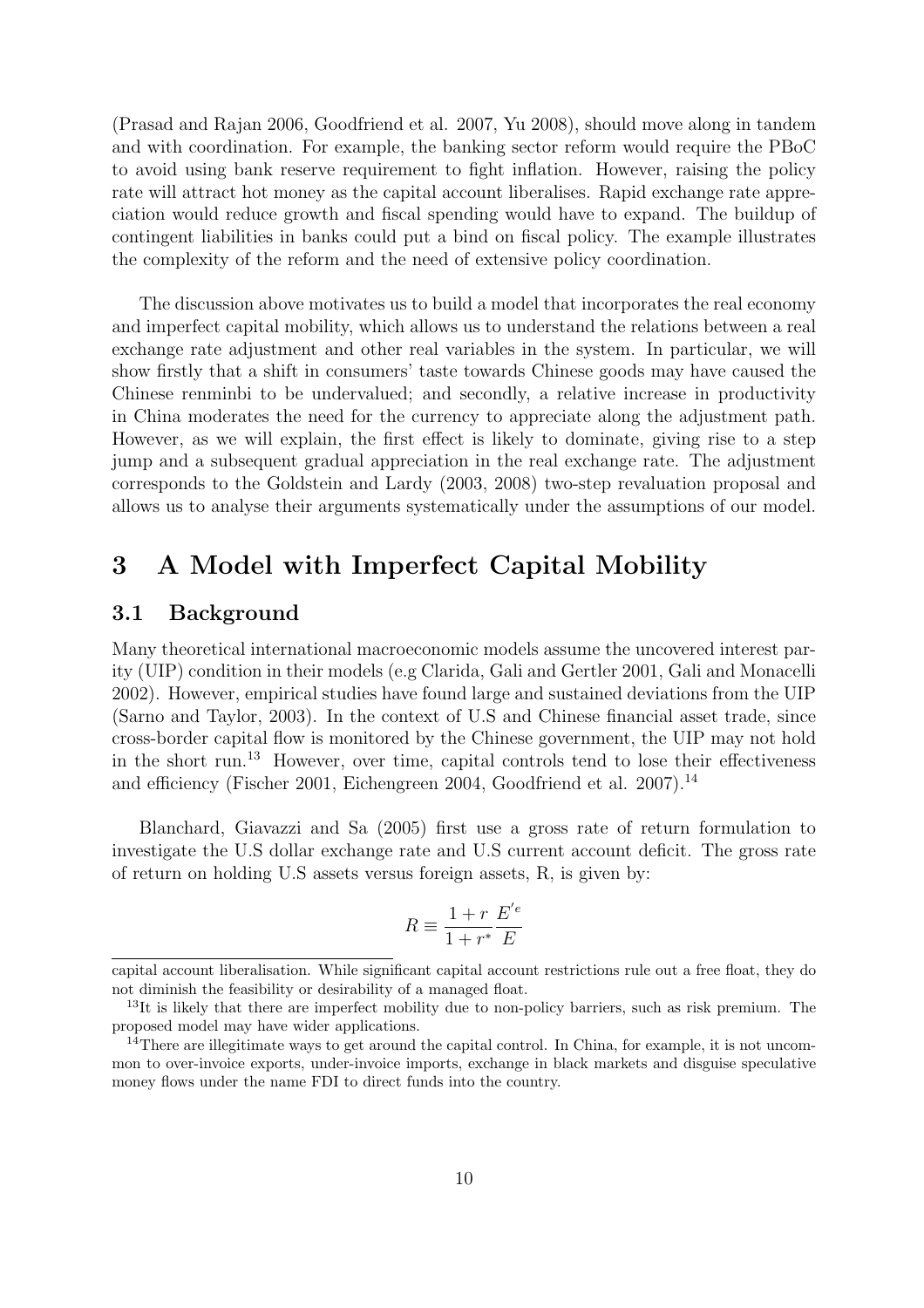where r is the U.S interest rate,  $r^*$  is the foreign interest rate, E denotes the exchange rate, defined as the price of U.S goods in terms of foreign goods, and  $E'{}^e$  denotes the expected exchange rate in the next period. Therefore, the gross rate of return on foreign assets in terms of U.S goods is  $(1+r^*)E/E^{e}$ . If the UIP holds,  $R \equiv 1$ . In their model R may be different from one in the short run.

Kirsanova, Kuralbayeva and Vines (2008) (henceforth KKV) adopt the formulation and adapt it into a DSGE model. Our model is created in the spirit of KKV (2008), and we expand it in a number of ways. First, we introduce labour in the utility function. Households own firms which produce output using labour as a factor of production. Second, we introduce product differentiation with infinite number of goods. Monopolistically competitive firms earn positive profits as a result. Third, we assume that firms are profitmaximising, but subject to a Calvo (1983) type price setting rule. Fourth, we introduce the monetary authorities in the flexible exchange rate environment. It sets nominal interest rate according to a Taylor rule. Fifth, we link the demand shock to a shift in home consumption preferences.

This model enables us to analyse the behavior of the economy around the equilibrium when it faces a productivity shock. The assumption of imperfect capital mobility between domestic and foreign assets is crucial to the saddle-path adjustment of the solution.

### 3.2 The Model

#### 3.2.1 Consumers

The model is a two country model with forward looking consumers. Individuals have same preferences in both countries.

$$
U = \mathcal{E}_0 \sum_{t=0}^{\infty} \beta^t (\ln C_{Jt} + \ln G_{Jt} - \frac{\nu}{1 + \varphi} L_{Jt}^{1 + \varphi})
$$
(1)

where C aggregate consumption, G is government spending, L is labour and  $\mu_t$  is a timevarying consumption home bias.  $\mathscr E$  is the expectation operator.  $\nu$  is a constant weight.  $\varphi$  is the inverse of labour supply elasticity. The two countries are labeled as  $J \in \{A, B\}$ . Consumers purchase both home and foreign goods:

$$
C_{Jt} = \left(\mu_{Jt}^{\frac{1}{\eta}} C_{JHt}^{\frac{\eta-1}{\eta}} + (1 - \mu_{Jt})^{\frac{1}{\eta}} C_{JFt}^{\frac{\eta-1}{\eta}}\right)^{\frac{\eta}{\eta-1}}
$$
(2)

and price index  $P_{Jt}$  is defined as follows:

$$
P_{Jt} = \left(\mu_{Jt} P_{JHt}^{1-\eta} + (1 - \mu_{Jt}) P_{JFt}^{1-\eta}\right)^{\frac{1}{1-\eta}}
$$
(3)

The parameter  $\eta > 1$  measures the elasticity of substitution between domestic and foreign goods. The demand of each country's good is given by:

$$
C_{JHt} = \mu_{Jt} \left(\frac{P_{JHt}}{P_{Jt}}\right)^{-\eta} C_{Jt}, \qquad C_{JFt} = (1 - \mu_{Jt}) \left(\frac{P_{JFt}}{P_{Jt}}\right)^{-\eta} C_{Jt}
$$
(4)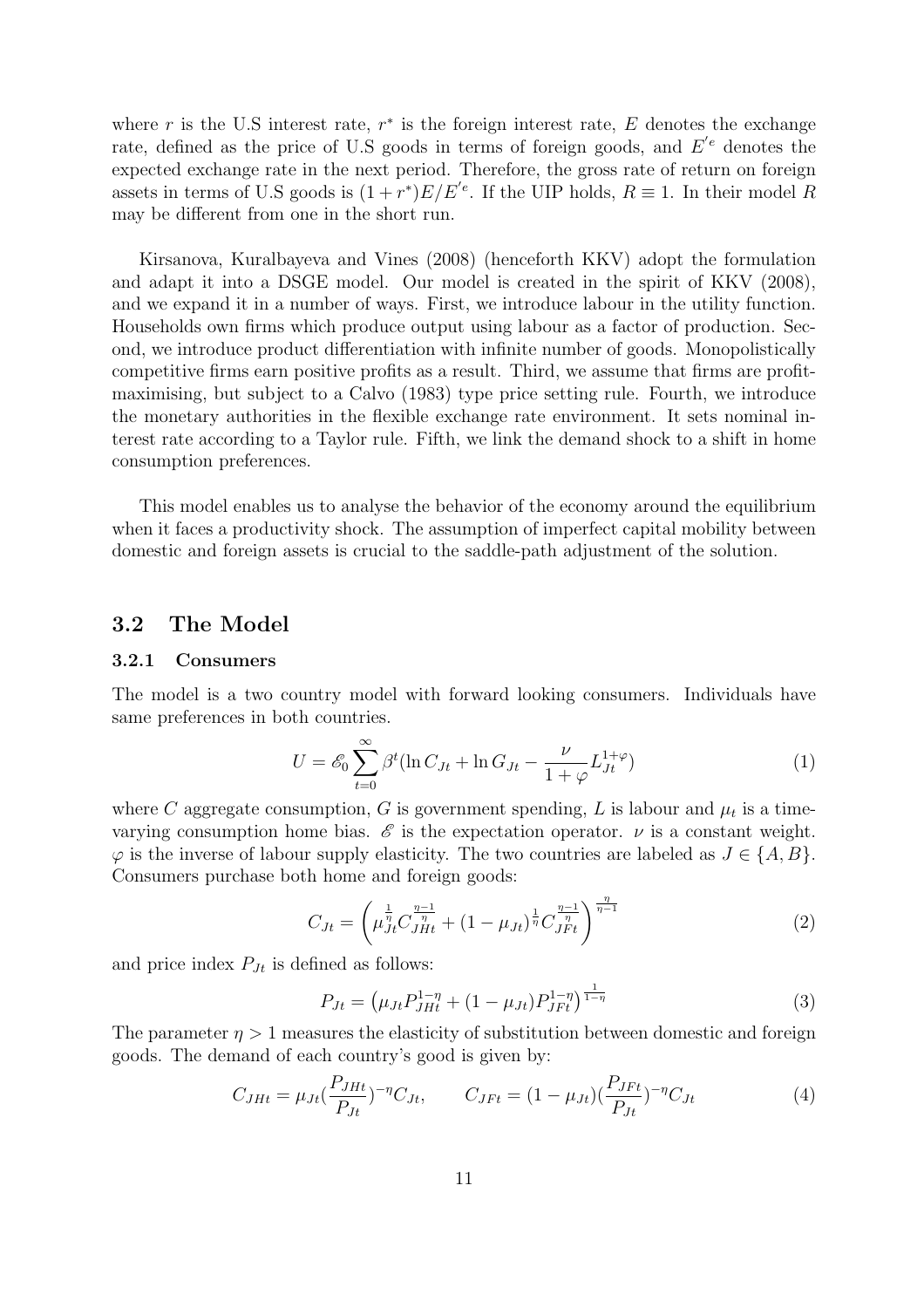In each country, firms produce a continuum of infinite goods in a monopolistically competitive way:

$$
C_{JHt} = \left(\int_0^1 C_{JHt}(z)^{\frac{\epsilon-1}{\epsilon}} dz\right)^{\frac{\epsilon}{\epsilon-1}}, \qquad P_{JHt} = \left(\int_0^1 P_{JHt}(z)^{1-\epsilon} dz\right)^{\frac{1}{1-\epsilon}}
$$

and the demand schedule is:

$$
C_{JHt}(z) = \left(\frac{P_{JHt(z)}}{P_{JHt}}\right)^{-\epsilon}C_{JHt} \tag{5}
$$

An individual chooses optimal consumption and work effort to maximise the utility function (1) subject to the demand system and the budget constraint:

$$
A_{Jt+1} = (1 + \rho_{Jt})[A_{Jt} + (1 - \tau)(w_{Jt}L_{Jt} + \Pi_{Jt}) - P_{Jt}C_{Jt}] \tag{6}
$$

where  $P_{Jt}C_{Jt}$  is aggregate nominal consumption,  $A_{Jt}$  are nominal financial assets of a household, w are nominal wages,  $\tau$  is an exogenous income tax rate and  $\Pi$  are profits. The household's wealth accumulation must satisfy the no Ponzi game condition. Assume  $M_{t,t+1}^{J}$  be the stochastic discount factor which determines the price in period t to the individual of being able to carry a state-contingent account  $A_{Jt+1}$  of wealth into period  $t + 1$ , then on average it has to equal the discount rate implied by the return on financial wealth  $\rho_{Jt}$ :

$$
\mathcal{E}_t(M_{t,t+1}^J) = \frac{1}{1+\rho_{Jt}}, \quad \text{where} \quad M_{t,t+i}^J = \beta \frac{P_{Jt} C_{Jt}}{P_{Jt+i} C_{Jt+i}}
$$

The no Ponzi game condition,  $\lim_{s\to\infty} \mathscr{E}_t(M_{t,s}^J A_{Js}) = 0$ , is the terminal condition of the dynamic optimisation problem, without which consumers can borrow infinitely. Household optimisation leads to the following first order conditions:

$$
\beta(1+\rho_{Jt})E_t\left(\frac{P_{Jt}C_{Jt}}{P_{Jt+1}C_{Jt+1}}\right) = 1
$$
\n(7)

$$
\nu L_{Jt}^{\varphi} C_{Jt} = (1 - \tau) \frac{w_{Jt}}{P_{Jt}} \tag{8}
$$

The first equation is just the conventional Euler equation which shows the intertemporal trade-off of consumption. The second equation is the intratemporal optimal condition equating marginal utility of consumption and marginal disutility of labour.

#### 3.2.2 Exchange Rates

We assume the law of one price holds. The nominal exchange rate  $E_t$  is given by

$$
E_t = \frac{P_{A H t}}{P_{B F t}} = \frac{P_{A F t}}{P_{B H t}}\tag{9}
$$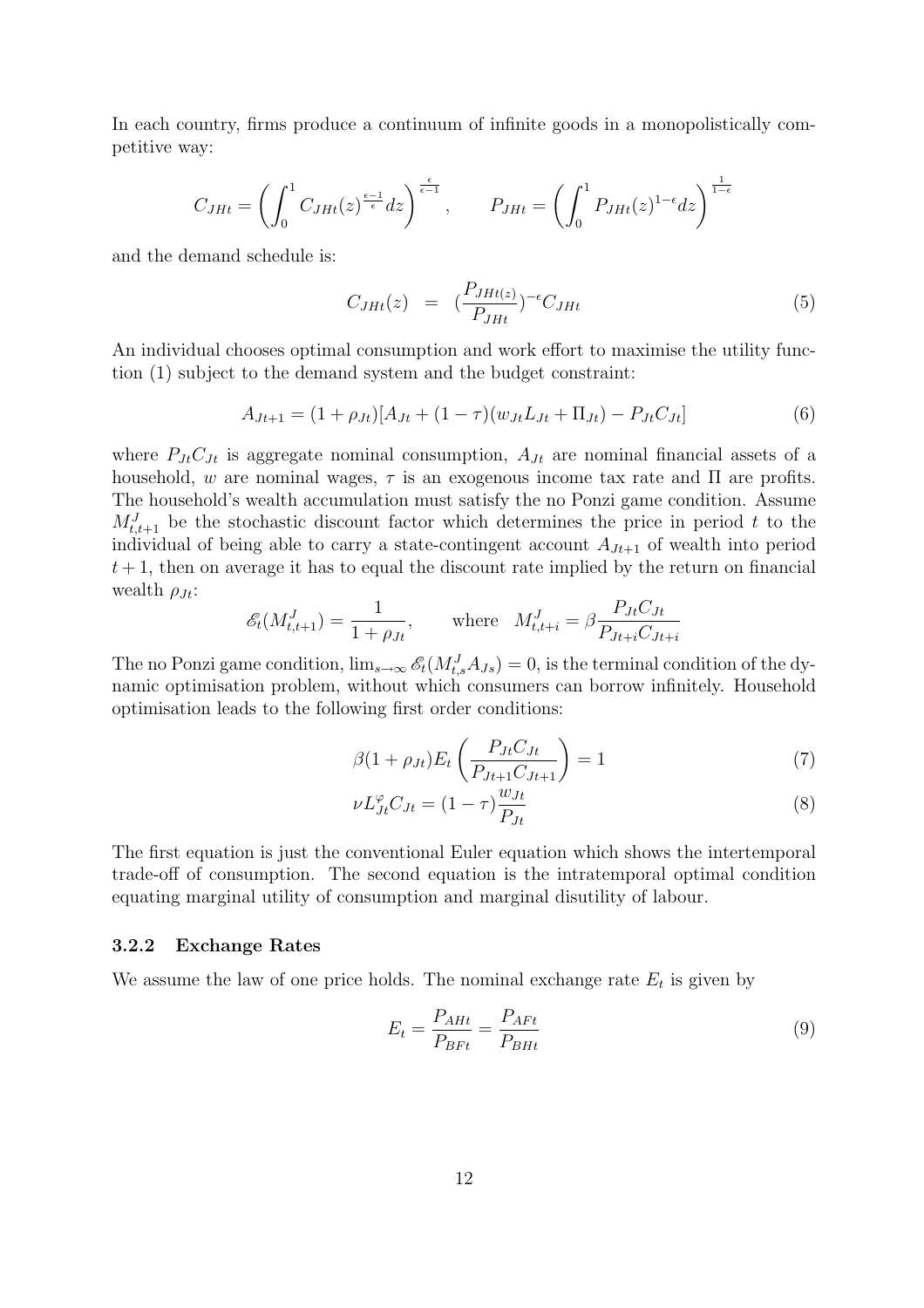We also define the real exchange rate,  $S_{At}$ , as the price of import in country A to the price of home goods in country A.<sup>15</sup>

$$
S_{At} = \frac{P_{AFt}}{P_{AHt}} = \frac{P_{BHt}}{P_{BFt}}\tag{10}
$$

An increase in  $S_{At}$  corresponds to a real depreciation of the exchange rate.  $S_{Bt} = 1/S_{At}$ as the real exchange rate in the perspectives of the foreign country.

#### 3.2.3 Firms and Price-setting

A typical firm produces a differentiated good with linear technology represented by the production function

$$
Y_{Jt}(z) = \mathscr{A}_{Jt} L_{Jt}(z) \tag{11}
$$

where  $\mathscr A$  is a country-specific stochastic productivity shock with mean one. Hence, the real marginal cost will be common across firms in each country. It is useful to derive an aggregate production function relating aggregate output and aggregate employment. We define

$$
L_{Jt} \equiv \int_0^1 L_{Jt}(z) dz = \frac{Y_{Jt} \int_0^1 \frac{Y_{Jt(z)}}{Y_{Jt}} dz}{\mathscr{A}_{Jt}}
$$

Following the appendix of Gali and Monacelli (2005) and Gali (2008), we can show that ronowing the appent<br>the integral  $Y_{Jt}^{-1} \int_0^1$  $\int_0^1 Y_{Jt(z)}dz$  is of second order. Thus, up to a first-order approximation, the log aggregate production function is

$$
\hat{Y}_{Jt} = \hat{\mathscr{A}}_{Jt} + \hat{L}_{Jt} \tag{12}
$$

where the 'hat' sign denotes the log-deviation from the steady state.

Next, we consider firms' price-setting. Firms maximise profits and use the price setting model due to Calvo (1983). Each period firms that adjust their prices are randomly selected. A fraction  $(1-\kappa)$  adjusts while remaining does not adjust. The firms' pricing decision problem then involves picking  $P_{AHt}(z)$  to maximise expected discounted future profits. The price in the foreign market is  $P_{B F t}(z) = P_{A H t}(z) E_t$ , due to the law of one price. This is the only nominal rigidity in the model.

The maximisation problem faced by country A firms is:

$$
\max_{P_{A H t}(z)} \mathcal{E}_t \sum_{i=0}^{\infty} \kappa^i M_{t, t+i}^A \left( P_{A H}(z) - M C_{A t + i}^n \right) Y_{A t + i}(z) \tag{13}
$$

<sup>&</sup>lt;sup>15</sup>Strictly speaking,  $S_t$  is the terms of trade, as it is the ratio of the price of imported goods to the price of domestic goods. Since we do not define separately a 'real' real exchange rate  $E_t \times (P_{Bt}/P_{At})$ , and the log-deviation of real exchange rate from the steady state is an affine transformation of that of the terms of trade, we use the two terms interchangeably.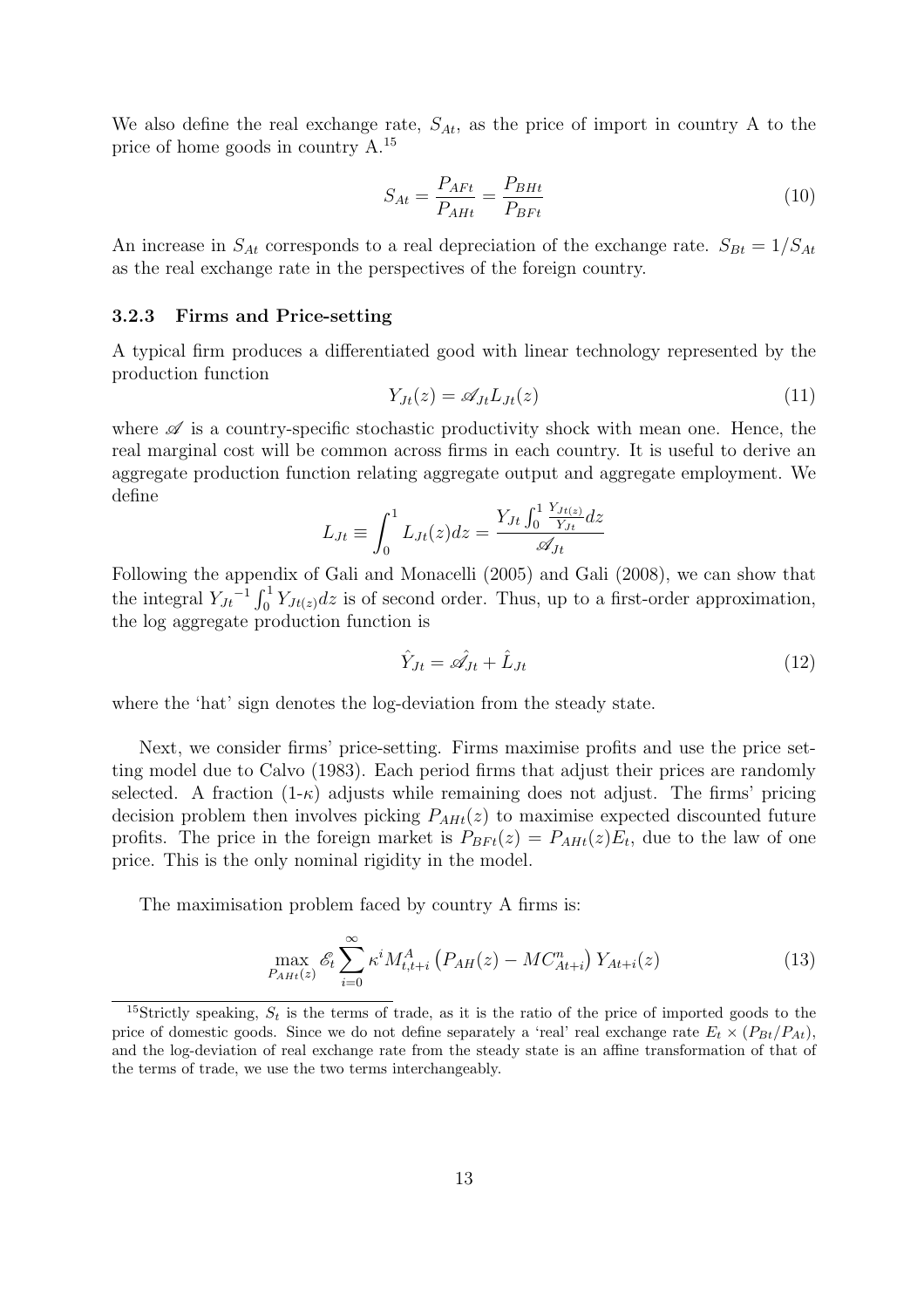where  $MC_{At}^n = \frac{(1-\tau)w_{At}}{\mathscr{A}_{At}}$  $\frac{\partial \tau}{\partial \mathcal{A}_{At}}$  denotes the nominal marginal cost. By symmetry, every firm that can adjust price will set the same price. Denote this price as  $\tilde{P}_{A H t}$ . The first order condition is given by:

$$
\mathcal{E}_{t} \sum_{i=0}^{\infty} (\beta \kappa)^{i} \left( (1 - \epsilon) \frac{\tilde{P}_{AH}^{-\epsilon}}{P_{AH+i}^{1-\epsilon}} + \epsilon \frac{\tilde{P}_{AH}^{-\epsilon-1}}{P_{AH+i}^{-\epsilon}} MC_{At+i} \right) \frac{Y_{At+i}}{C_{At+i}} = 0
$$
  
\n
$$
\therefore \quad \tilde{P}_{AH} = \frac{\epsilon}{\epsilon - 1} \frac{\mathcal{E}_{t} \sum_{i=0}^{\infty} (\beta \kappa)^{i} P_{AH+i}^{ \epsilon} MC_{At+i} \frac{Y_{At+i}}{C_{At+i}}}{\mathcal{E}_{t} \sum_{i=0}^{\infty} (\beta \kappa)^{i} P_{AH+i}^{-1} \frac{Y_{At+i}}{C_{At+i}}} \tag{14}
$$

where MC is the real marginal cost

$$
MC_{At+i} = \frac{(1 - \tau)w_{At+i}}{P_{AH+i}\mathscr{A}_{At+i}} = \frac{MC_{At+i}^n}{P_{AH+i}}
$$
(15)

The average period t price satisfies

$$
P_{AHt} = \left( (1 - \kappa)\tilde{P}_{AHt}^{1 - \epsilon} + \kappa P_{AHt-1}^{1 - \epsilon} \right)^{\frac{1}{1 - \epsilon}} \tag{16}
$$

Equations (14) and (16) together produce the standard Calvo pricing Phillips Curve.

$$
\hat{\pi}_{At} = \frac{1}{\lambda} \hat{MC}_{At} + \beta \mathcal{E}_t \hat{\pi}_{At+1}
$$
\n(17)

where  $\lambda$  is defined as  $\kappa/[(1 - \kappa)(1 - \kappa\beta)]$  and  $\hat{\pi}_{At} = \ln(P_{AH}/P_{AH-1})$ . The derivation of this Phillips curve is given in the Appendix A.1.

#### 3.2.4 Government

The government in country J buys only domestic goods  $(G_{Jt})$ , and its allocation across goods is determined by minimising total costs.

$$
G_{Jt} = \left(\int_0^1 G_{Jt}(z)^{\frac{\epsilon-1}{\epsilon}} dz\right)^{\frac{\epsilon}{\epsilon-1}}, \qquad G_{Jt}(z) = \left(\frac{P_{JHt(z)}}{P_{JHt}}\right)^{-\epsilon} G_{Jt}
$$

It also taxes income (with tax rate  $\tau$ ) and issues nominal debt  $B_{Jt}$ . The evolution of the nominal debt stock can be written as:

$$
B_{Jt+1} = (1 + i_{Jt})(B_{Jt} + P_{JHt}G_{Jt} - \tau P_{JHt}Y_{Jt})
$$
\n(18)

where  $i_{Jt}$  is nominal interest rate on debt in country  $J$ .

Government debts are the only tradable assets across the countries. The supply of the government assets is limited by the amount of government debt and dependent on government purchases and income tax revenues. This allows us to analyse the effects of China running a temporary current account surplus, which influence the evolution of the debts and supply of assets.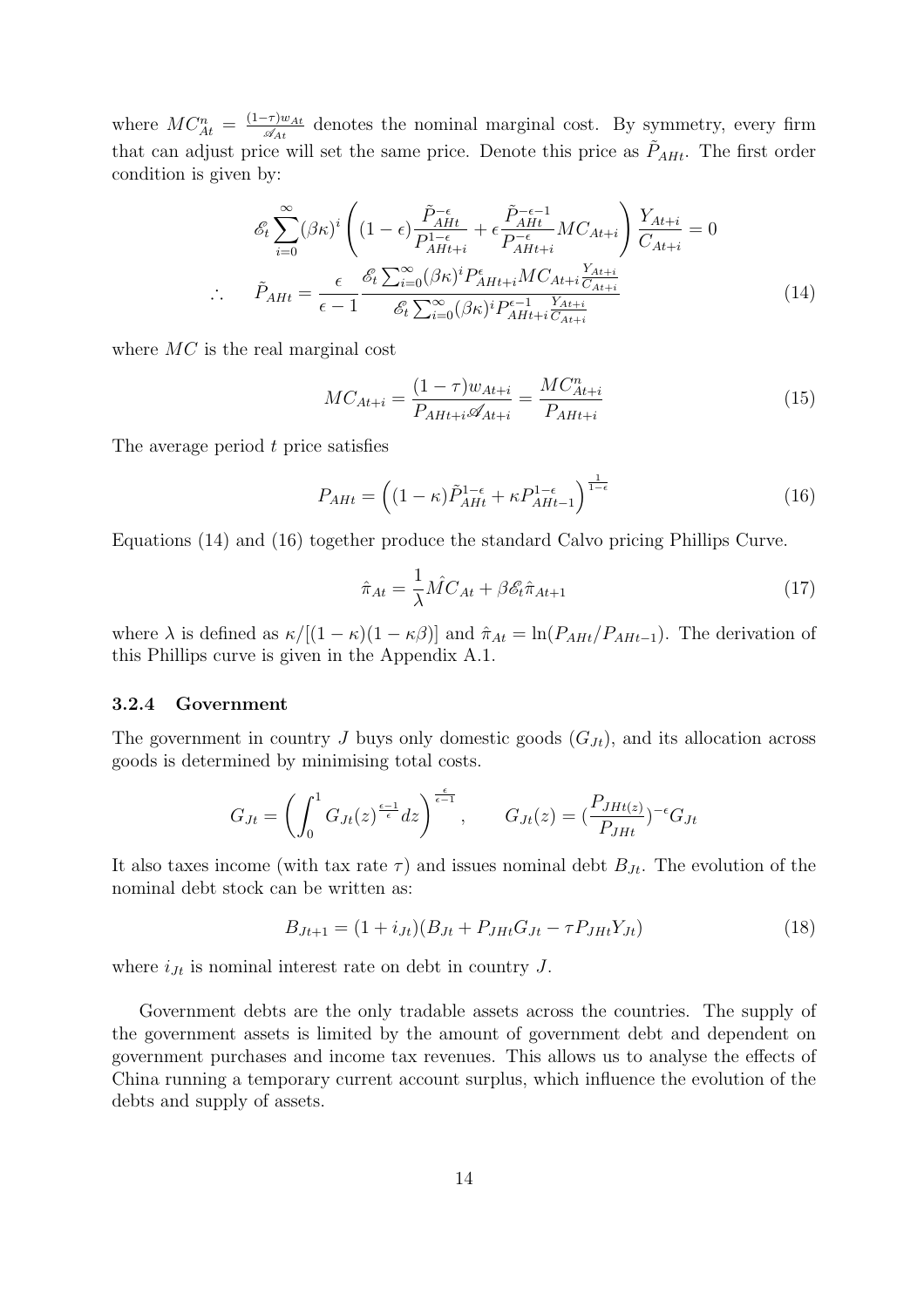#### 3.2.5 Financial Markets

Following KKV (2008), we assume the two debts are not perfect substitutes and the expected excess return for country A,  $Z_{At}$ , is defined as:

$$
Z_{At} = \frac{(1 + i_{At})E_t}{(1 + i_{Bt})E_{t+1}^e}
$$
\n(19)

This formulation of the expected excess return compares the investment return of country A bonds with investment return of country B bonds adjusted by expected nominal exchange rate change from period t to  $t + 1$ . Similarly, from the perspective of country B consumers, their excess investment return is  $Z_{Bt} = 1/Z_{At}$ . If the UIP holds  $Z_{Jt} \equiv 1$  for all t.

Households in each country prefer keeping their country debt if returns are the same, i.e. there is a home asset bias. Let  $\alpha_{Jt}$  be a proportion of financial wealth  $A_{Jt}$  that is invested in bonds  $B_{Jt}$ . It follows that

$$
\alpha_{At}A_{At} + (1 - \alpha_{Bt})A_{Bt}E_t = B_{At} \tag{20}
$$

$$
(1 - \alpha_{At})A_{At} + \alpha_{Bt}A_{Bt}E_t = B_{Bt}E_t \tag{21}
$$

and the return on wealth is

$$
1 + \rho_{At} = (1 + i_{At}) \left( \alpha_{At} + \frac{(1 - \alpha_{At})}{Z_{At}} \right)
$$
 (22)

$$
1 + \rho_{Bt} = (1 + i_{Bt}) (\alpha_{Bt} + (1 - \alpha_{Bt}) Z_{At}) \tag{23}
$$

Finally, we assume simple relationships of the following form:

$$
\alpha_{At} = \alpha Z_{At}^{\phi}, \qquad \alpha_{Bt} = \alpha Z_{At}^{-\phi} \tag{24}
$$

where  $\alpha > 0.5$  is the steady state home asset bias, the parameter  $\phi$  is interpreted as a measure of the responsiveness of capital flows to changes in excess return. For instance, when  $\phi$  tends to infinity, capital is perfectly mobile and the UIP holds. For small  $\phi$ , the country asset holding is not sensitive to changes in excess return.

#### 3.2.6 Monetary Authorities

Monetary authorities follow a Taylor-rule type policy. Country  $J$ 's monetary rule is represented by  $\overline{a}$  $\frac{1}{2}$ 

$$
(1 + i_{Jt}) = \beta^{-1} \left(\frac{P_{JHt}}{P_{JHt-1}}\right)^{\gamma}
$$
 (25)

The monetary authorities use a rudimentary type of Taylor rule which does not take into account any change in output gaps directly. While the latter rule introduces 'derivative' control of inflation, it makes the model less tractable. We assume that the monetary authorities work independently from the government (no fiscal dominance). Nominal interest rate responds to current account surplus and deficits only to the extent that current account adjustment affects the inflation rate.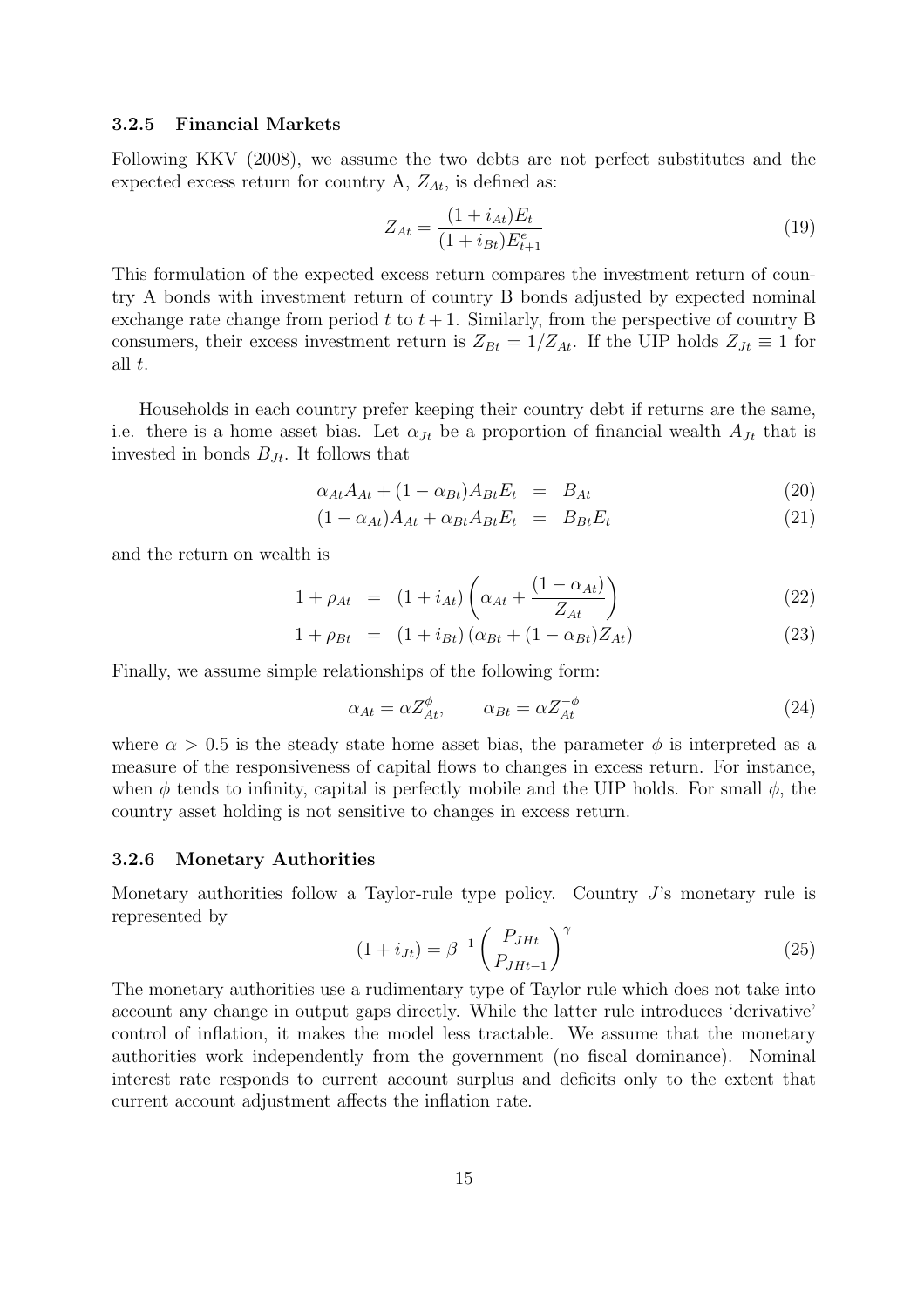#### 3.2.7 Aggregate Demand

Aggregate demand comprises consumption demand coming from domestic residents, consumption demand from foreign residents and government consumption which is directed towards domestical goods only:

$$
Y_{At} = \mu_{At} \left(\frac{P_{AHt}}{P_{At}}\right)^{-\eta} C_{At} + (1 - \mu_{Bt}) \left(\frac{P_{BFt}}{P_{Bt}}\right)^{-\eta} C_{Bt} + G_{At}
$$
(26)

$$
Y_{At}(z) = \left(\frac{P_{AHt(z)}}{P_{AHt}}\right)^{-\epsilon} Y_{At} \tag{27}
$$

With the aggregate demand, we can compute firm profits in each country:

$$
\Pi_{At} = \mu_{At} \left( \frac{P_{AHt}}{P_{At}} \right)^{-\eta} C_{At} P_{AHt} + (1 - \mu_{Bt}) \left( \frac{P_{BFt}}{P_{Bt}} \right)^{-\eta} C_{Bt} \frac{P_{BFt}}{E_t} + G_{At} P_{AHt} - w_{At} L_{At}
$$
\n
$$
= P_{AHt} Y_{At} - w_{At} L_{At}
$$
\n(28)

Using this result, the budget constraint (6) can be re-written as the following:

$$
A_{At+1} = (1 + \rho_{At})(A_{At} + (1 - \tau)P_{AH}Y_{At} - P_{At}C_{At})
$$
\n(29)

## 3.3 Steady State and Log-linearisation

#### 3.3.1 The Steady State

We assume a symmetric steady state and unit equilibrium exchange rate for simplicity. Then the steady state is straight-forward:

$$
Y_A = Y_B
$$
  
\n
$$
C_A = C_B
$$
  
\n
$$
P_{AH} = P_{AF} = P_A = P_B = P_{BH} = P_{BF}
$$
  
\n
$$
E_A = E_B = S_A = S_B = 1
$$
  
\n
$$
A_A = A_B = B_A = B_B
$$
  
\n
$$
\mu_A = \mu_B = \mu
$$

Furthermore, we denote the steady state ratio of stock of domestic bonds to output  $(B_A/Y_A)$  as B. We also assume that the share of government in the economy  $(G_J/Y_J)$  =  $(1 - \theta)$  so that share of consumption in the economy is  $(C_J/Y_J) = \theta$ .

We log-linearise around the symmetrical steady state so that for each variable  $X_{Jt}$ , the log-deviation is  $16$ 

$$
\hat{X}_{Jt} = \ln X_{Jt} - \ln X_J = \ln(\frac{X_{Jt} - X_J}{X_J} + 1) \approx \frac{X_{Jt} - X_J}{X_J}
$$

<sup>16</sup>This is with the exception of  $x = \{r, \rho, i\}$ , where we define  $\hat{x}_{Jt} = (x_{Jt} - x)/(1 + x_J)$ .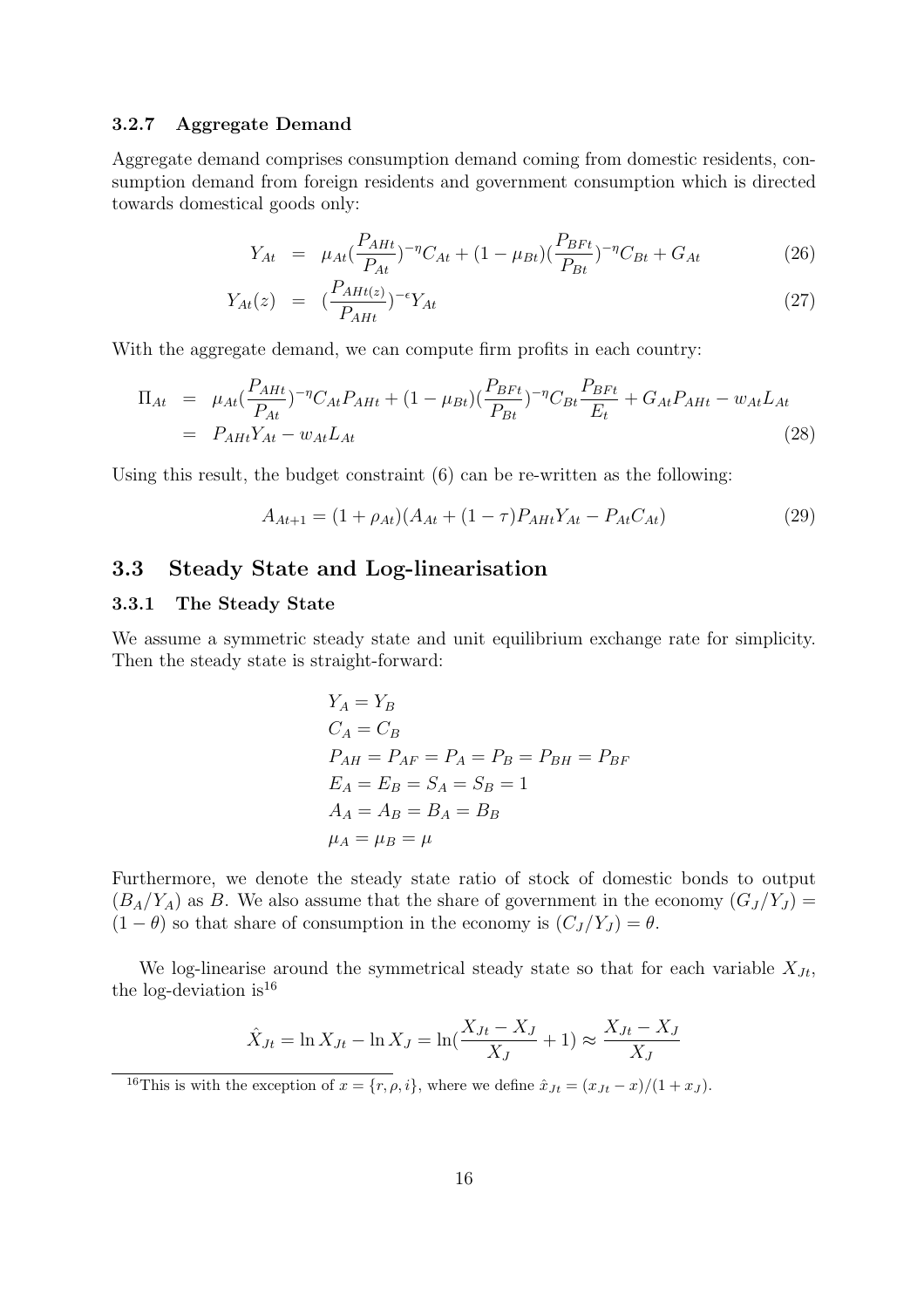We use the following first-order approximation rule  $X_{Jt} \approx X_J(1 + \hat{X}_{Jt}) + O(\epsilon^2)$ .

In the following, we define

$$
\tilde{A}_{Jt} = \frac{A_{Jt}}{P_{JHt}} \qquad \tilde{B}_{Jt} = \frac{B_{Jt}}{P_{JHt}} \tag{30}
$$

and  $\hat{A}$  and  $\hat{B}$  are the log-deviation of the  $\tilde{A}$  and  $\tilde{B}$  variables. For convenience, we also define the net debt variable  $\hat{F}$ :

$$
\hat{F}_{At} = \hat{B}_{At} - \hat{A}_{At} \tag{31}
$$

$$
\hat{F}_{Bt} = \hat{B}_{Bt} - \hat{A}_{Bt} = -\hat{B}_{At} + \hat{A}_{At} = -\hat{F}_{At}
$$
\n(32)

Finally, we define the lower case letter  $x_t$  for each variable be the relative log-deviation from the steady state between the two countries, that is

$$
x_t = \hat{X}_{At} - \hat{X}_{Bt}
$$

The technical details of the log-linearisation are given in the Appendix A.2.

#### 3.3.2 The Log-linearised Complete model

After the log-linearisation, we obtain the following complete system in differences:<sup>17</sup>

$$
z_t = 2r_t + s_t - s_{t+1}^e \tag{33}
$$

$$
2\alpha\phi z_t = 2(1-\alpha)b_t + (2\alpha - 1)f_t - (1-\alpha)s_t
$$
\n(34)

$$
y_t = (2\mu - 1)\theta c_t + 2\mu(1 - \mu)\theta \eta s_t + (1 - \theta)g_t + \varsigma_t
$$
\n(35)

$$
c_t = c_{t+1}^e - r_t + (1 - \alpha)z_t + (1 - \mu)(s_{t+1}^e - s_t)
$$
\n(36)

$$
b_{t+1} = r_t + \frac{1}{\beta} \left( b_t + \frac{(1-\theta)}{B} g_t - \frac{\tau}{B} y_t \right)
$$
\n
$$
(37)
$$

$$
f_{t+1} = (1 - \alpha)z_t + \frac{1}{\beta} \left( f_t + 2\frac{\theta}{B}(1 - \mu)c_t - \frac{(1 - \mu)\theta}{B}(2\mu\eta - 1)s_t - \frac{1}{B}s_t \right) \tag{38}
$$

$$
r_t = \gamma \pi_t - \pi_{t+1}^e \tag{39}
$$

$$
\pi_t = \frac{1}{\lambda} \Big( \varphi y_t + c_t + (1 - \mu)s_t - (1 + \varphi)a_t \Big) + \beta \pi_{t+1}^e \tag{40}
$$

where  $a_t$  is the log permanent relative shock of technology and  $\varsigma_t$  is a relative demand shock.  $e$  stands for expectation.<sup>18</sup> The relative demand shock can be interpreted as an asymmetric shock to consumption preferences:

$$
a_t = \hat{\mathscr{A}}_{At} - \hat{\mathscr{A}}_{Bt} \tag{41}
$$

$$
\varsigma_t = 2\mu\theta(\hat{\mu}_{At} - \hat{\mu}_{Bt}) \tag{42}
$$

 $17$ Having taken a first-order approximation to arrive at the log-linear equations, these results will only be valid for small disturbances around the steady states, given that some of the levels equations are highly non-linear in nature.

<sup>18</sup>Since the model is log-linear, assuming rational expectations is analytically equivalent to assuming perfect foresight. This is the certainty equivalence result.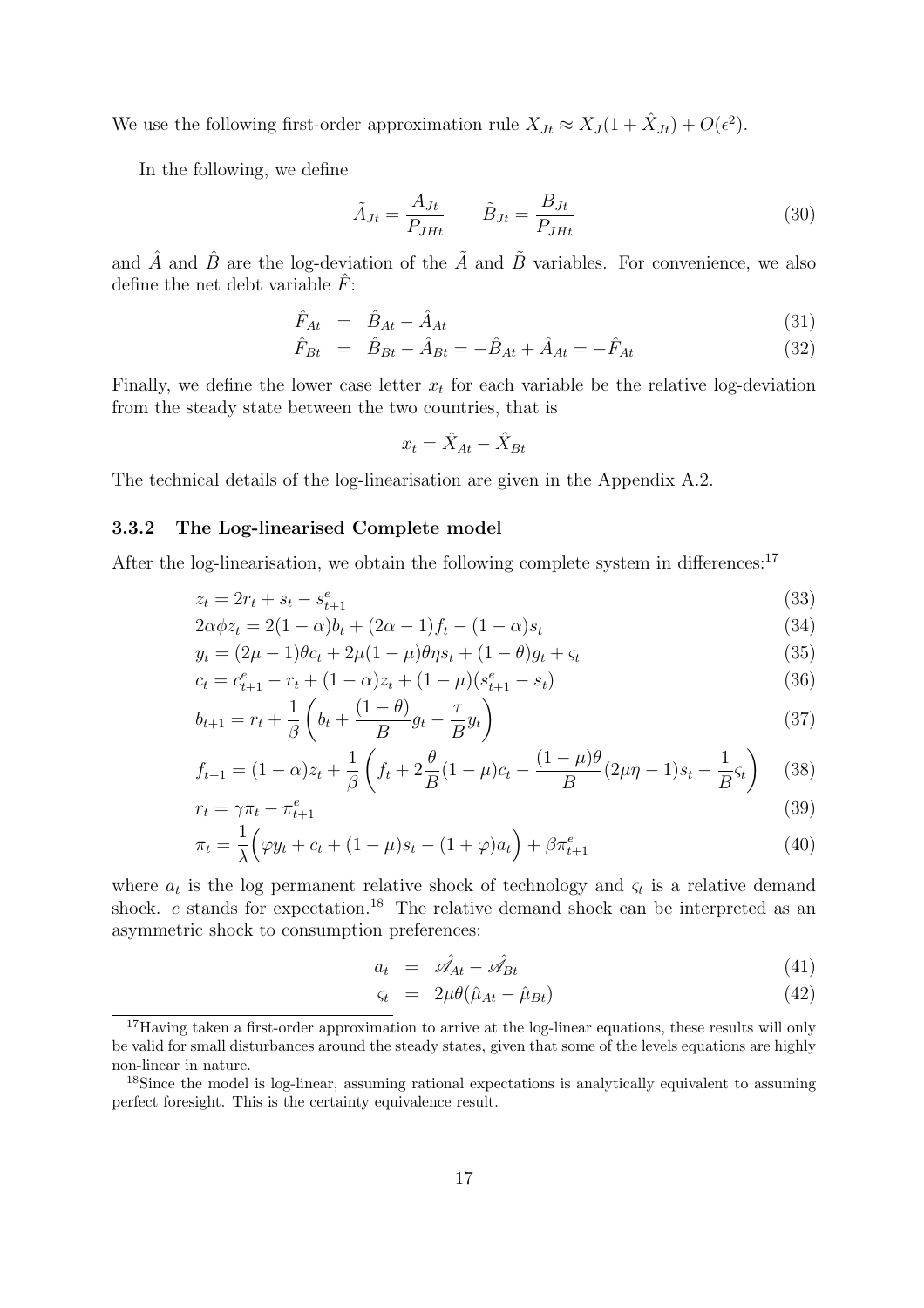and, r is the relative log-real interest rate:

$$
r_t = \hat{r}_{At} - \hat{r}_{Bt} = \big(\hat{i}_{At} - \hat{\pi}_{At+1}^e\big) - \big(\hat{i}_{Bt} - \hat{\pi}_{Bt+1}^e\big)
$$

We briefly discuss the complete system. Equation (33) defines relative excess return. If z is restricted to be zero, we go back to the standard UIP case.

Equation (34) is the portfolio balance equation. The first term says that excess return is required for consumers to absorb an increase in relative supply of home bonds. An increase in domestic debt f raises excess return as it shifts wealth from home to the foreign country and demand away from domestic bonds. For every unit of wealth, home consumers allocate  $\alpha$  in home bonds, but foreign consumers allocate only  $(1 - \alpha)$ . As a result, f is scaled by  $(2\alpha - 1)$ . An exchange rate depreciation raises the home value of foreign bonds held by home consumers, which increases the demand of home bonds and drives down the excess return.

The next equation (35) is the aggregate demand. Relative output depends on relative consumption, the real exchange rate and government spending. The consumption term is scaled by  $(2\mu - 1)$ , accounting for home consumption bias in both countries, and by  $\theta$ , the share of consumption to GDP. A depreciation of the home exchange rate by a unit increases the producer's price by  $(1 - \mu)$  unit relative to the consumption price index, so domestic demand rises by  $\mu(1-\mu)\theta\eta$  for each country, accounting for the consumption proportion spent on home goods  $\mu$ , the size of consumption  $\theta$  and elasticity of substitution  $\eta$ . The exchange rate movement affects foreign consumers in the opposite way, so the factor is scaled by 2.

Equation (36) is the Euler equation relating current and future consumption. Current consumption depends negatively on the return on financial wealth. The return on financial wealth is captured by the real interest rate r and excess return  $z$ . Excess return is scaled by  $(1 - \alpha)$  because domestic consumers need to pay for the excess return on domestic assets held by foreign consumers, which reduces the return on financial wealth to domestic consumers and increases current consumption. An exchange rate appreciation in current period stimulates consumption, but expected appreciation in the future depresses it. The scaling factor  $(1 - \mu)$  is, as described above, the increase in PPI relative to CPI.

Equation (37) shows the evolution of domestic debt. The next period's debt is the sum of current debt, interest payment and the government deficit in this period.

Equation (38) shows the evolution of foreign debt,  $f$ . The interest payment is the steady state interest  $f/\beta$  plus the excess return of domestic assets held by foreign consumers  $(1 - \alpha)z$ . Foreign debt rises with an increase in relative consumption. The real exchange rate has two independent effects to the future foreign debt. The direct terms of trade effect  $(1 - \mu)\theta$  is positive: when exchange rate depreciates, foreign goods are more expensive. Home consumers will shift their demand away from foreign goods in the way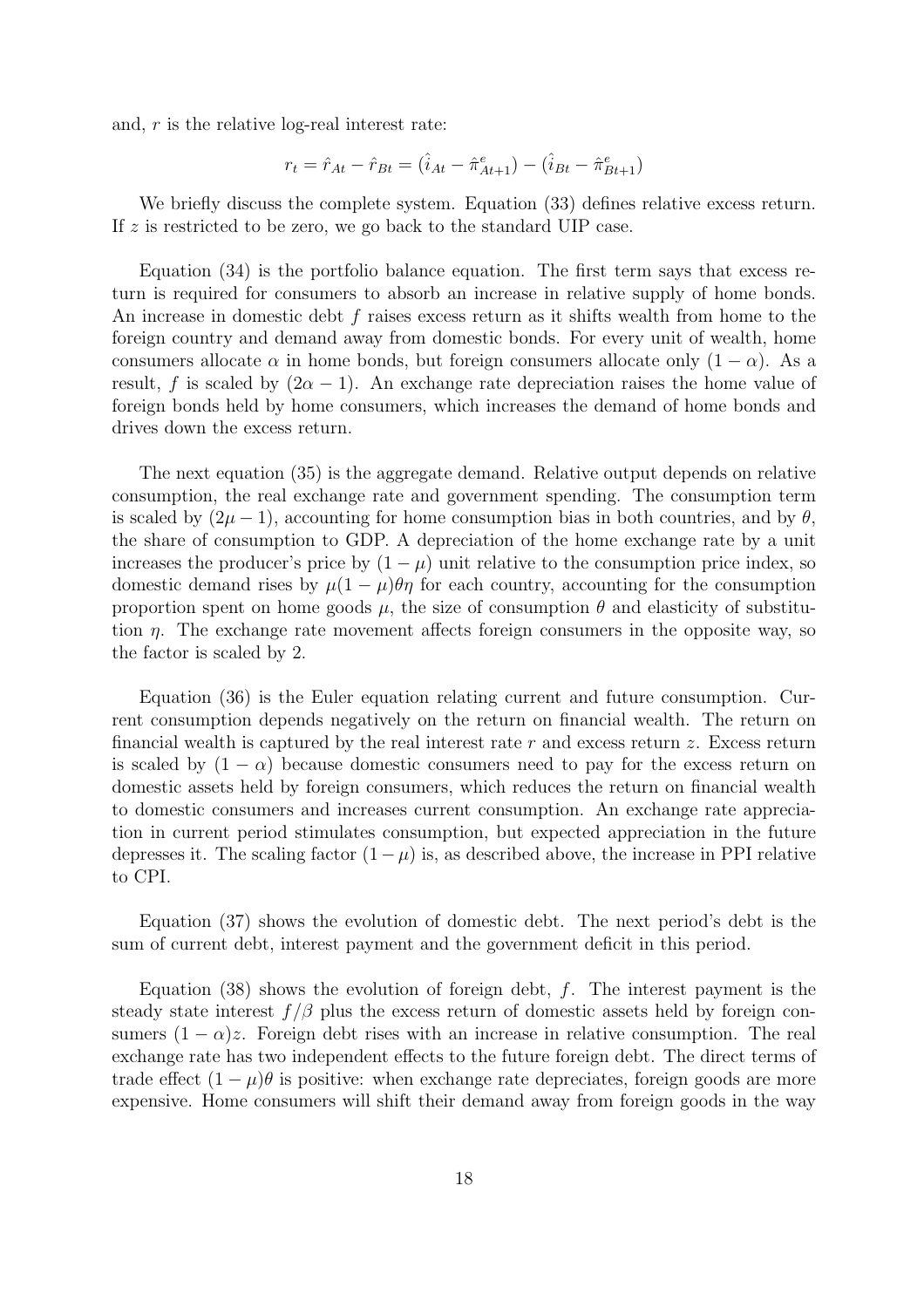we discussed in (35). These two effects work in opposite directions.

Equation (39) is the simple Taylor rule.

Equation (40) is the forward-looking Phillips curve, where current inflation depends on the marginal cost and discounted expected future inflation. Given the consumption-labour tradeoff, a rise in output indicates an increase in labour supply, keeping productivity constant. This is caused by a rise in the real wage, which increases the marginal cost. Similarly, a rise in consumption also implies a rise in the real wage. The terms of trade matters because the real marginal cost is discounted by PPI but the real wage is discounted by CPI. When terms of trade worsens, nominal wage rises relative to PPI, so real marginal cost increases. Finally, a rise in productivity reduces real marginal cost directly. There is also an indirect reinforcing effect as people desire more leisure and less labour supply, which drives down the real wage and marginal cost.

### 3.4 Solving the Model

In the complete system, the first six equations are identical to those in the KKV (2008) model. The last two equations, the Taylor rule and the forward-looking Phillips curve respectively, come from the addition of the labour market and nominal rigidities in pricesetting. The KKV (2008) model is a real model in which prices are flexible. Here, if we assume that prices are flexible ( $\lambda = 0$ ) and labour supply is vertical ( $\varphi = \infty$ ), then money is neutral and the real variables are orthogonal to monetary forces. We get back to the KKV (2008) model.

KKV (2008) proceed by making two further assumptions. First, they assume that the private sector adjusts to changes in the real interest rate  $r$ , which are changed to keep the output fixed at the natural level. Second, they abstract entirely from fiscal policy and assume that any debt is financed by lump-sum taxes so that debt is kept at its steady state level, or  $b_t = 0$  at all times, and there are no changes in government expenditure, i.e  $g_t = 0$ .

We do not make the first assumption of fixed output, for the interest rate is now tied down by the Taylor rule and may not be used to keep output constant. We combine the Phillips curve (40) and the Taylor rule (39) to eliminate the expected inflation at  $t+1$  to give:

$$
r_t = (\gamma - \frac{1}{\beta})\pi_t + \frac{1}{\beta \lambda} \left(\varphi y_t + c_t + (1 - \mu)s_t - (1 + \varphi)a_t\right)
$$

A positive relative productivity shock depresses the real marginal cost, reduces relative home inflation and drives down the real interest rate.

Second, we assume that the real government debt remains constant, that is  $b_t = 0$  for all t. We follow KKV (2008) and abstract from fiscal policy and assume that  $g_t = 0$  for all t. Government spending is financed by lump-sum tax.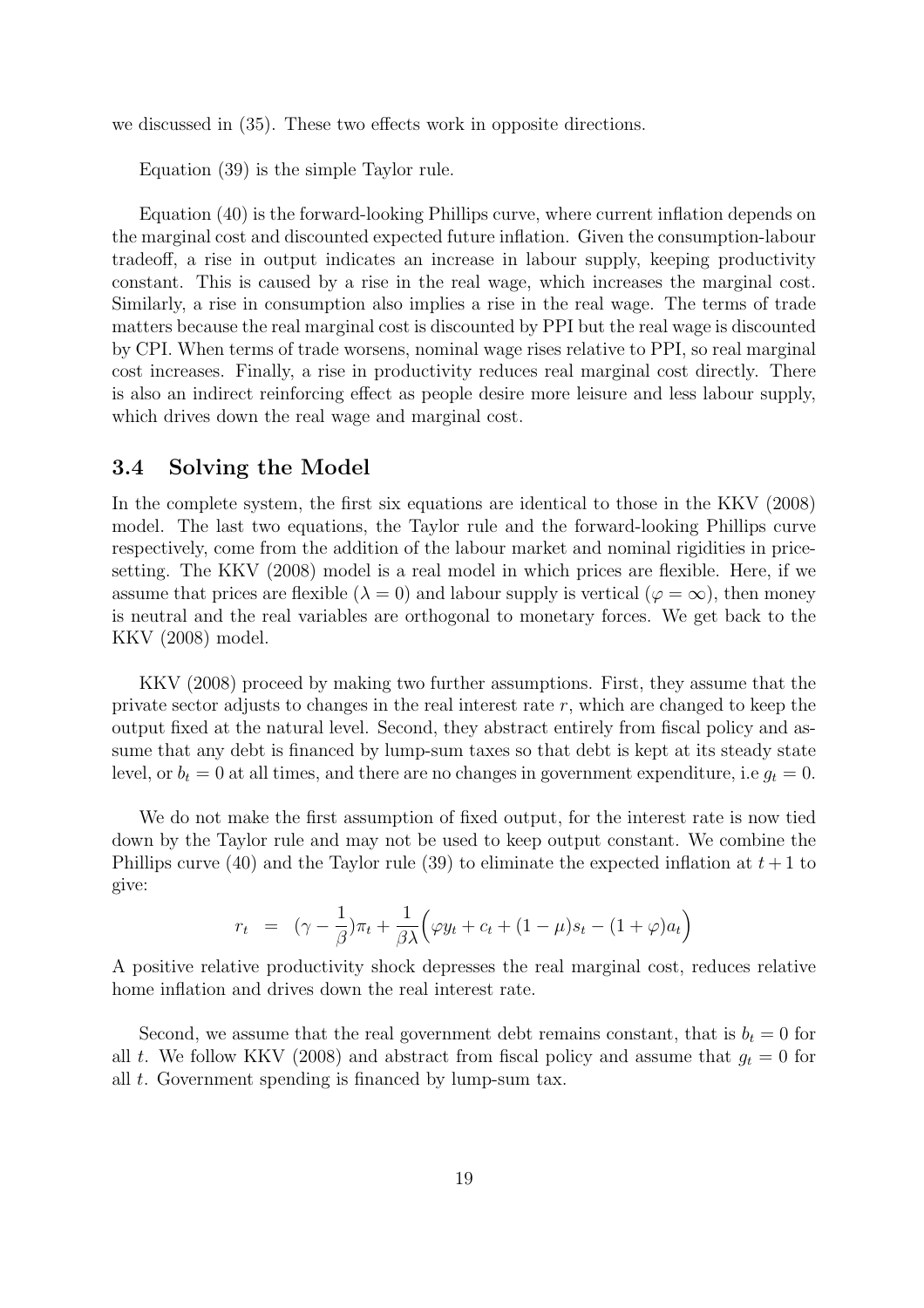After some algebra, the system condenses to the following standard dynamic equation:

$$
\begin{pmatrix} f_{t+1} \\ s_{t+1} \\ c_{t+1} \\ \pi_{t+1} \end{pmatrix} = \Theta \begin{pmatrix} f_t \\ s_t \\ c_t \\ \pi_t \end{pmatrix} + \Xi \begin{pmatrix} \varsigma_t \\ a_t \end{pmatrix}
$$
 (43)

where

$$
\Theta = \begin{pmatrix}\n\frac{(3-2\alpha)\alpha - 1}{2\alpha\phi} + \frac{1}{\beta} & -\frac{(1-\mu)(2\eta\mu - 1)\theta}{B\beta} - \frac{(1-\alpha)^2}{2\alpha\phi} & \frac{2(1-\mu)\theta}{B\beta} & 0 \\
-\frac{2\alpha - 1}{2\alpha\phi} & \frac{1-\alpha}{2\alpha\phi} + \frac{2(1-\mu)(2\eta\mu\theta\varphi + 1)}{\beta\lambda} + 1 & \frac{2(1+\theta\varphi(2\mu - 1))}{2\alpha\phi(2\mu - 1)(2\mu - 1)\theta\varphi + 1} & \frac{2(\gamma - \frac{1}{\beta})}{\beta} \\
\frac{(2\alpha - 1)(\alpha - \mu)}{2\alpha\phi} & \frac{(1-\alpha)(\mu - \alpha)}{2\alpha\phi} - \frac{(\mu(2\mu - 3) + 1)(2\eta\mu\theta\varphi + 1)}{\beta\lambda} & \frac{(2\mu - 1)((2\mu - 1)\theta\varphi + 1) + \beta\lambda}{\beta\lambda} & (\gamma - \frac{1}{\beta}) (2\mu - 1) \\
0 & -\frac{(1-\mu)(2\eta\mu\theta\varphi + 1)}{\beta\lambda} & -\frac{(2\mu - 1)\theta\varphi + 1}{\beta\lambda} & \frac{1}{\beta}\n\end{pmatrix}
$$

$$
\Xi = \begin{pmatrix}\n\frac{B\beta}{\beta\lambda} & \frac{0}{\beta\lambda} \\
\frac{2\varphi}{\beta\lambda} & -\frac{2(\varphi+1)}{\beta\lambda} \\
\frac{(2\mu-1)\varphi}{\beta\lambda} & -\frac{(2\mu-1)(\varphi+1)}{\beta\lambda} \\
-\frac{\varphi}{\beta\lambda} & \frac{\varphi+1}{\beta\lambda}\n\end{pmatrix}
$$

The system can be solved by standard Blanchard-Kahn (1980) technique. In this system, only net foreign debt  $f$  is sluggish (state variable); the other three are jump (control) variables. The Blanchard-Kahn condition requires that there is one stable eigenvalue and three unstable. The stable eigenvalue will be linked to the state variable and the unstable to the control. However, as the algebraic expressions for the eigenvalues are intractable, we will examine a calibrated model in the next section. With suitable parameter choice, convergence is ensured and there exists a unique adjustment path.

## 4 Model Simulation

In this section, we calibrate and simulate our model, compare it with the KKV (2008) model and explain the determinants of the real exchange rate adjustment in response to different shocks. We discuss the role of various parameters in the model and how they affect the simulated results. We also compare the magnitudes of exchange rate movement due to a demand shock and a productivity shock.

In the following simulations, China is the home country and the U.S the foreign. Therefore, we investigate a positive demand shock and a positive productivity shock, which, we believe, are the dominant economic shocks China is now facing.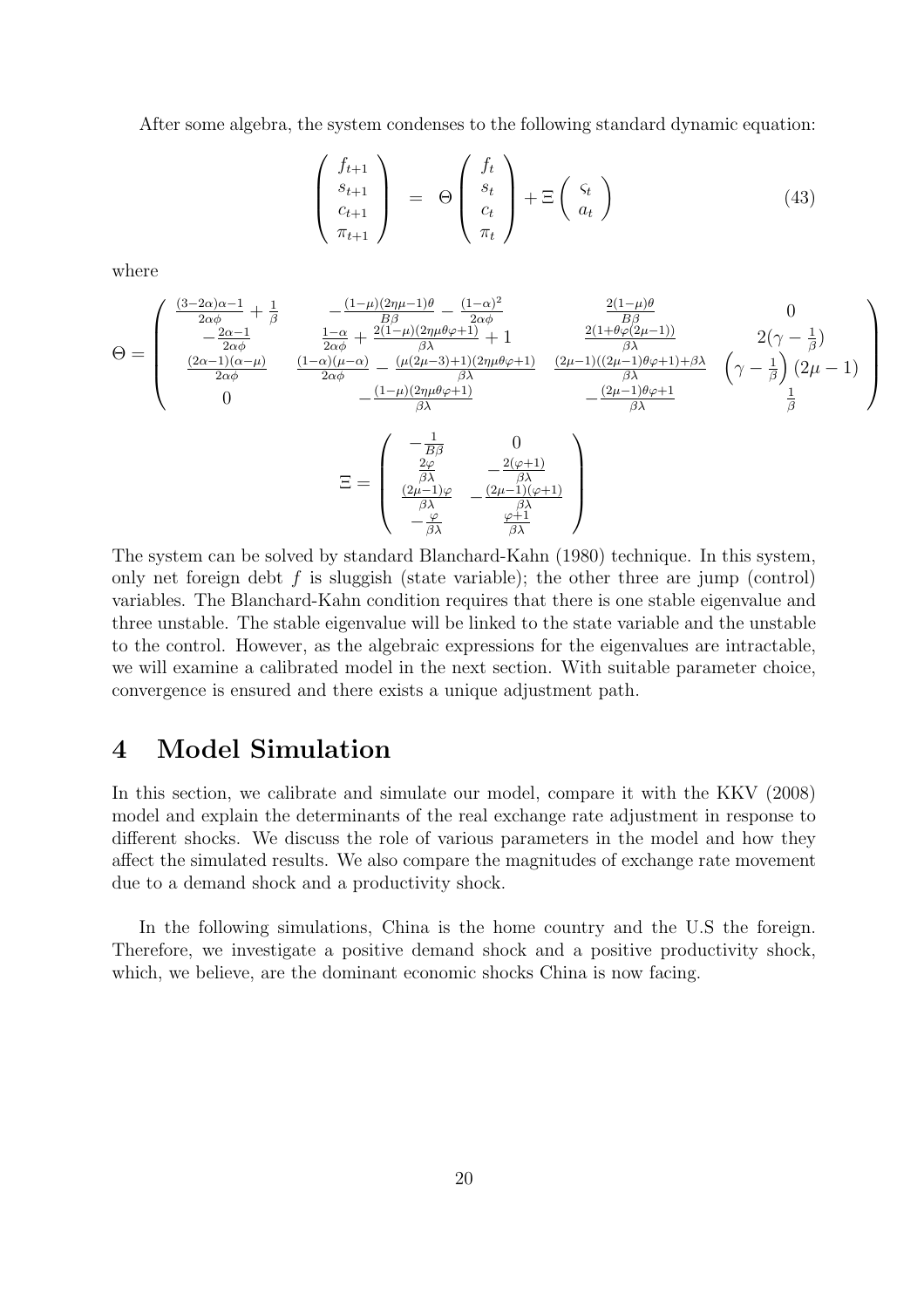### 4.1 Full Model and Equilibrium

Our log-linearised full system is reproduced as follows:

$$
z_t = 2r_t + s_t - s_{t+1}^e \tag{44}
$$

$$
2\alpha\phi z_t = (2\alpha - 1)f_t - (1 - \alpha)s_t
$$
\n
$$
(45)
$$

$$
y_t = (2\mu - 1)\theta c_t + 2\mu(1 - \mu)\theta \eta s_t + \varsigma_t \tag{46}
$$

$$
c_t = c_{t+1}^e - r_t + (1 - \alpha)z_t + (1 - \mu)(s_{t+1}^e - s_t)
$$
\n
$$
(47)
$$

$$
f_{t+1} = (1 - \alpha)z_t + \frac{1}{\beta} \left( f_t + 2\frac{\theta}{B}(1 - \mu)c_t - \frac{(1 - \mu)\theta}{B}(2\mu\eta - 1)s_t - \frac{1}{B}s_t \right) \tag{48}
$$

$$
r_t = \gamma \pi_t - \pi_{t+1}^e \tag{49}
$$

$$
\pi_t = \frac{1}{\lambda} (\varphi y_t + c_t + (1 - \mu)s_t - (1 + \varphi)a_t) + \beta \pi_{t+1}^e
$$
\n(50)

Our model adds two additional nominal equations (49) and (50) to the original KKV (2008) model. The KKV (2008) full system is our first five equations (equations (44) to (48)) with the restriction that  $y = 0$ .

With these equations, we can find the steady state values of these variables in terms of the shocks  $\varsigma$  and  $\alpha$ :

$$
s = \frac{1}{\Lambda}(-(2\alpha - 1)(1 + \theta\varphi)\varsigma + 2(2\alpha - 1)(1 - \mu)(1 + \varphi)\theta a)
$$
(51)

$$
f = \frac{1}{\Lambda}(-(1 - \alpha)(1 + \theta\varphi)\varsigma + 2(1 - \alpha)(1 - \mu)(1 + \varphi)\theta a)]
$$
 (52)

$$
c = \frac{1}{\Lambda} \left( \frac{((2\alpha - 1)(1 - \mu)(1 + \theta\varphi) + B(1 - \alpha)(1 - \beta)\varphi)\varsigma}{+[(2\alpha - 1)(1 - \mu)(2\eta\mu - 1)\theta - (1 - \alpha)(1 - \beta)B](1 + \varphi)a} \right)
$$
(53)

$$
r = z = \pi = 0 \tag{54}
$$

$$
y = \frac{1}{\Lambda} \begin{pmatrix} -(1 - \alpha)B(1 - \beta)\varsigma \\ +\theta(1 + \varphi) \begin{bmatrix} (2\alpha - 1)(1 - \mu)(1 + 2(\eta - 1)\mu)\theta \\ -(1 - \alpha)(1 - \beta)B(2\mu - 1) \end{bmatrix} a \end{pmatrix}
$$
(55)

where  $\{s, f, c, r, z, \pi, y\}$  are the steady state values of  $\{s_t, f_t, c_t, r_t, z_t, \pi_t, y_t\}$ , and

$$
\Lambda = (2\alpha - 1)(1 - \mu)(2(\eta - 1)\mu + 1)\theta(1 + \theta\varphi) - (1 - \alpha)B(1 - \beta)(1 + (2\mu - 1)\theta\varphi).
$$

For  $\beta$  close to unity,  $\Lambda$  is positive.

### 4.2 Calibration

We need to calibrate ten variables. They are: home consumption bias  $\mu$ ; home asset bias α; the discount factor  $β$ ; degree of international capital mobility  $φ$ ; elasticity of substitution between home and foreign goods  $\eta$ ; share of consumption in the economy  $\theta$ ; ratio of the stock of government bonds to GDP B; the Taylor rule coefficient on inflation  $\gamma$ ; price stickiness parameter  $\lambda$  and inverse of labour supply elasticity  $\varphi$ .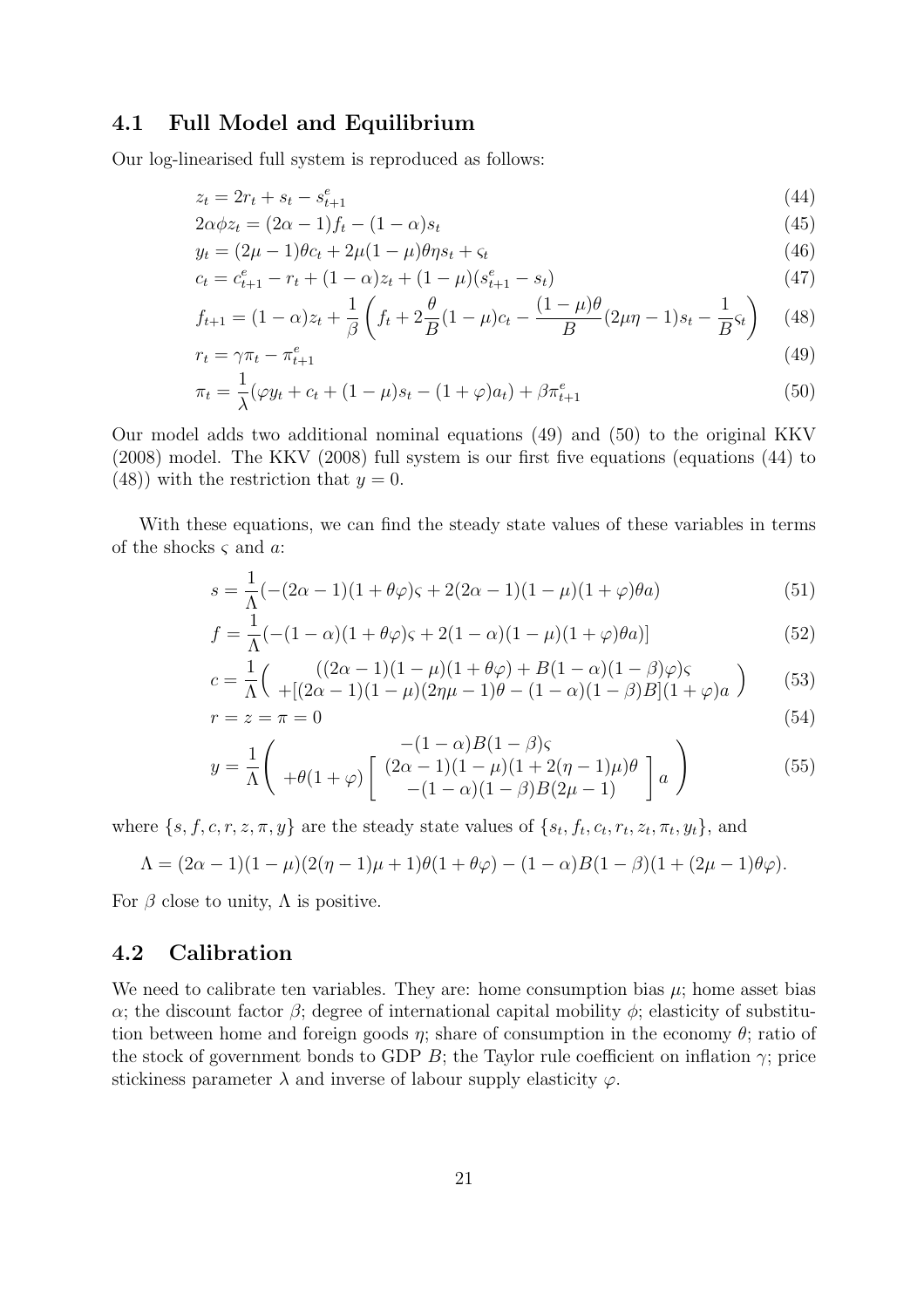| Table 1: Parameter Values for Simulation                                                 |  |  |  |  |  |  |  |  |  |
|------------------------------------------------------------------------------------------|--|--|--|--|--|--|--|--|--|
| Parameter $\mu$ $\theta$ $\alpha$ $B$ $\beta$ $\gamma$ $\phi$ $\lambda$ $\eta$ $\varphi$ |  |  |  |  |  |  |  |  |  |
| Value 0.85 0.75 0.8 3 0.99 1.5 1 2 1.2 1                                                 |  |  |  |  |  |  |  |  |  |

Table 1: Parameter Values for Simulation

Table 1 summarises the choice of parameter values in our calibration. Most of these values are determined by values either often used in the literature or using prior empirical evidence. We explain the parameter choices below.

- Home consumption bias  $\mu$ : We consider empirical estimates that use a gravity model of trade to measure home bias. Using U.S. and Canada data for 1993-1996, Helliwell (1998) finds that the unexplained home bias is about 12 times. Wei (1998) and Evans (1998) test home bias for other OECD country pairs. Wei finds that the average bias may be as low as 2.5 times, but the estimate could be biased downward due to his exclusion of the service sector. Evans find values between Wei's and Helliwell's. We use  $\mu = 0.85$  in our calibration, corresponding to a bias of 5-6 times.
- Home asset bias  $\alpha$ : Blanchard, Giavazzi and Sa (2005) estimate that  $\alpha = 0.77$  for the U.S and 0.7 for the rest of the world, where they use a ratio of financial assets to GDP of about 2 for the non-U.S world. For China, the GDP in China is about \$5.2 trillion in 2008.<sup>19</sup> A reasonable estimate for Chinese financial wealth would be \$10.4 trillion. As for the Chinese holding of U.S assets, a recent estimate by Setser (2009) suggests a value of around \$1.5 trillion. Given the \$2 trillion FX reserve in China and about a 60-70% share in U.S assets, the value seems reasonable. Then  $\alpha$ would be  $1 - (1.5/10.4) = 85\%$ . We use  $\alpha = 0.8$ .
- Discount factor  $\beta$ : We assume that the quarterly discount factor is  $\beta = 0.99$ , implying a steady state asset return of 4.1% per annum.
- International capital mobility  $\phi$ : We assume  $\phi = 1$ . It implies an increase of the expected excess return of 1% increases the desired share of home assets by 0.8% (More formally, we differentiate equation (24), so  $d\alpha_{At} = \alpha \phi Z_{At}^{\phi-1} dZ_{At}$ , and then substitute  $\alpha = 0.8$  and the steady state value  $Z = 1$ .). We also simulate with  $\phi = 10$  (10 times more sensitive) and to study the effect of capital mobility to the system. The choices roughly correspond to the medium and high mobility in Blanchard, Giavazzi and Sa (2005). KKV (2008) also use similar parameterisation.
- Elasticity of substitution between home and foreign goods  $\eta$ : There is not much consensus about the appropriate value for  $\eta$ . Backus, Kehoe, and Kydland (1994) and Engel and Matsumoto (2009) use  $\eta = 1.5$ . In some real business cycle models,  $\eta$  is even lower (see Heathcote and Perri (2002), for example). KKV (2008) use  $\eta = 1$ , the Cobb-Douglas preference. However, studies on price markups give a larger estimate of  $\eta$  (Obstfeld and Rogoff 2000). We use  $\eta = 1.2$  in our calibration.

<sup>19</sup>Source: World Bank China Quarterly Update (March 2009).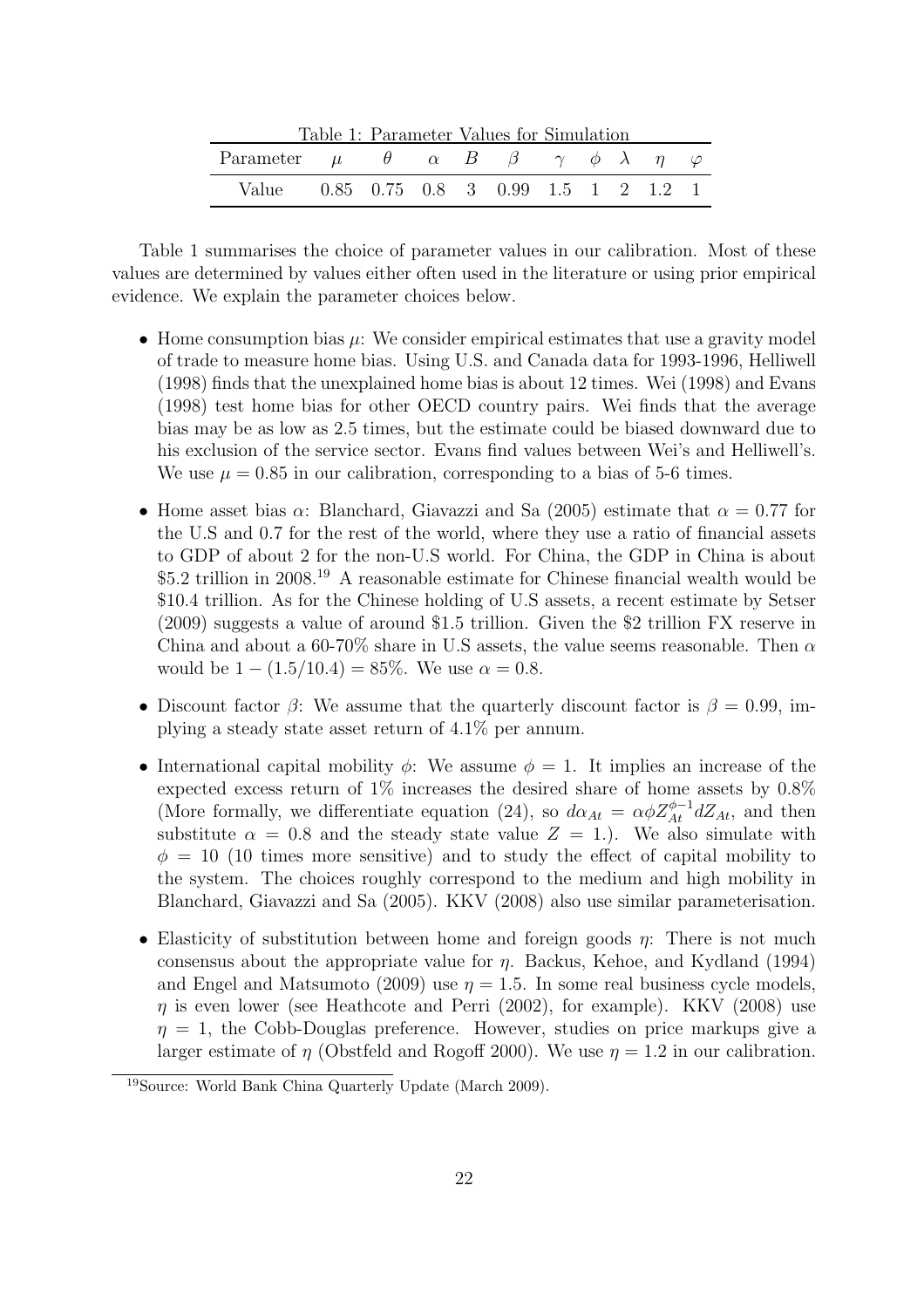- Share of consumption in the economy  $\theta$ : A plausible parameterisation would be  $\theta = 0.75$ , so the government's share is 0.25.
- Ratio of the stock of bonds to GDP B: Using data of total debt in the U.S and the rest of the world, Blanchard, Giavazzi and Sa (2005) estimate a number of around 3.5. KKV (2008) set this to 3.<sup>20</sup> We use  $B = 3$  in our calibration as we believe that the Chinese bond market is not as well-developed.
- Taylor rule coefficient on inflation  $\gamma$ : The Taylor principle suggests that nominal interest rate should move by more than inflation, that is,  $\gamma$  should be greater than unity. We assume  $\gamma = 1.5$ , as in Gali and Monacelli (2002).
- Price stickiness  $\lambda$ : in the literature, most calibrations with Calvo pricing assume that the nominal price lasts for four quarters (Engel and Matsumoto 2005). This implies roughly  $(1 - \kappa) = 1/4$ , or one fourth of the firms resets prices every quarter and  $\lambda = \kappa/[(1-\kappa)(1-\beta\kappa)] \approx 12$ . However, evidence produced by Bils and Klenow (2004) suggests that the average life of a price is closer to two quarters, which implies  $\lambda = 2$ . We use  $\lambda = 2$  in our calibration.<sup>21</sup>
- Inverse of labour supply elasticity  $\varphi$ : We assume quadratic labour disutility, which implies  $\varphi = 1$ .

### 4.3 Demand shock

We first look at a once and for all positive demand shock, a unit increase of  $\varsigma$ , and analyse a shift of demand from U.S to Chinese goods. The shock may be related to changing consumer preferences. We seek to understand how the bilateral exchange rate and foreign debt position are affected with the simulations below.

Figure 1 shows the adjustment in the KKV  $(2008)$  model.<sup>22</sup> In response to a positive demand shock in China, prior to any adjustment in the stock of net debt, the renminbi real exchange rate appreciates. To Chinese consumers, the renminbi value of U.S assets falls. As a result, due to home asset bias, there will be an excess demand for U.S assets which drives down the excess return for U.S assets. On the other hand, Chinese consumers will sell Chinese assets. This drives up the excess return for Chinese assets. For U.S consumers, since the U.S exchange rate is depreciated, they desire to hold more U.S assets, also driving down the excess return for U.S assets.

 $^{20}$ In fact, the definition of B in the model is associated with public debt, because there is no capital accumulation and no private debt. However, the analysis of capital movement responding to expected excess return applies to private debt too. We use total debt figures in the calibration, which explain the large value of  $B$ .

<sup>&</sup>lt;sup>21</sup>In fact, as the Phillips curve has no persistence, the choice of  $\lambda$  has only a tangential effect on the simulations. This is a drawback of the present model.

 $22KKV$  (2008) focus on the U.S current account deficit. They simulate a negative demand shock of magnitude unity. Our simulation result is a mirror image of their simulation.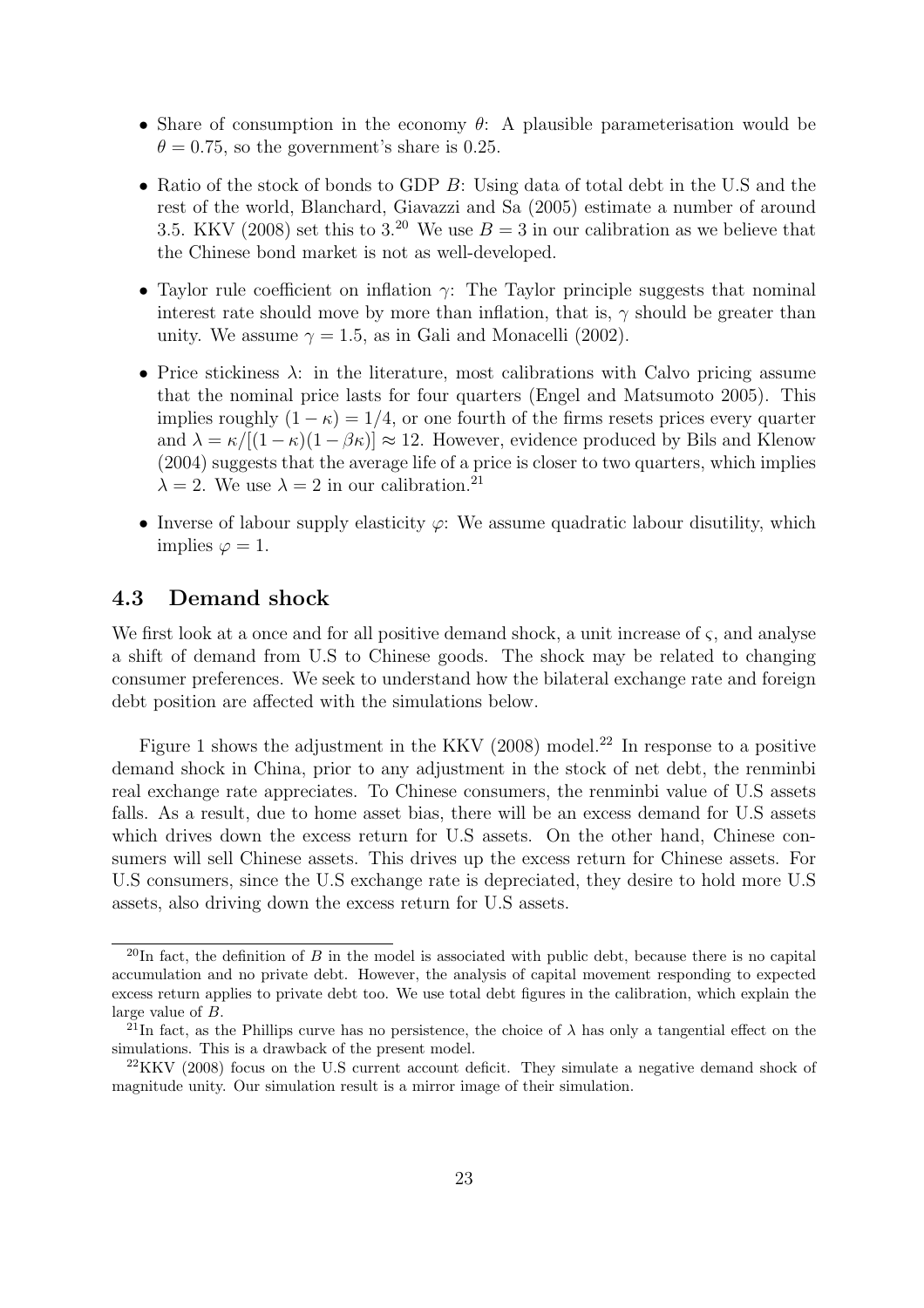

Figure 1: Simulation of the KKV (2008) model with a unit positive demand shock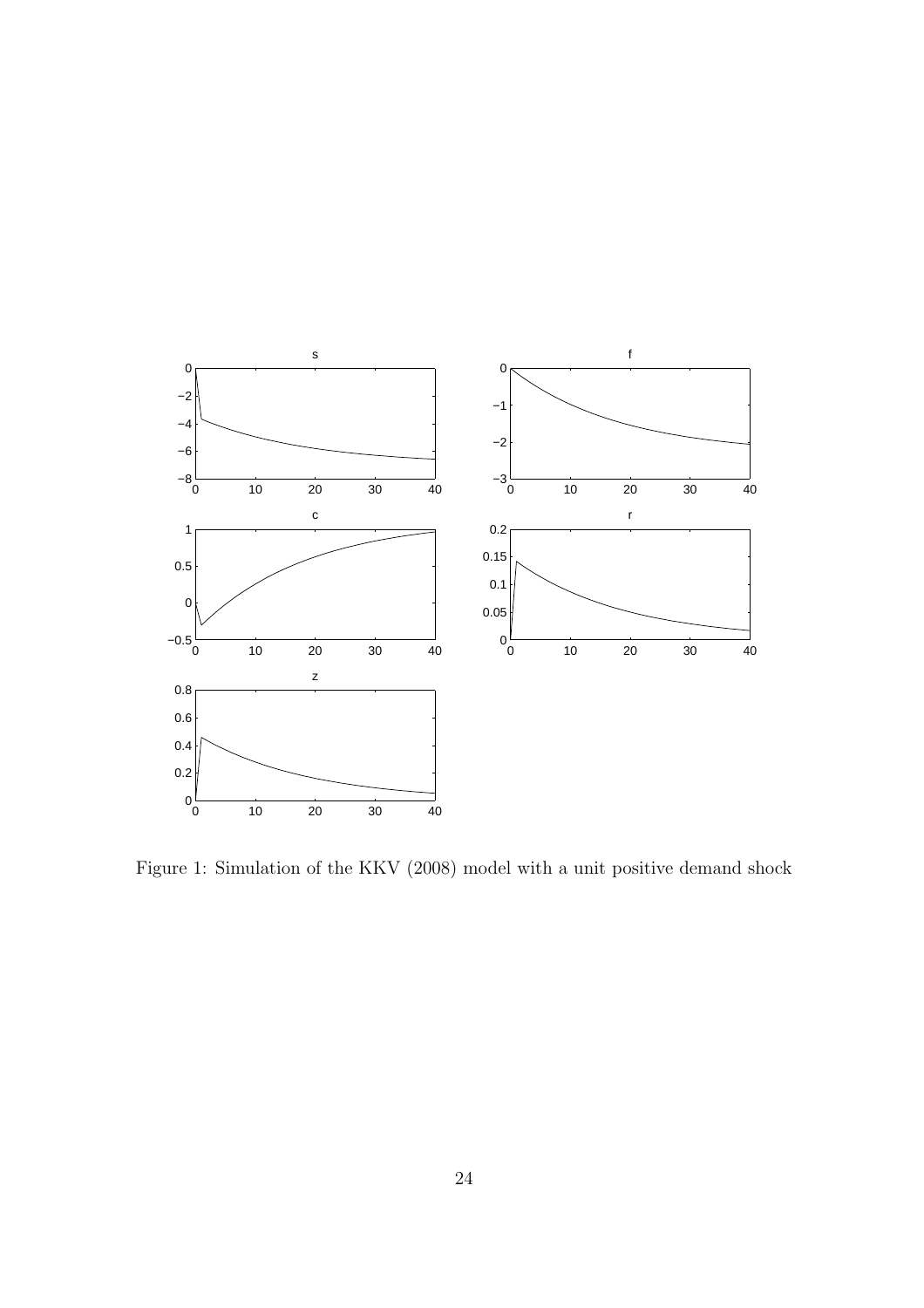Owing to imperfect capital mobility, the Chinese renminbi does not appreciate initially to its equilibrium. Along the adjustment path, the real exchange rate is undervalued, so net foreign assets in China gradually builds up. In other words, net debt f is falling. The implication is the Chinese reserve will continue to build up so long as the currency is still undervalued. This currency undervaluation and the associated gradual build-up of foreign exchange reserve is a central feature of the stock-flow adjustment of the model.

On the other hand, the exchange rate appreciation leads to a rise in consumption in China. KKV (2008) assume that the real interest rate adjusts to keep output constant, so according to the Euler equation the real interest rate will have to rise initially to keep consumption low. The rise in the Chinese real interest rate raises excess return further and aggravates the initial appreciation of the Chinese renminbi.

In the new equilibrium, excess return goes back to zero, and interest rates between the two countries equalise. The Chinese renminbi exchange rate will be permanently higher and foreign debt lower. Therefore, along the adjustment path, we see an initial jump in the real exchange rate, followed by a further continuous appreciation. The dynamics comes from the relaxation of the UIP in the financial market.

Figure 2 shows the simulation of the present model with nominal rigidities. To begin, we assume that economic agents do not discount the future ( $\beta = 1$ ) and steady state world interest rate is zero for a reason which will soon be evident. This assumption will be relaxed later.

Comparing the results from Figure 1 and Figure 2, the real interest rate adjustment in this case is smaller. This is intuitive: KKV (2008) assume that real interest rate adjust to keep output unchanged. However, in our model, output is not always in equilibrium: the real interest rate is determined by the Taylor rule. In response to a positive demand shock, the renminbi appreciates. The appreciation itself has two *deflationary* effects. First, terms of trade improves so exports is less competitive. Second, on the asset side, an appreciation of the renminbi decreases the value of U.S assets held by Chinese consumers in Chinese renminbi terms. With these offseting effects, the real interest rate set by the monetary policy rule rises by less than what would be in the KKV (2008) case. Finally, the new steady state foreign debt position is smaller than in the original KKV (2008) model and steady state consumption less positive.

Figure 3 looks at the simulation in which consumers and firms discount future utility. The long-run real exchange rate and foreign debt positions are dependent on the value of  $\beta$ , so the steady state levels are different from that of Figure 2. It is surprising that the steady state output is below the original equilibrium, despite a higher domestic consumption. This result is robust to alternative parameter choices, observing that in the equilibrium equations (51) and (55), the  $\zeta$  coefficient of s and y must have the same sign. How do we account for this seemingly unintuitive result?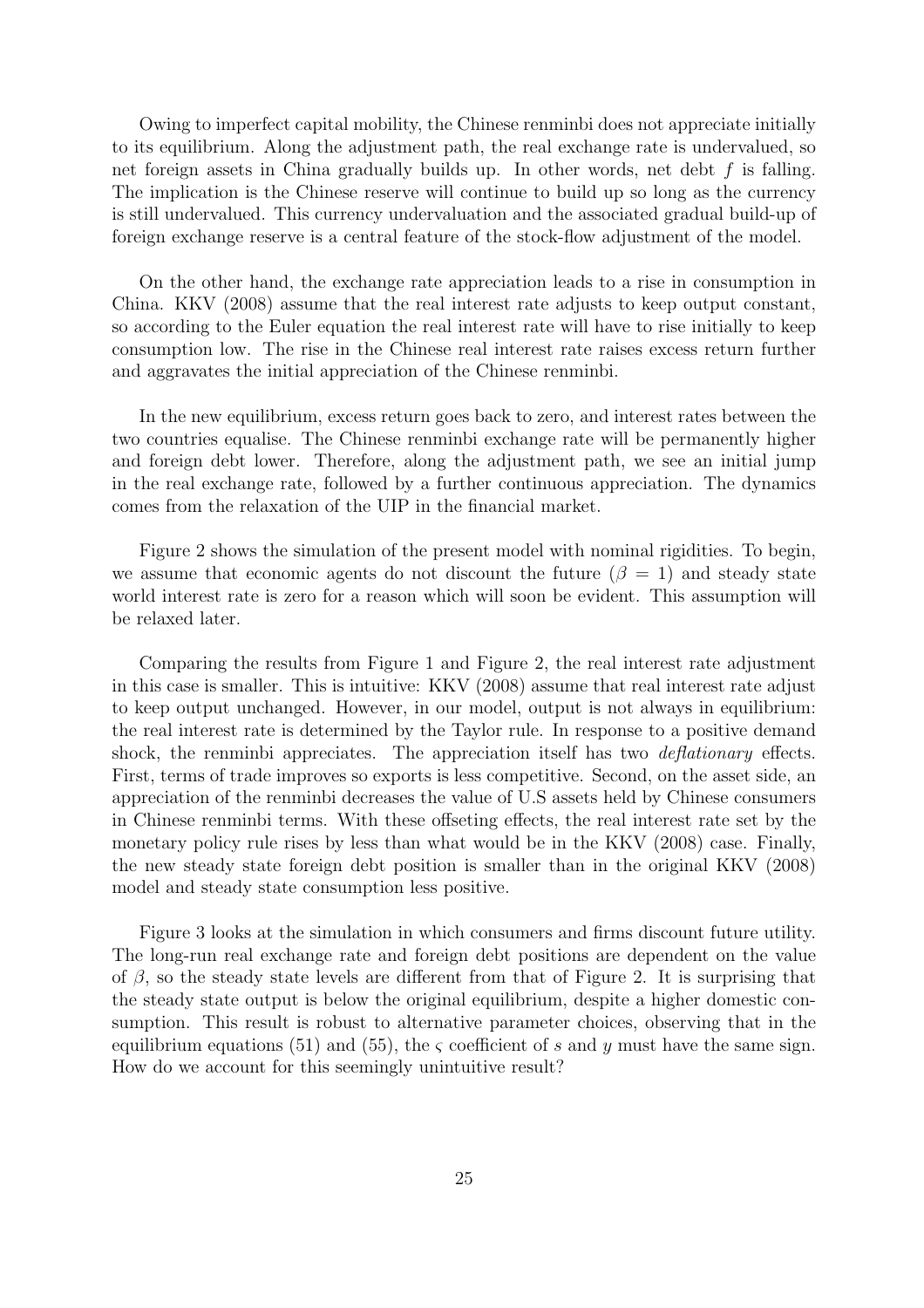

Figure 2: Simulation of our model with a unit positive demand shock, with the restriction  $\beta = 1$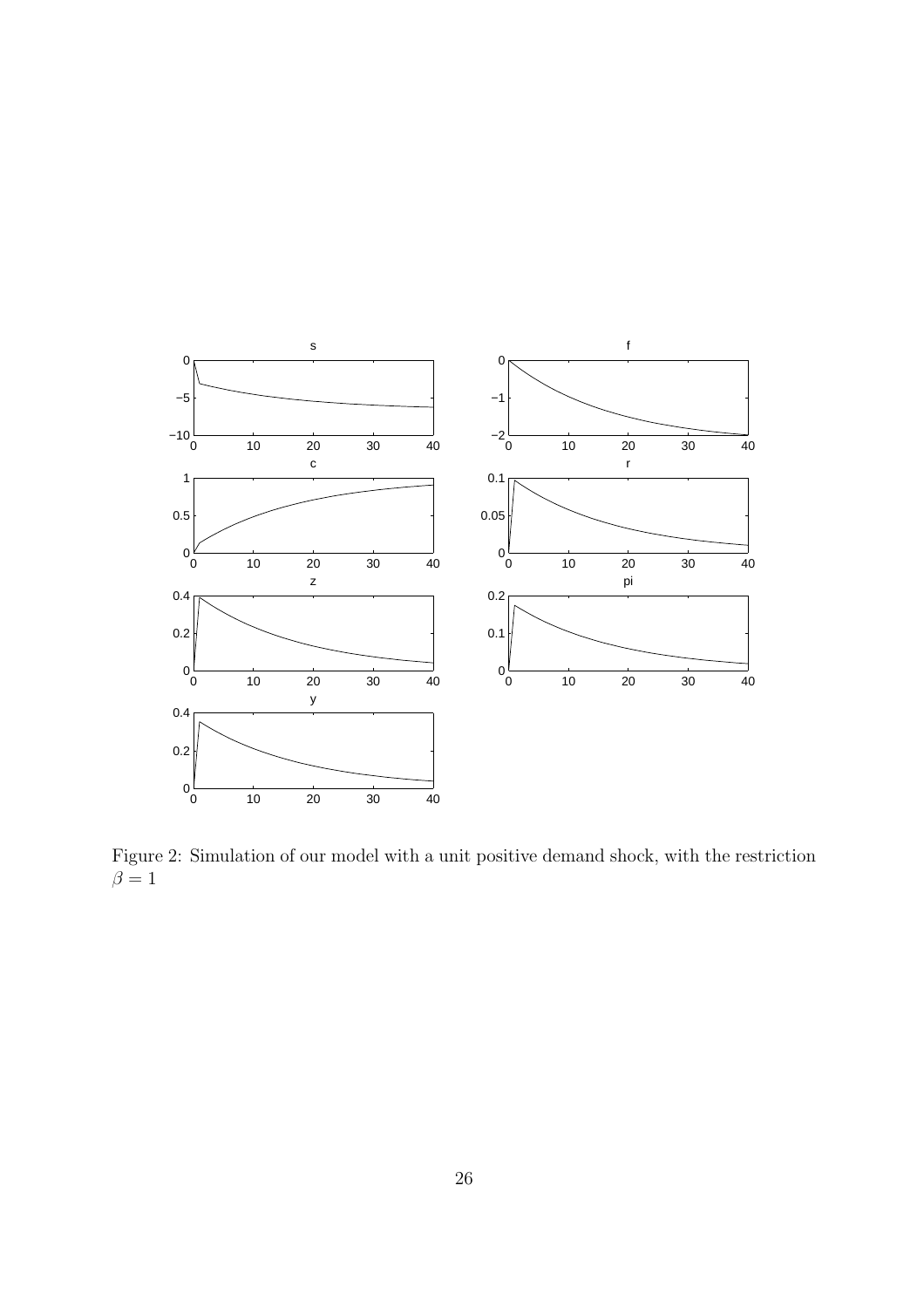

Figure 3: Simulation of our model with a unit positive demand shock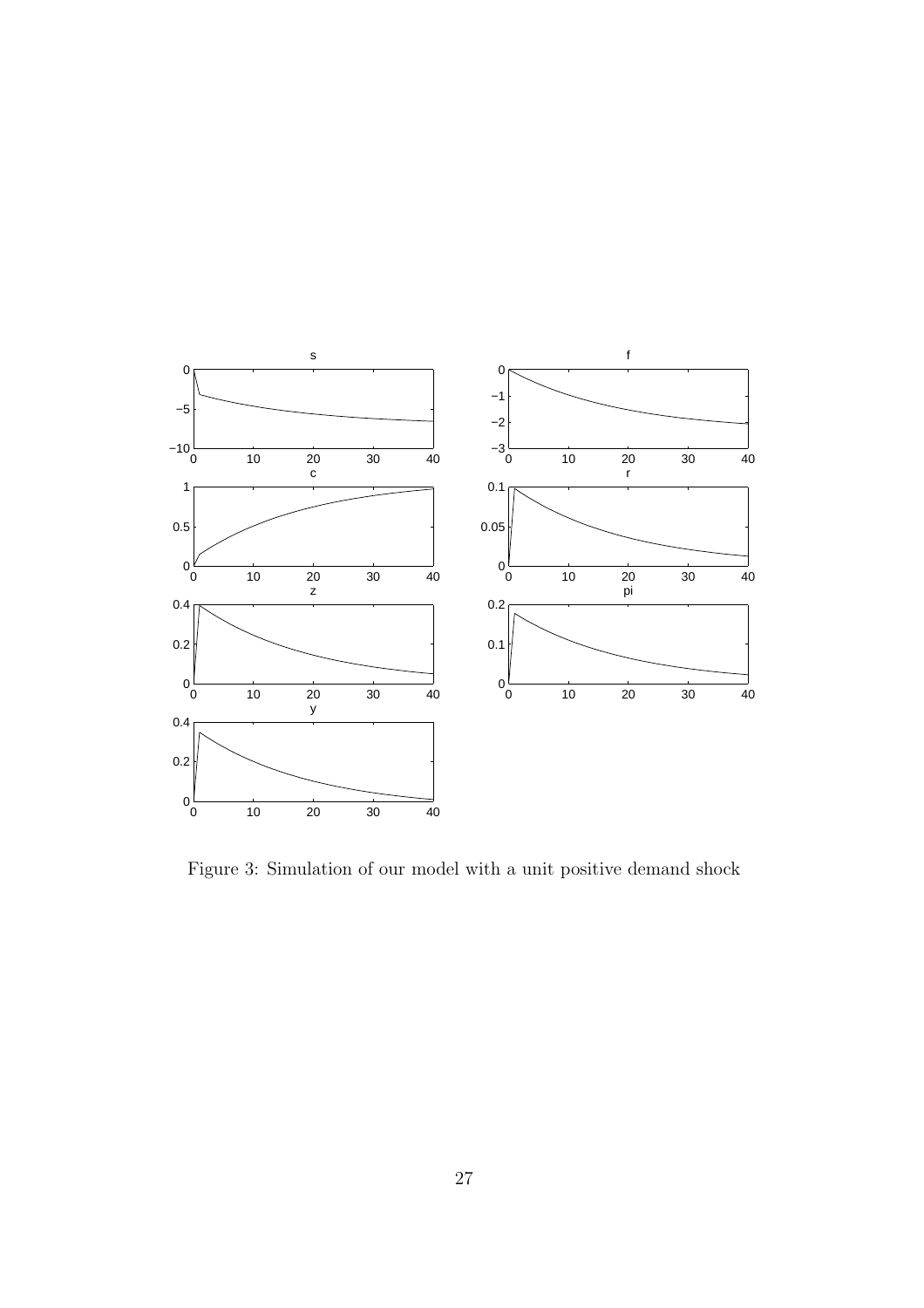We answer this question in two steps. First, recall the intratemporal optimal condition and the linear production function:

$$
\varphi l_t + c_t = (w_t - p_t) \tag{56}
$$

$$
y_t = a_t + l_t \tag{57}
$$

We know from equation (55) and Figure 2 that when  $\beta = 1$ , a positive demand shock does not change the long-run output, but it raises relative consumption. As no wage rigidities is assumed, equation (56) implies that the real wage rises as much as consumption does, which keeps labour supply and output unchanged. Both consumption and the real wage are affected in the same way by the real exchange rate appreciation and interest rate rises.

Then, why does a change of  $\beta$  matter? The influence of  $\beta$  to the position of the steady state only comes from equation (48). The steady state version is given below:

$$
f = \frac{1}{\beta} \left( f + 2 \frac{\theta}{B} (1 - \mu) c - \frac{(1 - \mu)\theta}{B} (2\mu\eta - 1)s - \frac{1}{B} \varsigma \right)
$$
(58)

The  $\beta$  here has the interpretation of the inverse of one plus the steady state real interest rate across U.S and China. When  $\beta$  is less than one, the steady state real interest rate is positive.<sup>23</sup> Along the saddle path, Chinese debt is decreasing, so Chinese consumers earn a positive interest payment from the rise in national claim against the U.S consumers. As a result, consumption in China rises more than the real wage. According to (56), consumers in China will choose more leisure and less work, and output must fall. This also explains why consumption now increases more than unity.

In Figure 4, we analyse the role of the responsiveness of capital flows,  $\phi$ , to excess return. We plot the impulse response of a unit demand shock with  $\phi$  equals 1, 10, 100 respectively. A higher  $\phi$  implies more capital mobility, and when  $\phi$  equals 100, the model behaves like the Dornbusch (1976) model which assumes the uncovered interest parity. When capital is more mobile, the initial jump in exchange rate is bigger. The reason is the following: when assets are more substitutable, the excess return will be smaller, so consumers expect smaller real exchange rate changes along the adjustment path. Therefore, a larger initial exchange rate appreciation is necessary to put the system in the non-explosive equilibrium path. The initial appreciation alone has a deflationary impact through the goods market and capital market channels which partly offsets the inflation caused by the rise in demand. As a result, the real interest rate does not have to rise as much as when capital is less mobile, and consumption exhibits a larger jump. Subsequently, the speed of adjustment is slower, since the real interest rate and excess return are smaller. The important implication is that  $\phi$  governs the speed of renminbi appreciation.

<sup>&</sup>lt;sup>23</sup>When  $\beta$  is too small, or the real interest rate too large, the system is unstable, as the country assets or debt will explode.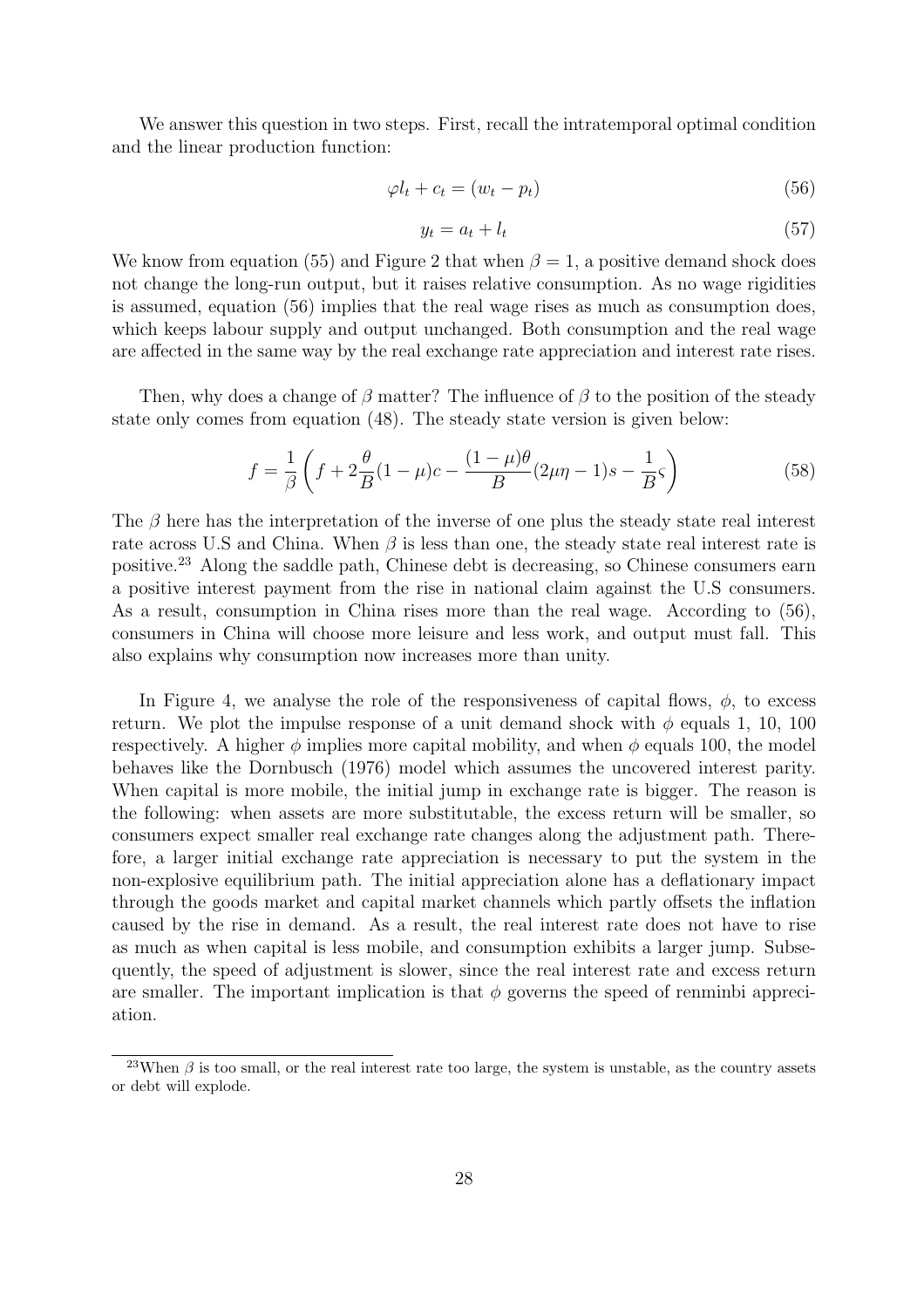

Figure 4: Simulation of our model with a unit positive demand shock,  $\phi=1,10,100$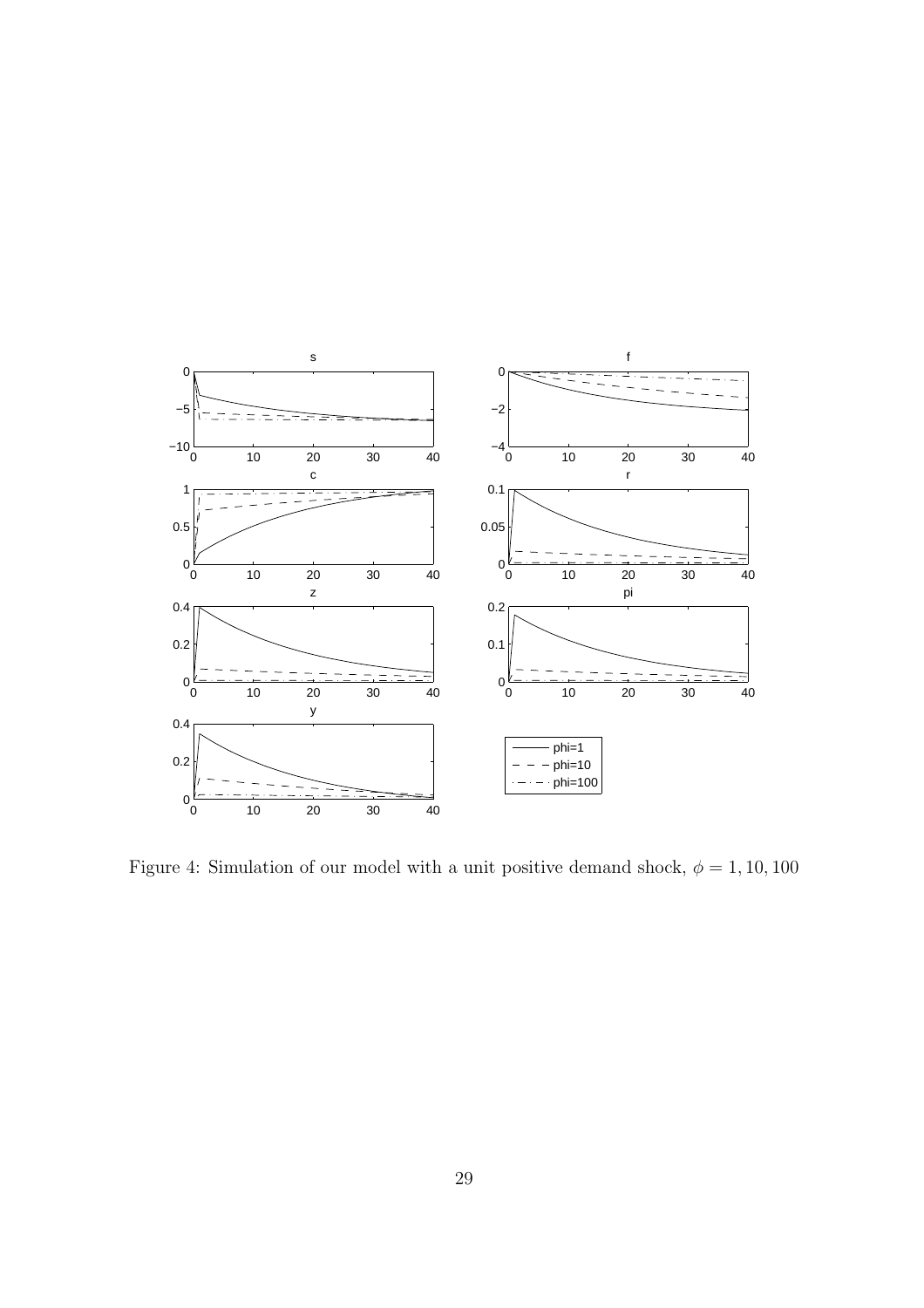

Figure 5: Simulation of our model with a unit positive productivity shock

Varying  $\phi$  does not alter the steady state values. The steady state equations (51) to (55) do not depend on  $\phi$ . This is because the deviation from the UIP is temporary. In the steady state, the return on assets from the two countries must equalise.  $\phi$  determines the magnitude of the initial jump and the subsequent speed of adjustment. Thus, the capital mobility parameter  $\phi$  can be viewed as a crude instrument to model the degree of capital controls in China. Notice that the impulse responses correspond to the two-step exchange rate adjustment proposal by Goldstein and Lardy (2003, 2008). By allowing some initial jump in the real exchange rate, subsequent deviation away from the U.S interest rate can be reduced, and volitility in consumption will be dinimished.

### 4.4 Productivity Shock

In this section, we analyse the effect of a once and for all productivity shock, or a unit increase in a. Given the fact that China is a developing country with large FDI inflow, we would reasonably expect some technology transfer taking place during the process and productivity in China grows in relative terms.

Figure 5 shows the response of the system to a positive relative productivity shock in China. The shock has two consequences. First, the Chinese yuan depreciates. The depre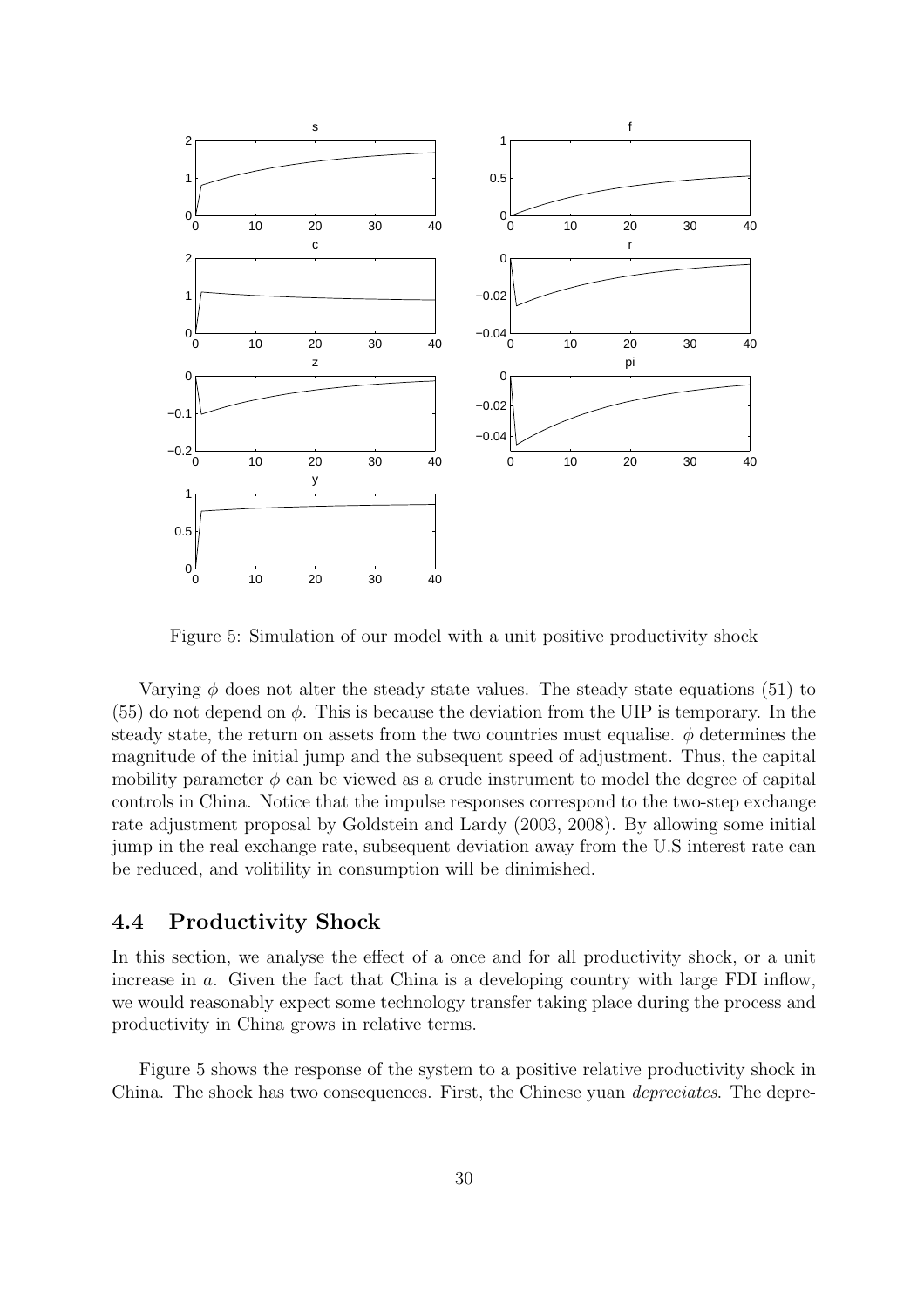ciation enables China to sell the increased production to the rest of the world. Second, a rise in productivity reduces the marginal cost of production, which leads to a deflation in the Chinese economy. When the Chinese yuan depreciates, there will be an excess demand of Chinese assets through denomination effect and the return of Chinese assets has to fall. The real interest rate has to fall initially below the equilibrium level, leading to an overshoot in consumption.

In the long run, both consumption and output in China rise, but by less than unity. Consumption rises by less than one-to-one because the terms of trade worsens, which makes foreign goods more costly. The latter outcome depends on the labour supply and demand. The demand for labour depends on the PPI, while the supply of labour depends on the CPI. A positive productivity shock increases demand of labour and real wages. But the labour supply decreases due to an income effect. In our simulation, the labour spply curve is steep, so the total effect is a fall in labour. Thus, the rise in output is less than one.

We believe that China is being hit by both demand shocks and productivity shocks. It is important, therefore, to notice that a positive producitivty shock in China, ceteris paribus, offsets partly the effects of a shift of demand from the U.S to China and reduces the need of yuan exchange rate appreciation.

However, we observe, by comparing Figure 3 and Figure 5, that the long-run terms of trade adjustment is much larger in the case of a demand shock. Figure 6 puts both shocks of same magnitude together.

If China is hit by the two shocks of the same magnitude simultaneously, the Chinese renminbi exchange rate will jump downwards initially, ensued by further appreciation to the new steady state. This is because the effect of the demand shock dominates. The initial appreciation leads to a fall in demand for Chinese assets. The return of Chinese assets rises. The demand shock causes overheating in the Chinese economy, and the monetary authority has to raise interest rate to cool down the economy. Consumption jumps up initially due to an increase in both domestic productivity and demand for domestic goods. Currency appreciation makes foreign goods cheaper, which stimulates consumption in China. Consumption rises further along the saddle path as interest rate is falling and the assets are reallocated from the U.S to China. Output rises by less than unity, again due to the consumption-labour tradeoff.

We do not claim that we know the relative sizes of the demand shocks and productivity shocks in China. Nevertheless, we can compute the shock in demand required to offset the real exchange rate deprecation caused by the productivity shock. From the steady state equation  $(51)$ , we set the real exchange rate s to zero and get:

$$
\varsigma = \frac{2(1-\mu)(1+\varphi)\theta}{1+\theta\varphi}a\tag{59}
$$

The fraction in (59) is smaller than one because  $\mu \geq 1/2$  and  $\theta \leq 1$ . It reveals two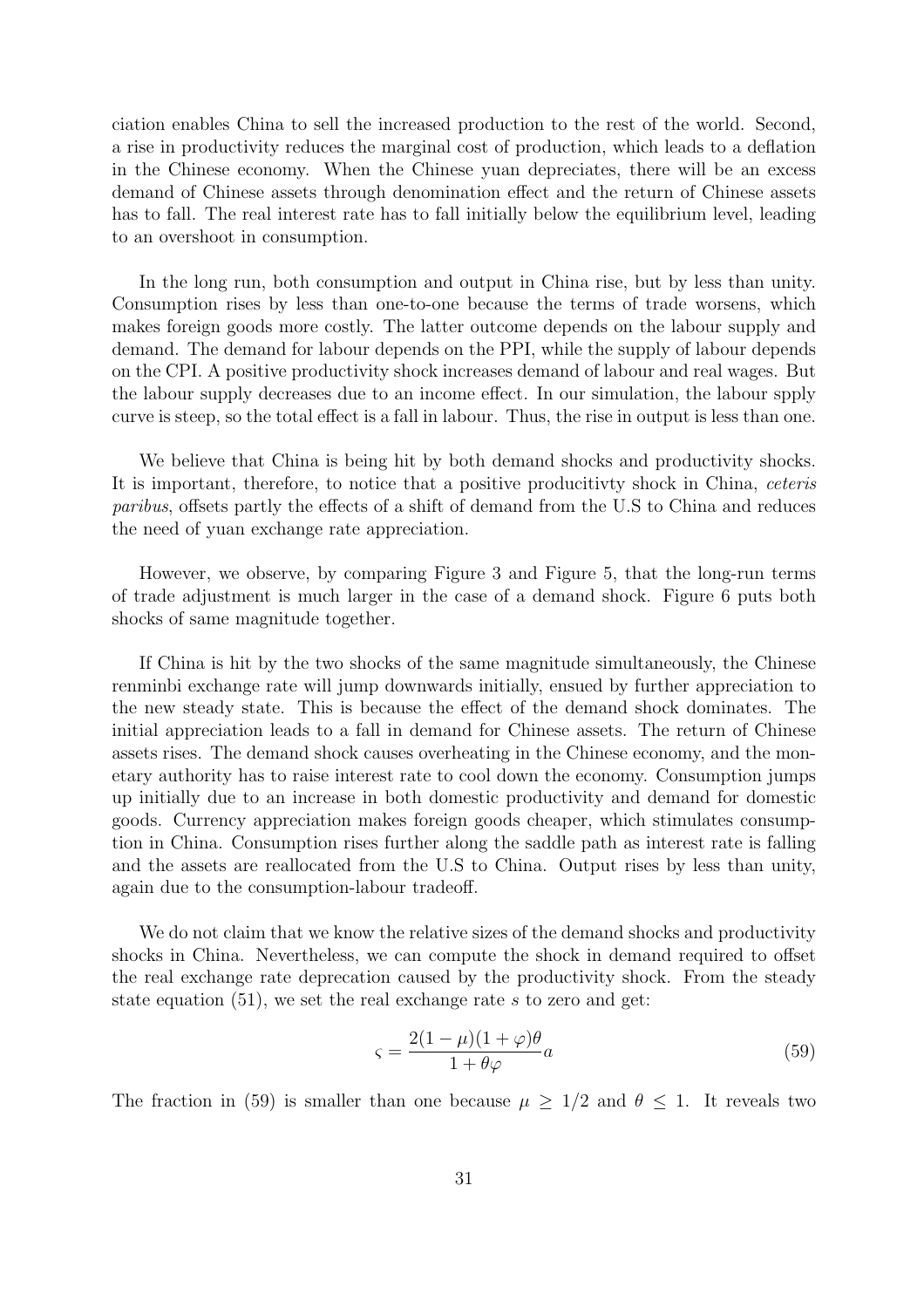

Figure 6: Simulation of our model with a unit positive demand shock and a unit positive productivity shock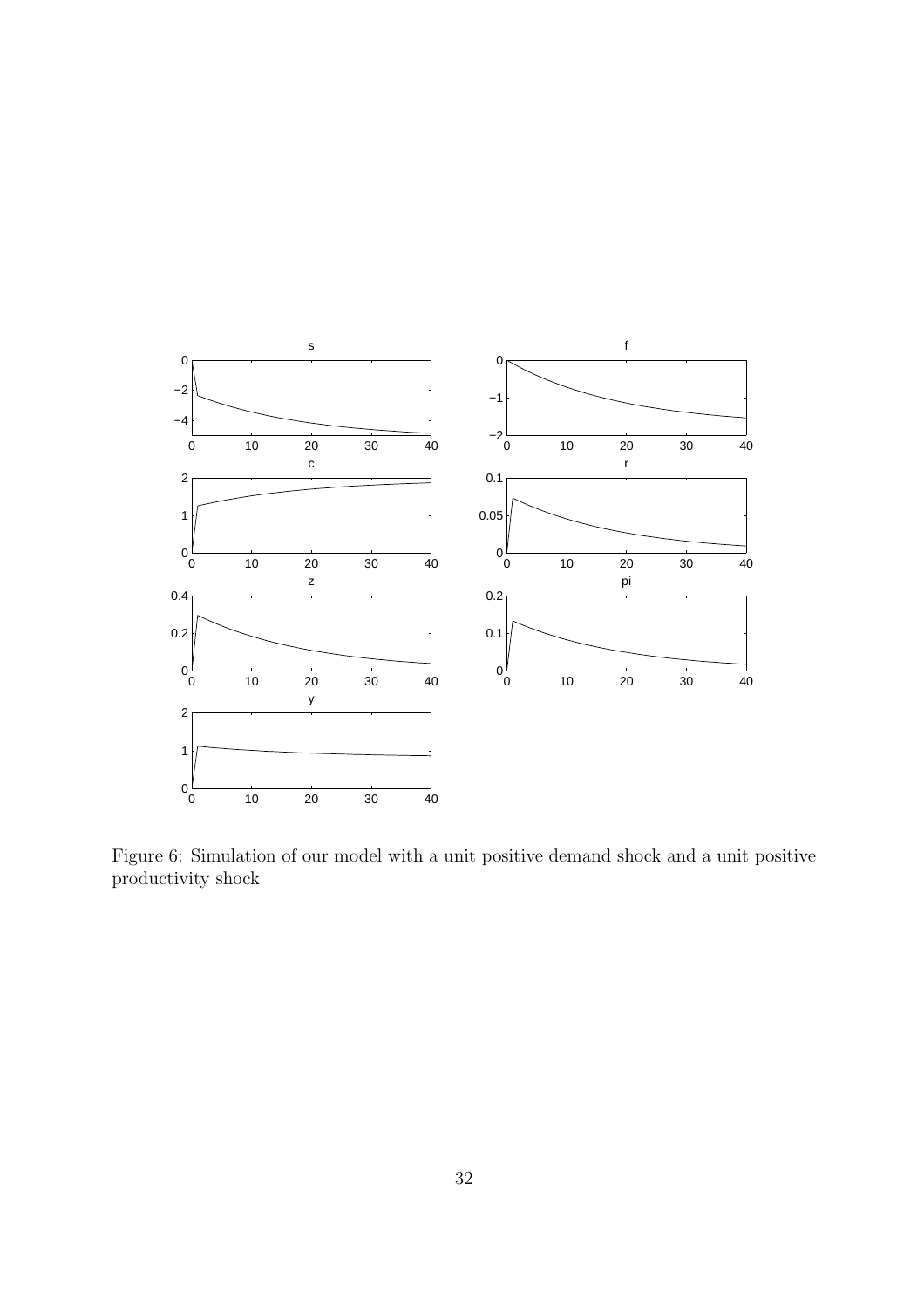independent reasons why the demand shock has a larger effect on the real exchange rate relative to the productivity shock. Firstly, a demand shock is entirely about consumption shifting from one country to another, but a productivity shock affects a country as a whole, with larger than half of the effect absorbed domestically because of home consumption bias  $\mu$ . Secondly, we assume that the governments only purchase goods from their own country, so part of the shock in productivity is absorbed by the government. Therefore, the demand shock dominates the real exchange rate adjustment in Figure 6.

Substituting our parameters in Table 1 into equation (59), we show that a positive demand shock with a magnitude of around 26% (in logarithmic term) of that of the productivity shock would be sufficient to offset the depreciation in exchange rate. Then, using equation (42),

$$
\varsigma = 2\mu\theta(\hat{\mu}_{At} - \hat{\mu}_{Bt})\tag{60}
$$

we can back out the shock in home consumption bias  $\mu$  required to offset the exchange rate depreciation caused by a productivity shock. If we assume that the shift in home consumption bias in both countries are equal in magnitude but in the same direction towards Chinese goods, i.e.  $\hat{\mu}_{At} = -\hat{\mu}_{Bt}$ , then a 10% shift in home consumption bias in each country would offset the depreciation. In other words, a shift in consumption preference in both countries by  $10\%$  offsets the depreciation induced by a unit increase in productivity.<sup>24</sup>

What are the sizes of these relative shocks in reality? van Ark et al. (2008) estimate that the TFP growth in the U.S in 1995-2005 is about 2.3% annually. Estimations with alternative assumptions give quite consistent results ranging between 1.5% to 2.5%. As for the TFP growth in China, estimates in the literature are rather dispersed, ranging from 0 to 9% (Hu and Zheng 2006, Heshmati and Shiu 2006, He and Kuijs 2007). The wide range of estimates may be related to the provincial disparity and sectoral divergence in growth. The quality of data also affects the results. For instance, one way to measure TFP growth is to use growth accounting methods. However, Blanchard and Giavazzi (2005) point out that there is considerable uncertainty about capital accumulation using a perpetual inventory method. We use a number of 3.5% for the TFP growth of China, averaging the findings from the papers above.

We would like to establish a connection between the relative productivity shocks and demand shocks. Doing so properly would require proper modeling. We do not attempt it here. Krugman (1979) indicates a way to think about the issue. He develops an international trade model between a developed North and a developing South. The North produces only new goods and the South can only produce old. New goods become old with a time lag when technology is transferred to the South. As South acquires the technology from the North to produce one more good, the production of that good will be reallocated to the South, and demand also shifts from North to South. The North will

<sup>&</sup>lt;sup>24</sup>Alternatively, if we assume that government purchase resembles private consumption with home bias  $\mu$ , a demand shock of magnitude 0.3 or a 9% shift in home consumption bias in each country can offset the depreciation caused by a unit increase in productivity.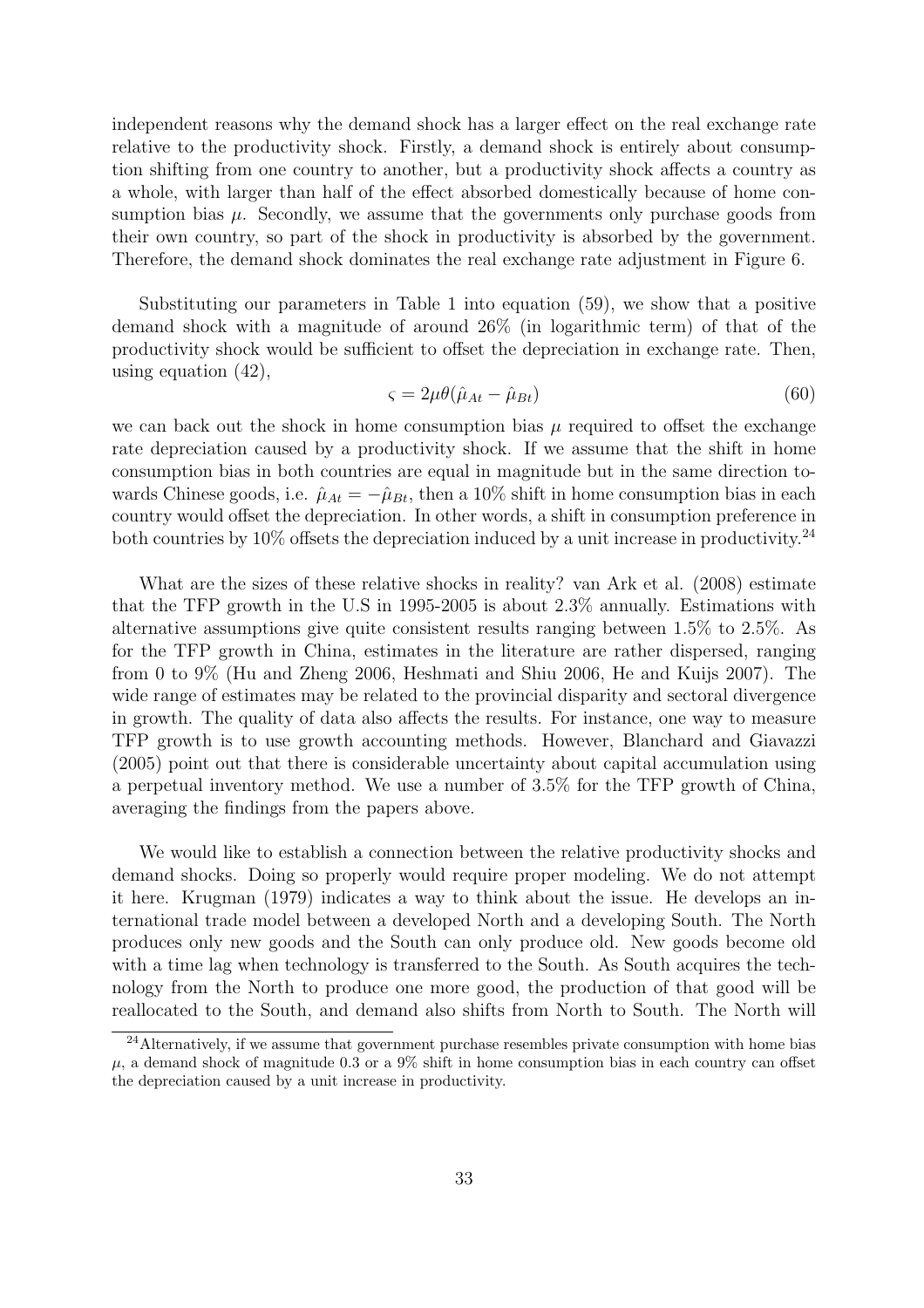keep innovating to gain monopoly rent, and this increases the diversity of goods.

Krugman's (1979) setup is not quite consistent to ours in at least three ways. First, his technological change refers to an increase in number of goods whereas ours is a rise in productivity for all production. Second, in his world, there are finite goods, but our world has an infinite spectrum of goods. Third, our model is symmetrical but Krugman's is highly asymmetric. Nevertheless, we still hope to parameterise the variables to our setup and see what our model implies.

Using the TFP growth data discussed above, we assume that the innovation rate in the U.S is 2% per year. Out of the 3.5% productivity growth in China, we do not know exactly how much can be attributed to innovation and how much to learning from other countries. Very loosely, if we are willing to assume, for instance, 1.5% is attributed to learning, then the shift in relative demand is  $(1.5\% - (-1.5\%)) = 3\%$  per year from the U.S to China, and change in relative productivity is  $(3.5\% - 2\%) = 1.5\%$ . Putting these values into our model, we get an appreciation of the Chinese real exchange rate by about 18% in the steady state, while the initial jump is about 8%.

We recognise that these estimates are not as robust to alternative assumptions as we would like them to be. For example, if the productivity growth in China is split into  $1\%$ learning and 2.5% innovation, then the initial and total real exchange rate appreciation will be 5% and 11% respectively. There are large uncertainties about the real exchange rate appreciation in China, just as other estimation approaches which we reviewed in section 2 suggest.

## 5 Conclusion

This paper explored a theoretical approach to understand the appreciation of the Chinese yuan, focusing on imperfect substitutability between assets. To capture imperfect substitutability between assets, our model relaxes the UIP and allows return on different assets to differ in the short run. This gives the initial jump and gradual appreciation dynamics of the real exchange rate movement in response to demand shocks and productivity shocks, which help us think about the Goldstein and Lardy (2003, 2008) two step appreciation procedures. The extent of initial jump and the subsequent rate of appreciation depend on the degree of capital mobility. This is consistent with the notion that the Chinese authorities should reform the exchange rate regime in tandem with other policies, such as gradual capital account liberalisation. Another important implication of this model, which is much less frequently mentioned in the policy circle, is that positive productivity shocks in China reduce the extent of yuan exchange rate appreciation required to rebalance the current accounts in China and in the U.S.

While we have mentioned some limitations of our model previously, this section discusses some unresolved problems and provides some suggestions for further research. One major limitation is we abstract from government spending and debt. We argue in section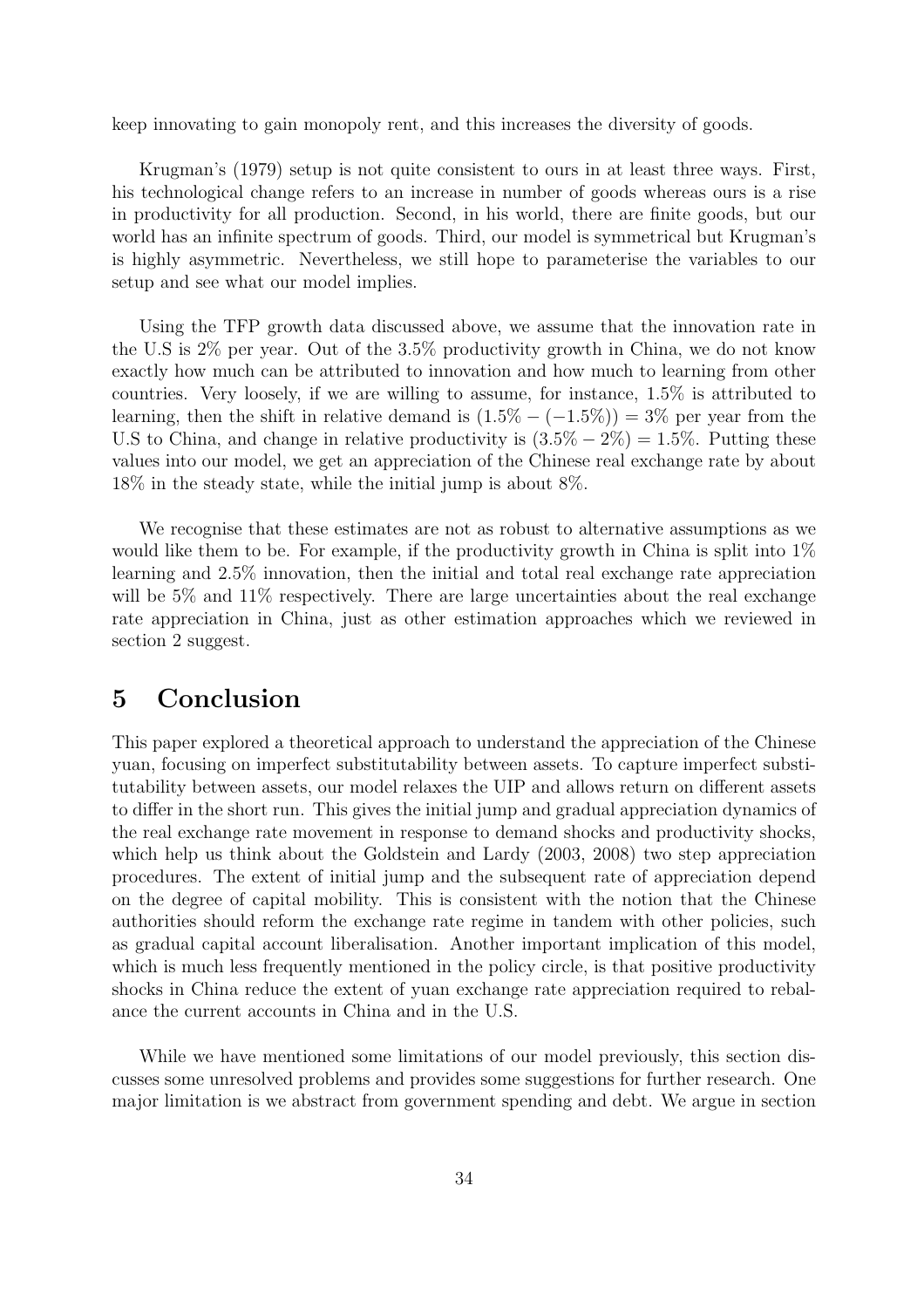2 that fiscal expansion is conducive to the exchange rate transition and internal rebalance. The present analysis fails to capture this channel. A minor change could be made so that the government follows a feedback rule of this kind:

$$
g_t = \psi_\pi \pi_t + \psi_s s_t - \psi_b b_t \tag{61}
$$

in which an appropriate choice of  $\{\psi_\pi, \psi_s, \psi_b\}$  ensures debt attainability and convergence. A more rigorous treatment might involve microfounding the fiscal rule.

Besides, we do not have non-tradable goods in our model. For this reason, we assume the law of one price and the Balassa-Samuelson effect is not brought up in the model. In a fast-growing economy like China with high productivity growth, we believe this effect on the real exchange rate and the real wage is not negligible. Blanchard and Giavazzi (2005) models China with tradable, non-tradable and agricultural goods in light of the fact that some good prices are subject to price controls. This is another interesting research direction.

We choose the forward-looking New-Keynesian Phillips curve in the model mainly because of its analytical tractability. However, it is well-known that the Phillips curve has no persistence and does not fit empirical data well. Another drawback is that the simulations in section 4 are not sensitive to  $\lambda$ , the nominal rigidity, again for the reason that inflation is a jump variable. A backward-looking rule-of-thumb pricing rule may therefore fit empirical data better as well as improve the simulation, but the question is how to justify 'indexing' or 'rule-of-thumb' price-setting behaviours. Steinsson (2003) provides the details of the Phillips curve.

Furthermore, the present analysis is based on a two-country system between China and the U.S. The symmetric equilibrium assumes that the two economies are identical in every respect. This is far from the reality. For instance, current U.S GDP is about \$13 trillion, roughly 2.5 times as large as Chinese GDP.<sup>25</sup> Since the Chinese yuan is undervalued also in a trade-weighed basis and the current basket peg is moving towards a wider range of currencies (Frankel, 2009), an alternative modeling choice may be modelling a small open economy as in Gali and Monacelli (2005). Another consideration is about moving away from the symmetric equilibrium. For instance, Devereux and Genberg (2007) allow for different pricing policies and intermediate goods imports in China in their two-country framework. Future research may consider some other differences between countries.

This work is part of what is necessary to the full understanding of the global imbalance that we are facing. As mentioned in the beginning, what is left behind is a more fundamental issue, namely the global saving glut. Consider the textbook Swan diagram model. Suppose, for some reasons, Chinese households desire to save a lot. The resulting saving and investment gap drives down the interest rate, which leads to a depreciation of the Chinese currency. The Chinese authority does this by keeping a low nominal exchange rate. Adam and Vines (2009) discuss the imbalance between China and the U.S

<sup>25</sup>Source: National Economic Accounts, Bureau of Economic Analysis (2008).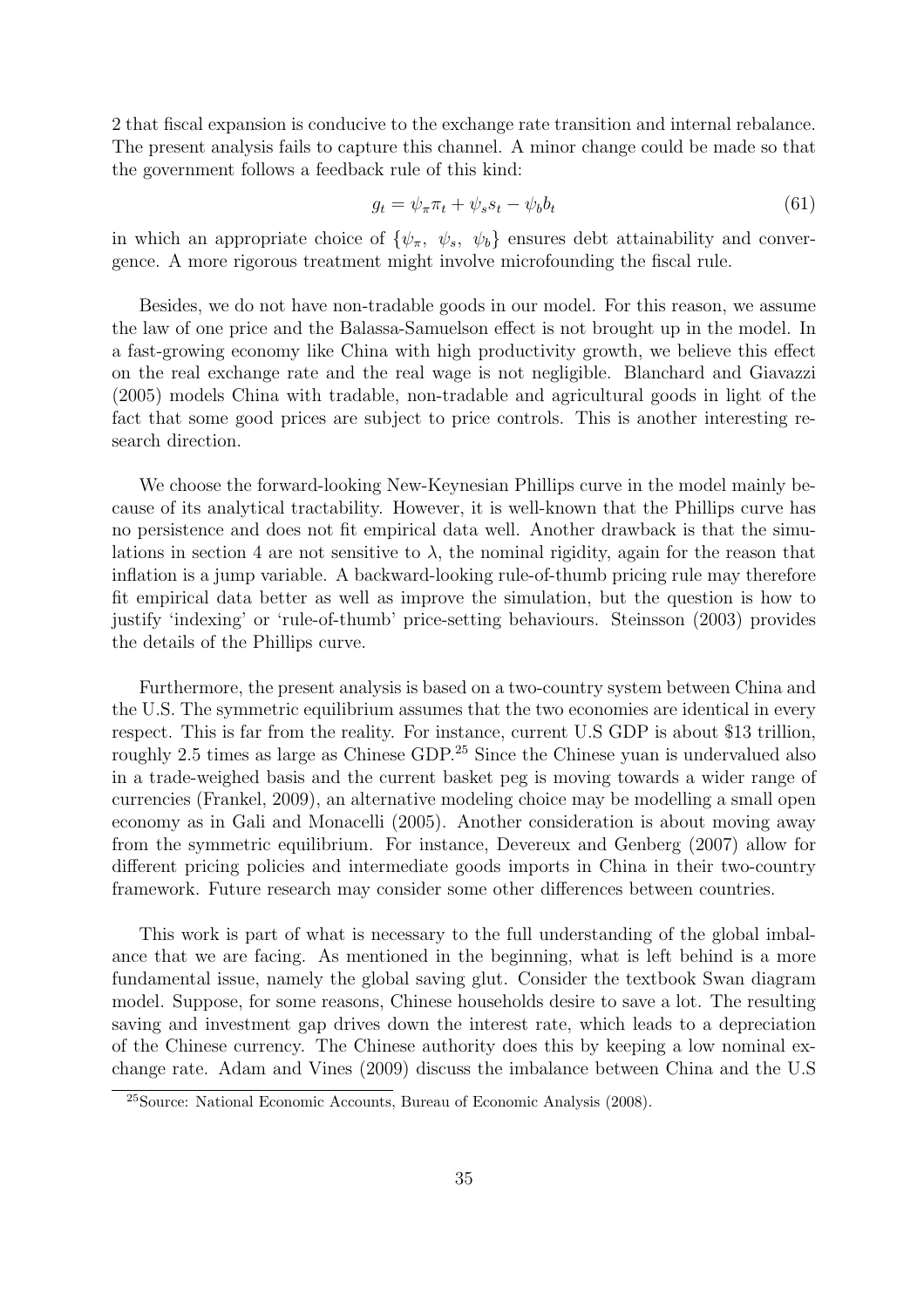in relation to the exchange rate and saving rate assuming China sets the exchange rate as a Stackelberg leader and the U.S sets the world interest rate to maintain full employment. In our model, however, there is no discussion regarding the high savings in China relative to that in the U.S. In fact, given our assumption of forward-looking consumers and Ricardian equilivalence, not much can be said about household savings. Furthermore, our model abstracts entirely from the accumulation of physical capital, so we are unable to discuss excessive firm savings in China, which is the main driving factor behind the high savings rate. There are several approaches to enable the model to analyse the savings and exchange rate issue properly. First, we may modify the setup to model physical capital accumulation in the firms, and will assume that the Chinese firms have low dividend payouts relative to the U.S firms. Second, an overlapping generations setup may be introduced to investigate the intergenerational saving behaviour of the households. In either case, we will have to abandon the symmetry between the two countries to explore the implications of the imbalance. But the bottom line is that it is necessary to build a model that spells out the relationship between saving and exchange rate in order to have a more informed analysis of the global imbalance. We leave this for our future research.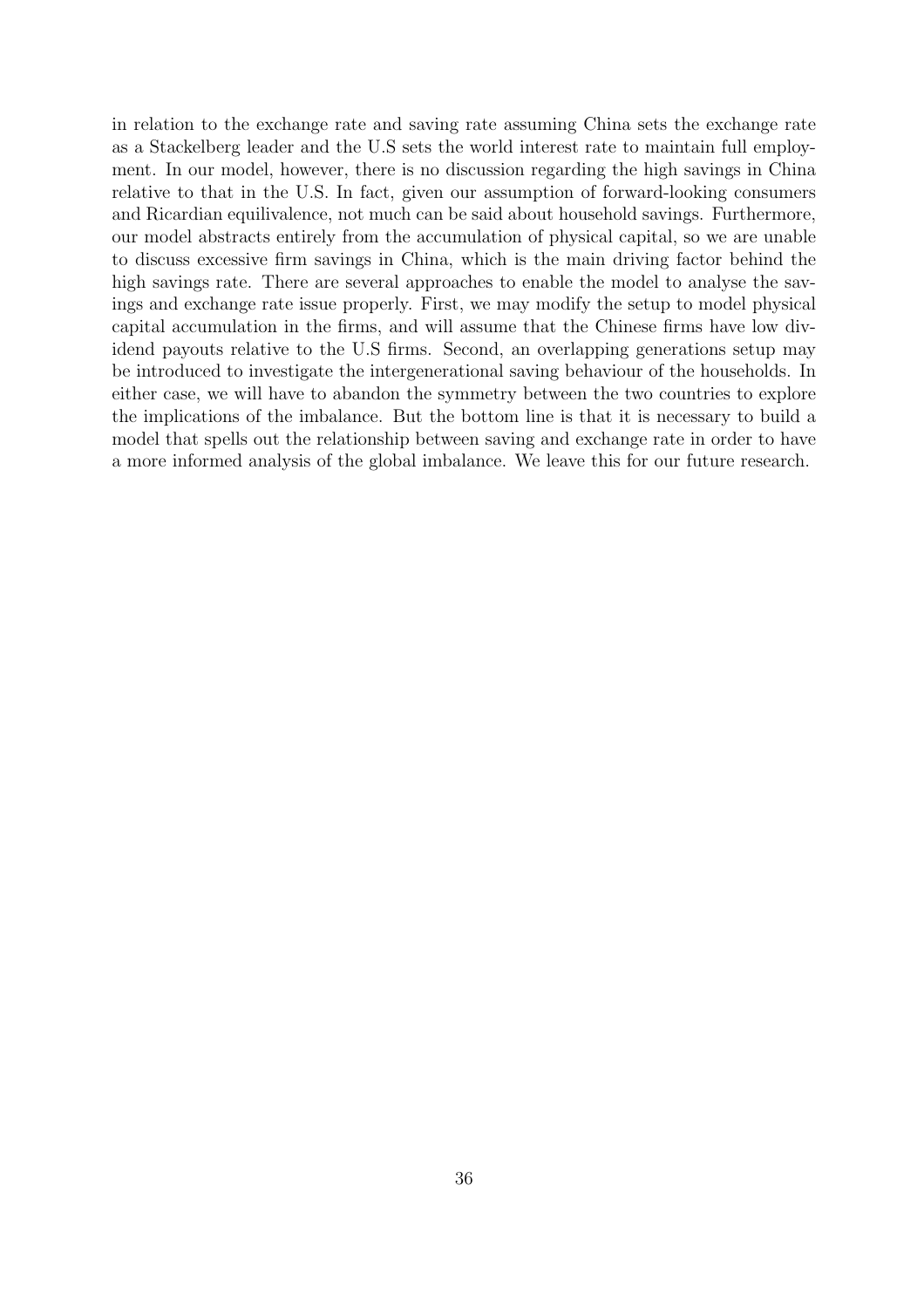## References

- [1] Adam, Chris. and D. Vines. (2009). Remaking Macroeconomic Policy after the Global Financial Crisis: A Balance Sheet Approach. Oxford Review of Economic Policy, 25(4).
- [2] Anderson, J. (2006a). The Sword Hanging over China's Banks. UBS Investment Research, Asian Focus, December 15.
- [3] Anderson, J. (2006b). The Complete RMB Handbook. 4th ed. UBS Investment Research, Asian Economic Perspectives, September 16.
- [4] Backus, K., P. Kehoe, and F. Kydland. (1994). Dynamics of the Trade Balance and the Terms of Trade: The J-Curve? American Economic Review, 84(1): 84-103.
- [5] Balassa, B. (1964). The Purchasing Power Parity Doctrine: A Reappraisal. Journal of Political Economy, 72: 584-96.
- [6] Benassy-Quere, A., P. Duran-Vigneron, A. Lahreche-Revil, and V. Mignon. (2004). Burden Sharing and Exchange Rate Misalignments Within the Group of Twenty. In: Dollar Adjustment: How Far? Against What? ed. C. Bergsten and J. Williamson. Washington: Intstitute for International Economics.
- [7] Benassy-Quere, A., A. Lahreche-Revil, and V. Mignon. (2006). World Consistent Equilibrium Exchange Rates. CEPII Working Paper 2006-20.
- [8] Bils, M., and P. Klenow. (2004). Some Evidence on the Importance of Sticky Prices. Journal of Political Economy, 112(5): 947-985.
- [9] Blanchard, O., and F. Giavazzi. (2005). Rebalancing Growth in China: A Three-Handed Approach. MIT Department of Economics Working Paper 05/32.
- [10] Blanchard, O., F. Giavazzai, and F. Sa. (2005). The US Current Account and the Dollar. NBER Working paper 11137.
- [11] Blanchard, O., and Kahn. C. (1980). The Solution of Linear Difference Models under Rational Expectations. Econometrica, 48(5): 1305-1311.
- [12] Calvo, G. (1983). Staggered Prices in a Utility Maximizing Framework. Journal of Monetary Economics, 12(3): 383-398.
- [13] Cheung, Y.W., M. Chinn and E. Fujii. (2007). The Overvaluation of Renminbi Undervaluation. Journal of International Money and Finance, 26(5): 762-785. Also NBER Working Paper 12850.
- [14] Cheung, Y.W., M. Chinn and E. Fujii. (2009). China's Current Account and Exchange Rate. NBER Working Paper 14673.
- [15] Clarida, R., J. Gali and M. Gertler. (2001). Optimal Monetary Policy in Closed Versus Open Economies: An Integrated Approach. NBER Working Paper 8604.
- [16] Cline, W. (2007). Estimating Reference Exchange Rates. Paper presented to a workshop on policy to reduce global imbalances, sponsored by Bruegel, the Korea Institute for Economic Policy, and the Peterson Institute for International Economics, Washington, February 8-9.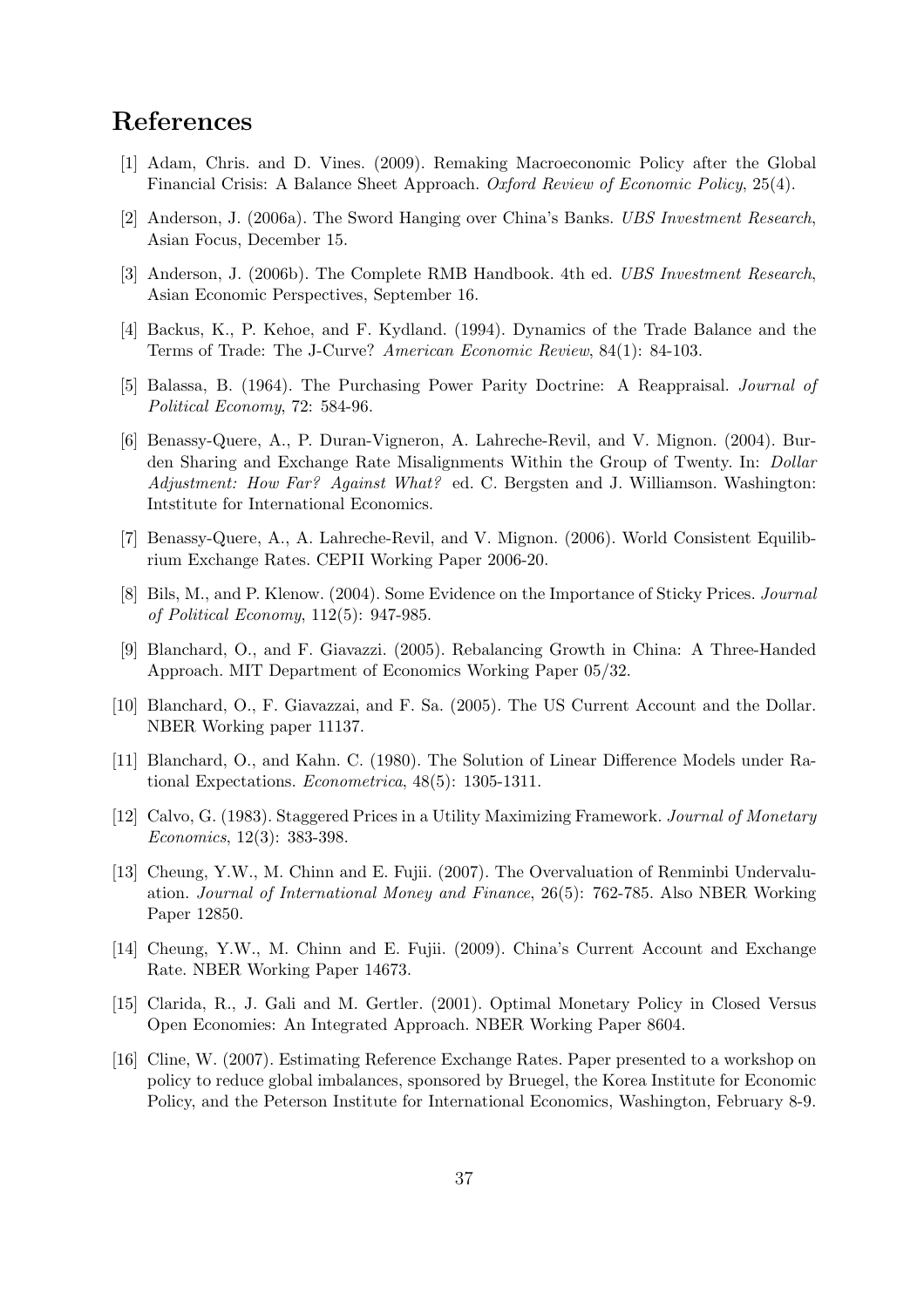- [17] Cline, W., and J. Williamson. (2008). Estimates of the Equilibrium Exchange Rate of the Renminbi: Is There a Consensus and, If Not, Why Not?. In: Debating China's Exchange Rate Policy, ed. M. Goldstein and N. Lardy. Washington: Peterson Institute for International Economics.
- [18] Devereux, M. and H. Genberg. (2007). Currency Appreciation and Current Account Adjustment. Journal of International Money and Finance 26: 570-586.
- [19] Devereux, M. and A. Sutherland. (2006b). Country Portfolio Dynamics. UBC Working Paper.
- [20] Dornbusch, R. (1976). Expectations and Exchange Rate Dynamics. Journal of Political Economy 84 (6): 11611176.
- [21] Eichengreen, B. (2004). Chinese Currency Controversies. CEPR Discussion Paper 4375.
- [22] Eichengreen, B. (2006). China's Exchange Rate Regime: The Long and Short of It. Revision of a paper for Columbia University's conference on Chinese money and finance held in New York on February 2-3, 2006.
- [23] Evans, C. (1999). Do National Borders Matter? Doctoral dissertation, Harvard University.
- [24] Fischer, S. (2001). Exchange Rate Regimes; Is the Bipolar View correct? Journal of Economic Perspectives, 15(2): 3-24.
- [25] Frankel, J. (2003). Experience of and Lessons from Exchange Rate Regimes in Emerging Economies. KSG Working Papers Series RWP03-011.
- [26] Frankel, J. (2006). On the Yuan: The Choice between Adjustment under a Fixed Exchange Rate and Adjustment under a Flexible rate. CESifo Economic Studies, 52(2): 246-75.
- [27] Frankel, J., and S. Wei. (2007). Assessing China's Exchange Rate Regime. Economic Policy, 51(July): 575-614.
- [28] Frankel, J. (2009). New Estimation of China's Exchange Rate Regime. NBER Working papers series 14700.
- [29] Gali, J. (2008). Monetary Policy, Inflation and the Business Cycle. Princeton University Press.
- [30] Gali, J., and T. Monacelli. (2005). Monetary Policy and Exchange Rate Volatility in a Small Open Economy. Review of Economic Studies, 72(3): 707-734.
- [31] Goldstein, M., and N. Lardy. (2003). Two-Stage Currency Reform for China. The Asian Wall Street Journal, 12 September.
- [32] Goldstein, M., and N. Lardy. (2008). China's Exchange Rate Policy: An Overview of Some Key Issues. In: Debating China's Exchange Rate Policy, ed. M. Goldstein and N. Lardy. Washington: Peterson Institute for International Economics.
- [33] Goodfriend, M., and E. Prasad. (2007). A Framework for Independent Monetary Policy in China. CESifo Economics Studies, 53(1): 2-41.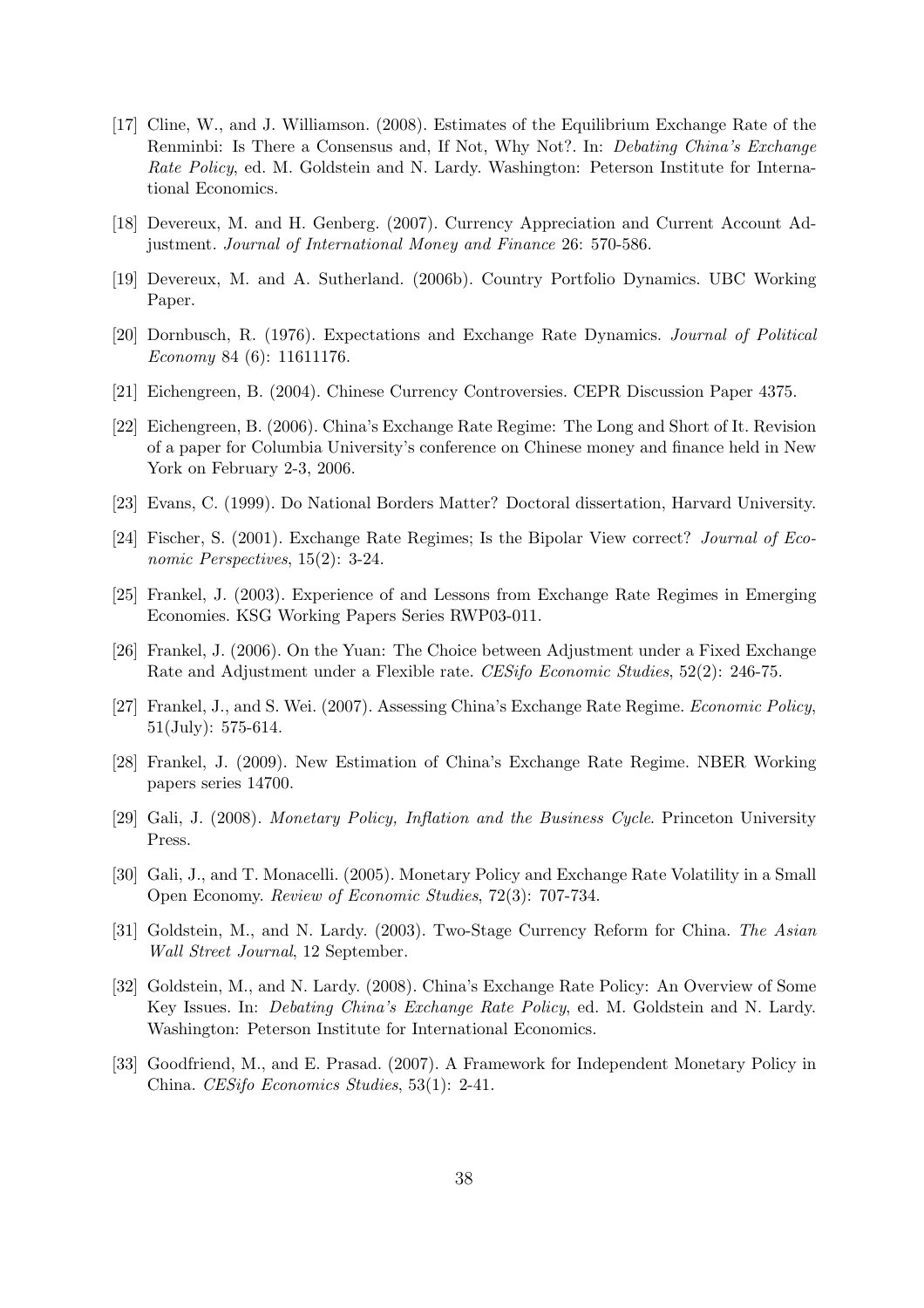- [34] He, J., and L. Kuijs. (2007). Rebalancing China's Economy–Modeling a Policy Package. World Bank China research Paper 7.
- [35] Heathcote, J. and F. Perri. (2002). Financial Autarky and International Business Cycles. Journal of Monetary Economics, 49(3): 601-627.
- [36] Helliwell, J. (1998). How Much Do National Borders Matter? Washington, D.C.: Brookings Institution.
- [37] Heshmati, A. and A. Shiu (2006). Technical Change and Total Factor Productivity Growth for Chinese Provinces: A Panel Data Analysis. Ratio Working Papers 98.
- [38] Hu, A., and J. Zheng (2006). An Empirical Analysis of Provincial Productivity in China (1979–2001). Journal of Chinese Economic and Business Studies, 4(3).
- [39] Joshi, V. (2003). Exchange Rate Regimes: Is there a third way?. World Econoimcs, 4(4): 15-36.
- [40] Kirsanova, T., K. Kuralbayvea and D. Vines (2008). 'Slow Slide' or 'Fast Fall' of the Dollar: the effect of Forward-Looking Consumers. Working Paper, University of Oxford.
- [41] Krugman, P. (1979). A Model of Innovation, Technology Transfer, and the World Distribution of Income. Journal of Political Economy, 87(2): 253-66.
- [42] McKinnon, R. (2007). Why China Should Keep its Exchange Rate Pegged to the Dollar: A Historical Perspective from Japan. International Finance, March.
- [43] McKinnon, R. and G. Schnabl. (2008). China's Financial Conundrum and Global Imbalances. Stanford Economics Working Paper 07-005.
- [44] Mundell, R. A. (2004). China's Exchange Rate: The Case for the Status Quo. Paper presented at the Intenraitonal Monetary Fund Seminar on the Foreign Excahgne System, Dalian, China, May 26-27.
- [45] Obstfeld, M and K. Rogoff. (2000). The Six Major Puzzles In International Macroeconomics: Is There A Common Cause? NBER Working Paper 7777.
- [46] Prasad, E. (2007). Monetary Policy Independence, the Currency Regime, and the Capital Account in China. In: Debating China's Exchange Rate Policy, ed. M. Goldstein and N. Lardy. Washington: Peterson Institute for International Economics.
- [47] Prasad, E. and R. Rajan. (2006). Modernizing China's Growth Paradigm. American Economic Review, 96(2): 331-36.
- [48] Rogoff, K., A. M. Husain, A. Mody, R. Brooks, and N. Oomes. (2003). Evolution and Performance of Exchange Rate Regimes. IMF Working Paper 03/243.
- [49] Samuelson, P. (1964). Theoretical Notes on Trade Problems. Review of Economics and Statistics, 46: 145-54.
- [50] Sarno, L. and M. Taylor. (2003). The Economics of Exchange Rates. Cambridge University Press, Chapter 2.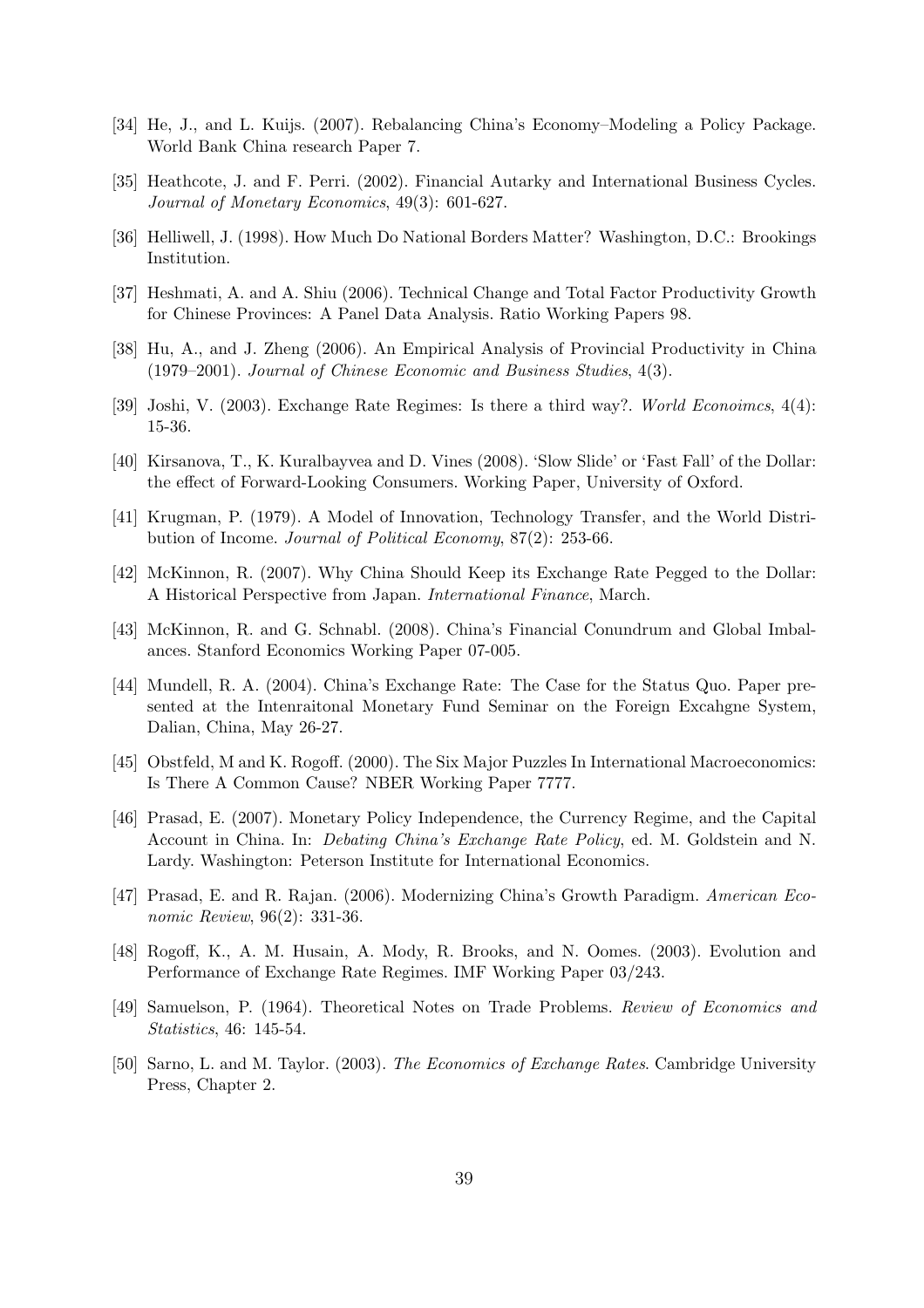- [51] Setser, B. (2009). China Reduced its Dollar Holdings in February. Available at: http: //blogs.cfr.org/setser/, 15 April.
- [52] Steinsson, J. (2003). Optimal Monetary Policy in an Economy with Inflation Persistence. Journal of Mo netary Economics 50: 1425-2456
- [53] Walsh, C. (2003). Monetary Theory and Policy. 2nd edn, MIT Press.
- [54] Wei, S. (1998). How Reluctant are Nations in Global Integration? Mimeo, Harvard University.
- [55] Wren-Lewis, S. (2004). The Needed Changes in Bilateral Exchange Rates. In: Dollar Adjustment: How Far? Against What? ed. C. Bergsten and J. Williamson. Washington: Intstitute for International Economics.
- [56] Yu, Y. (2008). Managing Capital Flows: The Case of the People's Republic of China. ADB Institute Discussion Paper 96.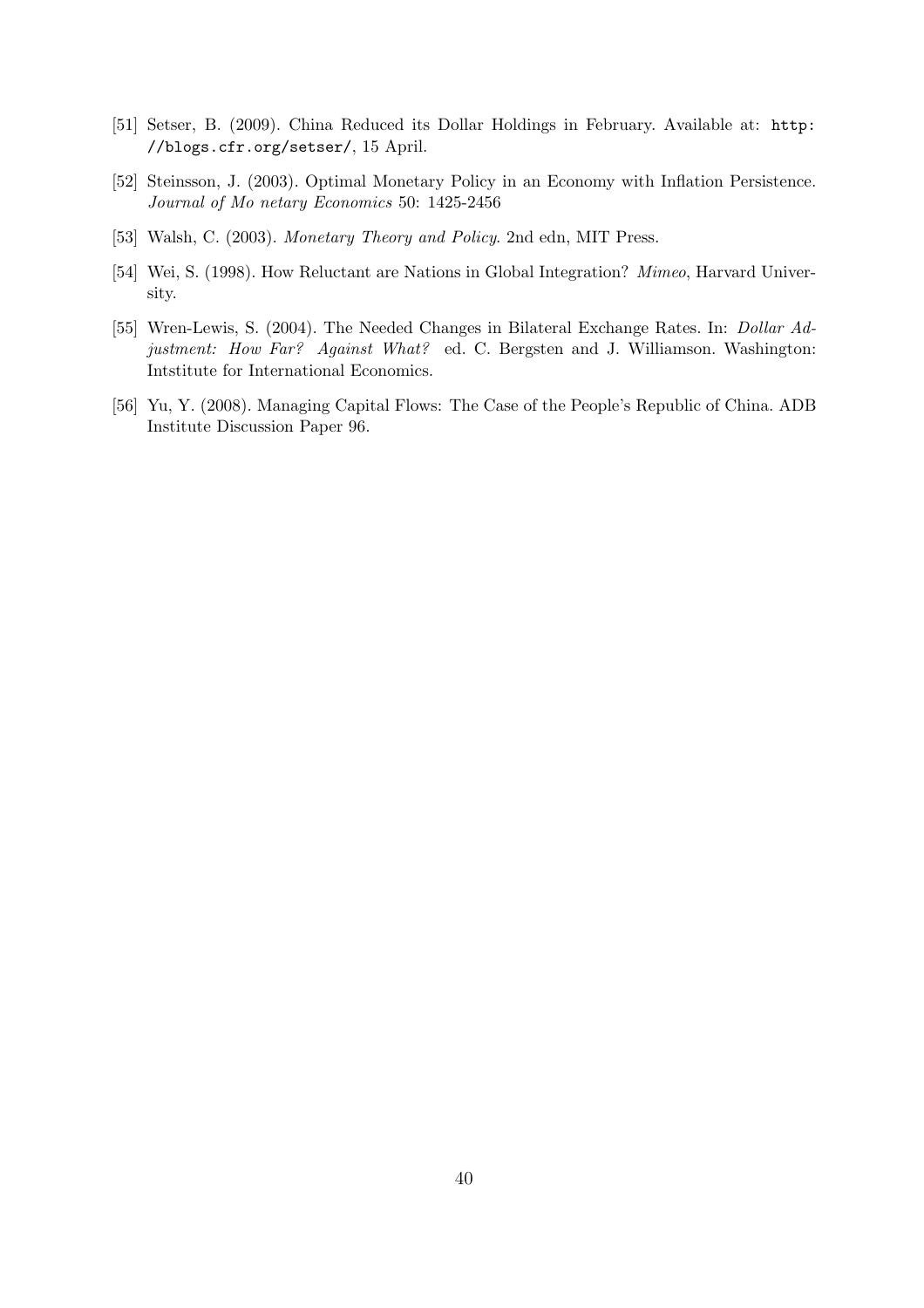## A Appendix

## A.1 Deriving Calvo Pricing Phillips Curve

The derivation follows closely to Walsh (2003). Let  $\mathcal{Q}_{At} = \tilde{P}_{AHt}/P_{AHt}$ ,  $\hat{\pi}_{At} = \ln(P_{AHt}/P_{AHt-1})$ . From (16),

$$
\ln \mathcal{Q}_{At} = \hat{\mathcal{Q}}_{At} = \frac{\kappa}{1 - \kappa} \hat{\pi}_{At}
$$
\n(62)

and from  $(14)$ ,

$$
\mathcal{Q}_{At} = \frac{\tilde{P}_{AHt}}{P_{AHt}} = \frac{\epsilon}{\epsilon - 1} \frac{\mathcal{E}_{t} \sum_{i=0}^{\infty} (\beta \kappa)^{i} \left( \frac{P_{AHt+i}}{P_{AHt}} \right)^{\epsilon} \frac{Y_{At+i}}{C_{At+i}} MC_{At+i}}{\mathcal{E}_{t} \sum_{i=0}^{\infty} (\beta \kappa)^{i} \left( \frac{P_{AHt+i}}{P_{AHt}} \right)^{\epsilon - 1} \frac{Y_{At+i}}{C_{At+i}}} \mathcal{Q}_{At} \left( \mathcal{E}_{t} \sum_{i=0}^{\infty} (\beta \kappa)^{i} \left( \frac{P_{AHt+i}}{P_{AHt}} \right)^{\epsilon - 1} \frac{Y_{At+i}}{C_{At+i}} \right) = \frac{\epsilon}{\epsilon - 1} \left( \mathcal{E}_{t} \sum_{i=0}^{\infty} (\beta \kappa)^{i} \left( \frac{P_{AHt+i}}{P_{AHt}} \right)^{\epsilon} \frac{Y_{At+i}}{C_{At+i}} MC_{At+i} \right)
$$

The steady state value  $\mathcal{Q} = 1$ , therefore  $MC_A = (\epsilon - 1)/\epsilon$ . The left hand side log-linearisation around the steady state is:

$$
\frac{Y_A}{C_A} \mathcal{E}_t \sum_{i=0}^{\infty} (\beta \kappa)^i \left( (\epsilon - 1)(\hat{P}_{AH+i} - \hat{P}_{AH}) + \hat{Y}_{At+i} - \hat{C}_{At+i} \right) + \hat{\mathcal{Q}}_{At} \frac{Y_A}{C_A} \frac{1}{1 - \beta \kappa}
$$
(63)

and the right hand side is approximated by:

$$
\frac{Y_A}{C_A} \mathcal{E}_t \sum_{i=0}^{\infty} (\beta \kappa)^i \left( \epsilon (\hat{P}_{AHt+i} - \hat{P}_{AHt}) + \hat{Y}_{At+i} - \hat{C}_{At+i} + \hat{M} C_{At+i} \right) \tag{64}
$$

Eliminating terms:

$$
\frac{\hat{\mathscr{Q}}_{At}}{1 - \beta \kappa} = \mathscr{E}_{t} \sum_{i=0}^{\infty} (\beta \kappa)^{i} \left( (\hat{P}_{AH+i} - \hat{P}_{AH}) + \hat{M} C_{At+i} \right)
$$
\n
$$
\frac{\hat{\mathscr{Q}}_{At}}{1 - \beta \kappa} = \mathscr{E}_{t} \sum_{i=0}^{\infty} (\beta \kappa)^{i} \left( \hat{P}_{AH+i} + \hat{M} C_{At+i} \right) - \frac{\hat{P}_{AH}}{1 - \beta \kappa}
$$
\n
$$
\hat{P}_{AHt} + \hat{\mathscr{Q}}_{At} = (1 - \beta \kappa) \mathscr{E}_{t} \sum_{i=0}^{\infty} (\beta \kappa)^{i} (\hat{P}_{AH+i} + \hat{M} C_{At+i})
$$
\n
$$
\hat{P}_{AHt} + \hat{\mathscr{Q}}_{At} = (1 - \beta \kappa) (\hat{P}_{AH} + \hat{M} C_{At}) + \beta \kappa (\mathscr{E}_{t} \hat{P}_{AH+1} + \mathscr{E}_{t} \hat{\mathscr{Q}}_{At+1})
$$
\n
$$
\hat{\mathscr{Q}}_{At} = (1 - \beta \kappa) \hat{M} C_{At} + \beta \kappa (\mathscr{E}_{t} \hat{\pi}_{At+1} + \mathscr{E}_{t} \hat{\mathscr{Q}}_{At+1})
$$

Making use of (62)

$$
\frac{\kappa}{1-\kappa}\hat{\pi}_{At} = (1-\beta\kappa)\hat{M}C_{At} + \beta\kappa(\mathscr{E}_{t}\hat{\pi}_{At+1} + \frac{\kappa}{1-\kappa}\mathscr{E}_{t}\hat{\pi}_{At+1})
$$
\n
$$
\hat{\pi}_{At} = \frac{(1-\kappa)(1-\kappa\beta)}{\kappa}\hat{M}C_{At} + \beta\mathscr{E}_{t}\hat{\pi}_{At+1}
$$
\n
$$
\hat{\pi}_{At} = \frac{1}{\lambda}\hat{M}C_{At} + \beta\mathscr{E}_{t}\hat{\pi}_{At+1}
$$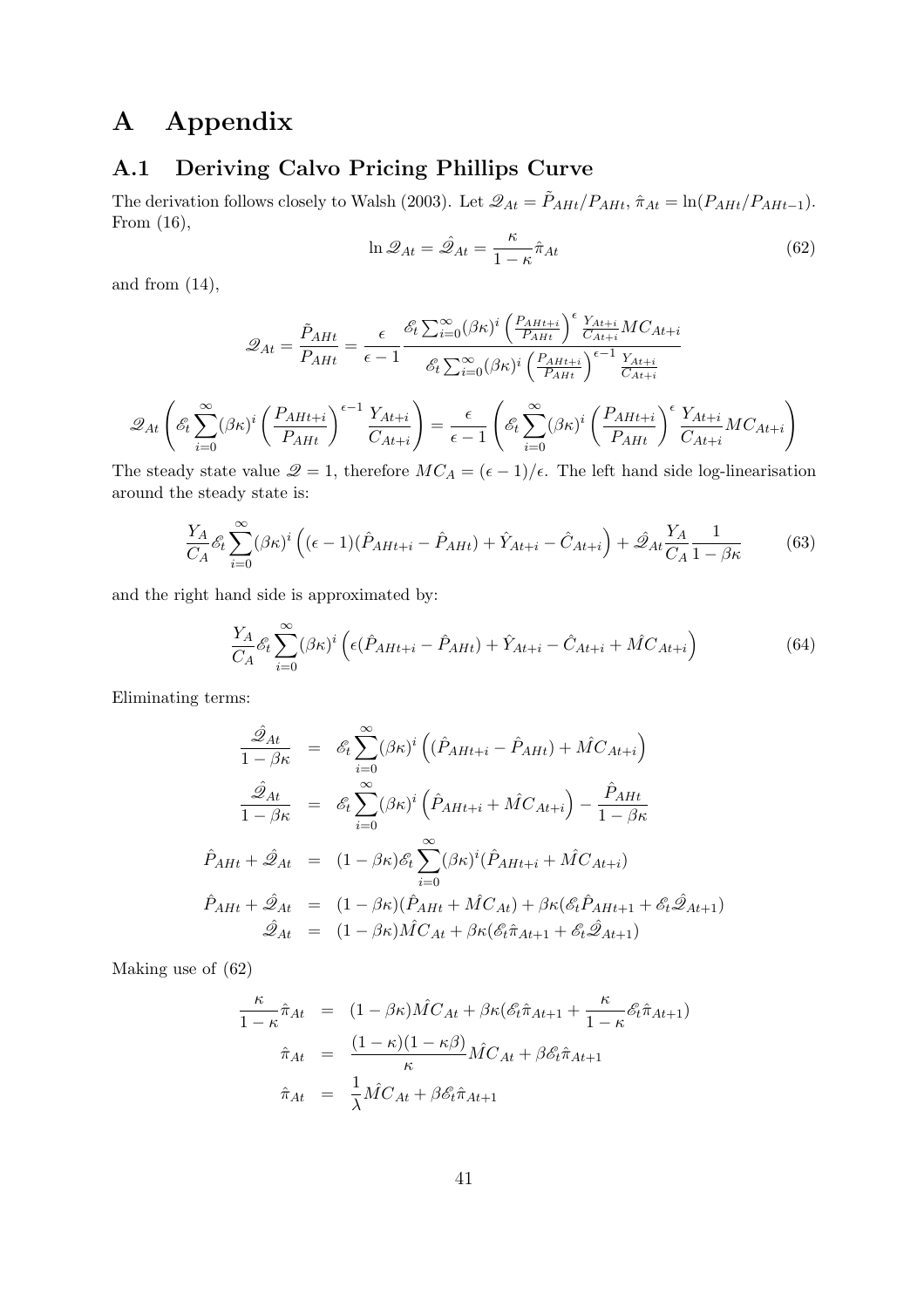where  $\lambda$  is defined as  $\kappa/[(1-\kappa)(1-\kappa\beta)]$ . From equations (8), (15) and the production function (12)

$$
MC_{At} = \frac{(1-\tau)w_{At}}{P_{AHt}\mathscr{A}_{At}} = \frac{\nu L_{At}^{\varphi}C_{At}P_{At}}{P_{AHt}\mathscr{A}_{At}}
$$
\n(65)

$$
\begin{array}{rcl}\n\therefore \hat{MC}_{At} & = & \varphi \hat{L}_{At} + \hat{C}_{At} + \hat{P}_{At} - \hat{P}_{AHt} - \hat{\mathscr{A}}_{At} \\
& = & \varphi(\hat{Y}_{At} - \hat{\mathscr{A}}_{At}) + \hat{C}_{At} + \hat{P}_{At} - \hat{P}_{AHt} - \hat{\mathscr{A}}_{At} \\
& = & \varphi \hat{Y}_{At} + \hat{C}_{At} + \hat{P}_{At} - \hat{P}_{AHt} - (1 + \varphi)\hat{\mathscr{A}}_{At}\n\end{array} \tag{66}
$$

where  $a_t$  is the permanent relative shock of technology. Therefore, the linearised Phillips curve has the following form:

$$
\hat{\pi}_{At} = \frac{1}{\lambda} \left( \varphi \hat{Y}_{At} + \hat{C}_{At} + \hat{P}_{At} - \hat{P}_{AHt} - (1 + \varphi)\hat{\mathscr{A}}_{At} \right) + \beta \mathscr{E}_{t} \hat{\pi}_{At+1}
$$
(67)

## A.2 Log-linearising the section 3 model

In this appendix, we derive in detail the log-linearised model. First from the aggregate price equation (3) and the definition of the real exchange rate (10), we get:

$$
\hat{P}_{At} = \mu \hat{P}_{AHt} + (1 - \mu) \hat{P}_{AFt} \n= \hat{P}_{AHt} + (1 - \mu) (\hat{P}_{AFt} - \hat{P}_{AHt}) \n= \hat{P}_{AHt} + (1 - \mu) \hat{S}_{At}
$$
\n(68)

Using a similar procedure, we can write the log-deviation of foreign consumption price in terms of the log-deviation of foreign production prices and the real exchange rate:

$$
\hat{P}_{Bt} = \hat{P}_{BFt} - \mu \hat{S}_{Bt} = \hat{P}_{BFt} + \mu \hat{S}_{At}
$$
\n(69)

Next, we define the real interest rate  $r_{Jt}$  as follows

$$
1 + i_{Jt} = (1 + r_{Jt}) \frac{P_{JHt+1}^e}{P_{JHt}} \tag{70}
$$

We write the log real interest rate as the difference between nominal interest rate and producer's price inflation.

$$
\hat{r}_{Jt} = \hat{i}_{Jt} - \hat{\pi}_{Jt+1}^e \tag{71}
$$

where we define  $\hat{x}_{Jt} = (x_{Jt} - x_{J})/(1 + x_{J})$  for  $x = \{i, r, \rho\}$  be the deviation from steady state interest rates. It is easy to see that, in the steady state  $r_J = i_J = \rho_J = 1/\beta$ . The home return on wealth equation (22) is log-linearised as follow:

$$
(1 + \rho_A)\hat{\rho}_{At} = (1 + i_A)\hat{i}_{At} + (1 + i_A)(\alpha \hat{\alpha}_{At} + (1 - \alpha \hat{\alpha}_{At}) - (1 - \alpha)\hat{Z}_{At})
$$
  

$$
\hat{\rho}_{At} = 1 + \hat{i}_{At} - (1 - \alpha)\hat{Z}_{At}
$$
(72)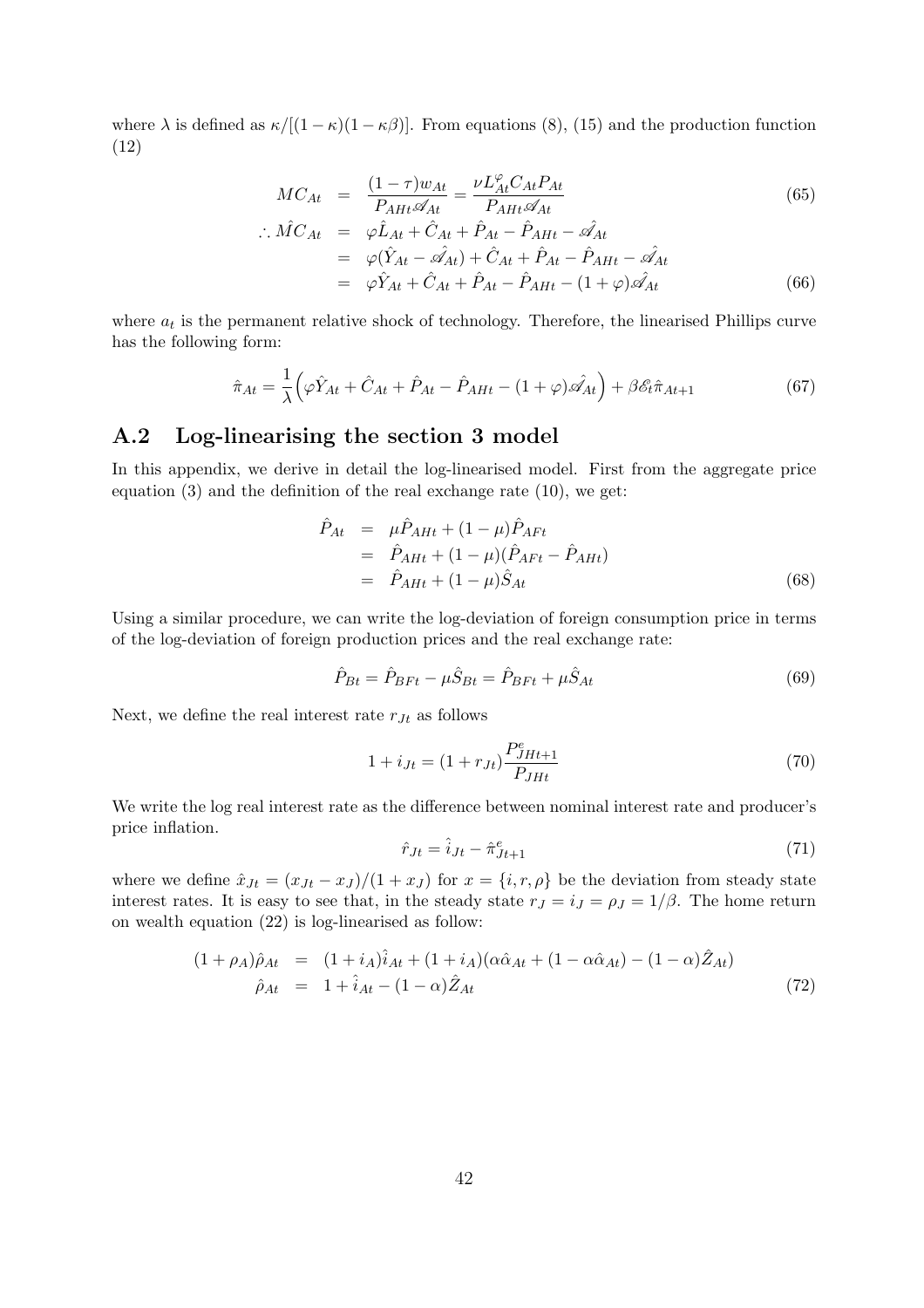Log-linearisation of the excess return (19):

$$
\hat{Z}_{At} = \hat{i}_{At} - \hat{i}_{Bt} + (\hat{P}_{BFt+1}^{e} - \hat{P}_{AHt+1}) - (\hat{P}_{BFt} - \hat{P}_{AHt}) \n= (\hat{r}_{At} - \hat{P}_{AHt} + \hat{P}_{AHt+1}^{e}) - (\hat{r}_{Bt} - \hat{P}_{BHt} + \hat{P}_{BHt+1}^{e}) \n+ (\hat{P}_{BFt+1}^{e} - \hat{P}_{AHt+1}) - (\hat{P}_{BFt} - \hat{P}_{AHt}) \n= (\hat{r}_{At} - \hat{r}_{Bt}) + (\hat{P}_{BHt} - \hat{P}_{BFt}) - (\hat{P}_{BHt+1}^{e} - \hat{P}_{BFt+1}^{e}) \n= (\hat{r}_{At} - \hat{r}_{Bt}) + \hat{S}_{At} - \hat{S}_{At+1}^{e}
$$
\n(73)

Log-linearisation of home wealth allocation (20):

$$
B_{At} = \alpha Z_{At}^{\phi} A_{At} + (1 - \alpha Z_{Bt}^{\phi}) A_{Bt} E_{t}
$$
\n
$$
\frac{B_{At}}{P_{AHt}} = \alpha Z_{At}^{\phi} \frac{A_{At}}{P_{AHt}} + (1 - \alpha Z_{Bt}^{\phi}) \frac{A_{Bt}}{P_{AHt}} \frac{P_{BHt}}{P_{BHt}} \frac{P_{AHt}}{P_{BFt}}
$$
\n
$$
\tilde{B}_{At} = \alpha Z_{At}^{\phi} \tilde{A}_{At} + (1 - \alpha Z_{Bt}^{\phi}) \tilde{A}_{Bt} S_{At}
$$
\n
$$
\tilde{B}_{A} \hat{B}_{At} = \alpha \phi \hat{Z}_{At} \tilde{A}_{A} + \alpha \tilde{A}_{A} \hat{A}_{At} + (1 - \alpha \phi \hat{Z}_{Bt}) \tilde{A}_{B}
$$
\n
$$
+ (1 - \alpha) \tilde{A}_{B} \hat{A}_{Bt} + (1 - \alpha) \tilde{A}_{B} \hat{S}_{At}
$$
\n
$$
\hat{B}_{At} = \alpha \phi \hat{Z}_{At} + \alpha \hat{A}_{At} + (1 - \alpha \phi \hat{Z}_{Bt}) + (1 - \alpha) \hat{A}_{Bt} + (1 - \alpha) \hat{S}_{At}
$$
\n
$$
\hat{B}_{At} = 2\alpha \phi \hat{Z}_{At} + (2\alpha - 1) \hat{A}_{At} + 1 + (1 - \alpha) \hat{S}_{At}
$$
\n
$$
\hat{B}_{At} = 2\alpha \phi \hat{Z}_{At} + (2\alpha - 1) (\hat{B}_{At} - \hat{F}_{At}) + 1 + (1 - \alpha) \hat{S}_{At}
$$
\n
$$
2\alpha \phi \hat{Z}_{At} = 2(1 - \alpha) \hat{B}_{At} + (2\alpha - 1) \hat{F}_{At} - (1 - \alpha) \hat{S}_{At} - 1
$$
\n(74)

Loglinearisation of the home aggregate demand (26):

$$
Y_{A}\hat{Y}_{At} = \mu C_{A}(\hat{C}_{At} + \hat{\mu}_{At} - \eta(\hat{P}_{AH} - \hat{P}_{At})) + (1 - \mu)C_{B}(\hat{C}_{Bt} - \eta(\hat{P}_{BFt} - \hat{P}_{t})) - \mu C_{B}\hat{\mu}_{Bt} + G_{A}\hat{G}_{At} \n\hat{Y}_{At} = \mu\theta(\hat{C}_{At} - \eta(\hat{P}_{AH} - \hat{P}_{At})) + (1 - \mu)\theta(\hat{C}_{Bt} - \eta(\hat{P}_{BFt} - \hat{P}_{t})) + \mu\theta(\hat{\mu}_{At} - \hat{\mu}_{Bt}) + (1 - \theta)\hat{G}_{At} \n\hat{Y}_{At} = \mu\theta(\hat{C}_{At} + \eta(1 - \mu)\hat{S}_{At}) + (1 - \mu)\theta(\hat{C}_{Bt} + \eta\mu\hat{S}_{At}) + (1 - \theta)\hat{G}_{At} + \mu\theta(\hat{\mu}_{At} - \hat{\mu}_{Bt}) \n\hat{Y}_{At} = \mu\theta\hat{C}_{At} + (1 - \mu)\theta\hat{C}_{Bt} + 2\mu(1 - \mu)\theta\eta\hat{S}_{At} + (1 - \theta)\hat{G}_{At} + \mu\theta(\hat{\mu}_{At} - \hat{\mu}_{Bt})
$$
\n(75)

Log-linearisation of the Euler equation (7):

$$
0 = \hat{\rho}_{At} + \hat{C}_{At} + \hat{P}_{At} - \hat{C}_{At+1} - \hat{P}_{At+1}
$$
  
\n
$$
0 = 1 + \hat{i}_{At} - (1 - \alpha)\hat{Z}_{At} + \hat{C}_{At} - \hat{C}_{At+1}
$$
  
\n
$$
+ (\hat{P}_{AH} + (1 - \mu)\hat{S}_{At}) - (\hat{P}_{AH+1} + (1 - \mu)\hat{S}_{At+1})
$$
  
\n
$$
0 = 1 + \hat{r}_{At} - (1 - \alpha)\hat{Z}_{At} + \hat{C}_{At} - \hat{C}_{At+1} + (1 - \mu)(\hat{S}_{At} - \hat{S}_{At+1})
$$
  
\n
$$
\hat{C}_{At} = \hat{C}_{At+1} - \hat{r}_{At} + (1 - \alpha)\hat{Z}_{At} + (1 - \mu)(\hat{S}_{At+1} - \hat{S}_{At}) - 1
$$
(76)